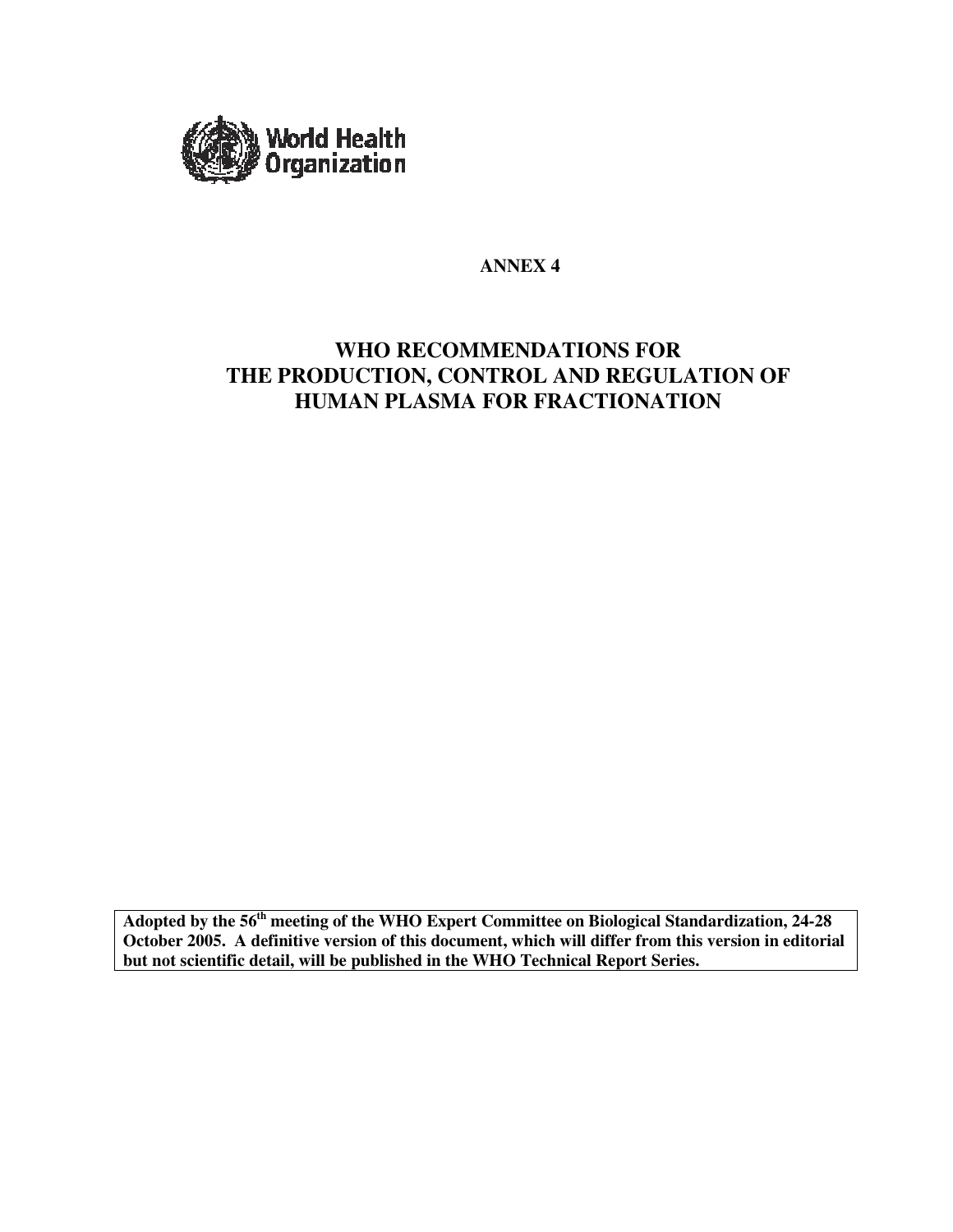# **TABLE OF CONTENTS**

| 1                       | <b>INTERNATIONAL BIOLOGICAL REFERENCE PREPARATIONS </b> |  |  |
|-------------------------|---------------------------------------------------------|--|--|
| $\boldsymbol{2}$        |                                                         |  |  |
| 3                       |                                                         |  |  |
| 3.1                     |                                                         |  |  |
| 3.2                     |                                                         |  |  |
| 3.3                     |                                                         |  |  |
| $\overline{\mathbf{4}}$ |                                                         |  |  |
| 4.1                     |                                                         |  |  |
| 4.2                     |                                                         |  |  |
| 4.2.1                   |                                                         |  |  |
| 4.2.2                   |                                                         |  |  |
| 4.2.3                   |                                                         |  |  |
| 4.2.4                   |                                                         |  |  |
| 4.2.5                   |                                                         |  |  |
| 4.2.6                   |                                                         |  |  |
| 4.3                     |                                                         |  |  |
| 4.4                     |                                                         |  |  |
| 4.5                     |                                                         |  |  |
| 5                       |                                                         |  |  |
| 5.1                     |                                                         |  |  |
|                         | 5.1.1                                                   |  |  |
| 5.1.2                   |                                                         |  |  |
| 5.2                     |                                                         |  |  |
| 5.2.1                   |                                                         |  |  |
| 5.2.2                   |                                                         |  |  |
| 5.2.3                   |                                                         |  |  |
| 5.2.4                   |                                                         |  |  |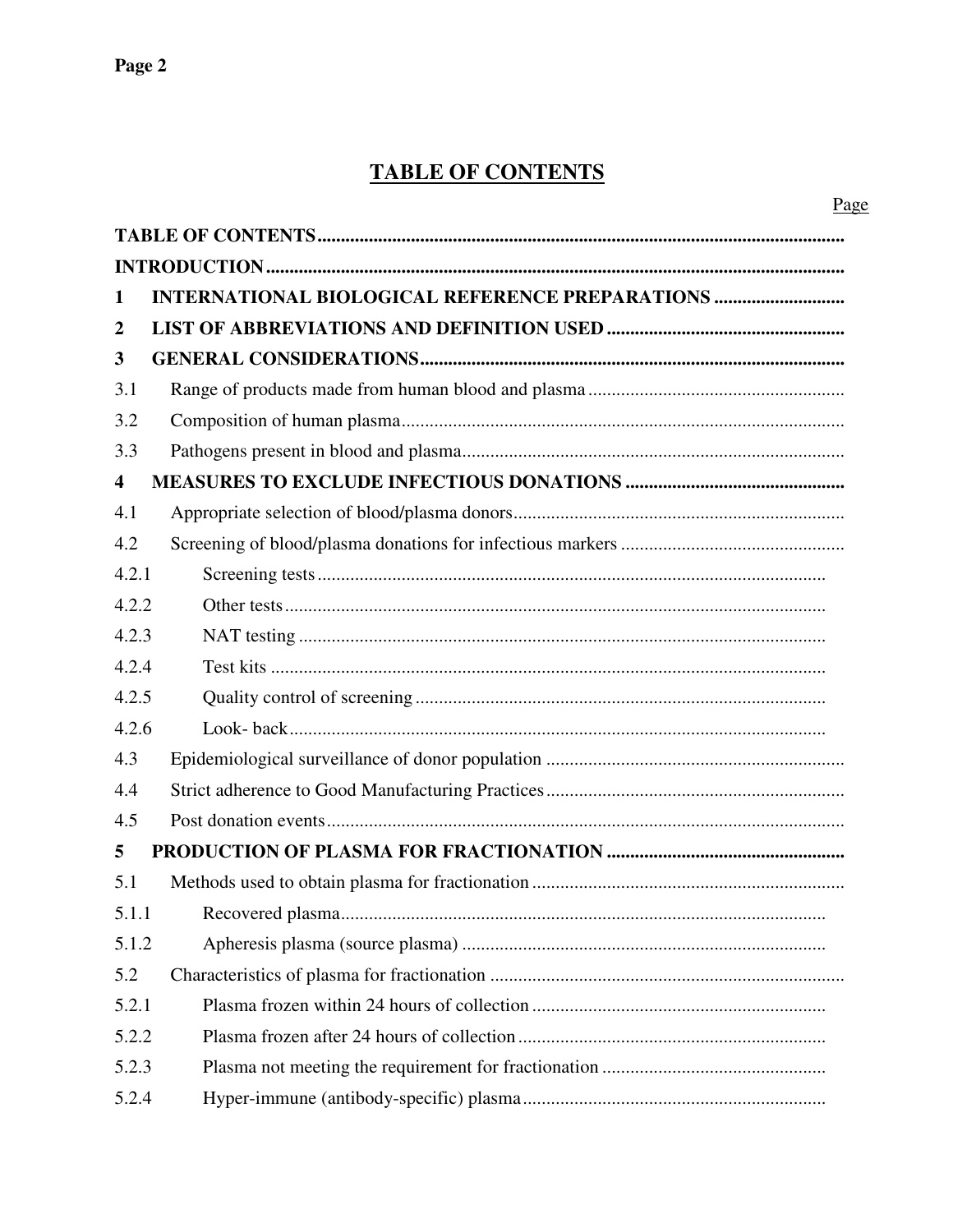| 5.2.4.1 |  |
|---------|--|
| 5.2.4.2 |  |
| 5.2.4.3 |  |
| 5.2.4.4 |  |
| 5.2.4.5 |  |
| 5.2.4.6 |  |
| 5.2.4.7 |  |
| 5.3     |  |
| 5.3.1   |  |
| 5.3.2   |  |
| 5.3.3   |  |
| 5.4     |  |
| 5.4.1   |  |
| 5.4.2   |  |
| 5.4.3   |  |
| 5.4.4   |  |
| 5.4.5   |  |
| 5.4.6   |  |
| 5.4.7   |  |
| 5.5     |  |
| 5.5.1   |  |
| 5.5.2   |  |
| 5.5.3   |  |
| 5.5.4   |  |
| 5.5.5   |  |
| 5.6     |  |
| 5.6.1   |  |
| 5.6.2   |  |
| 5.6.2.1 |  |
| 5.6.2.2 |  |
| 5.6.2.3 |  |
| 5.7     |  |
| 5.7.1   |  |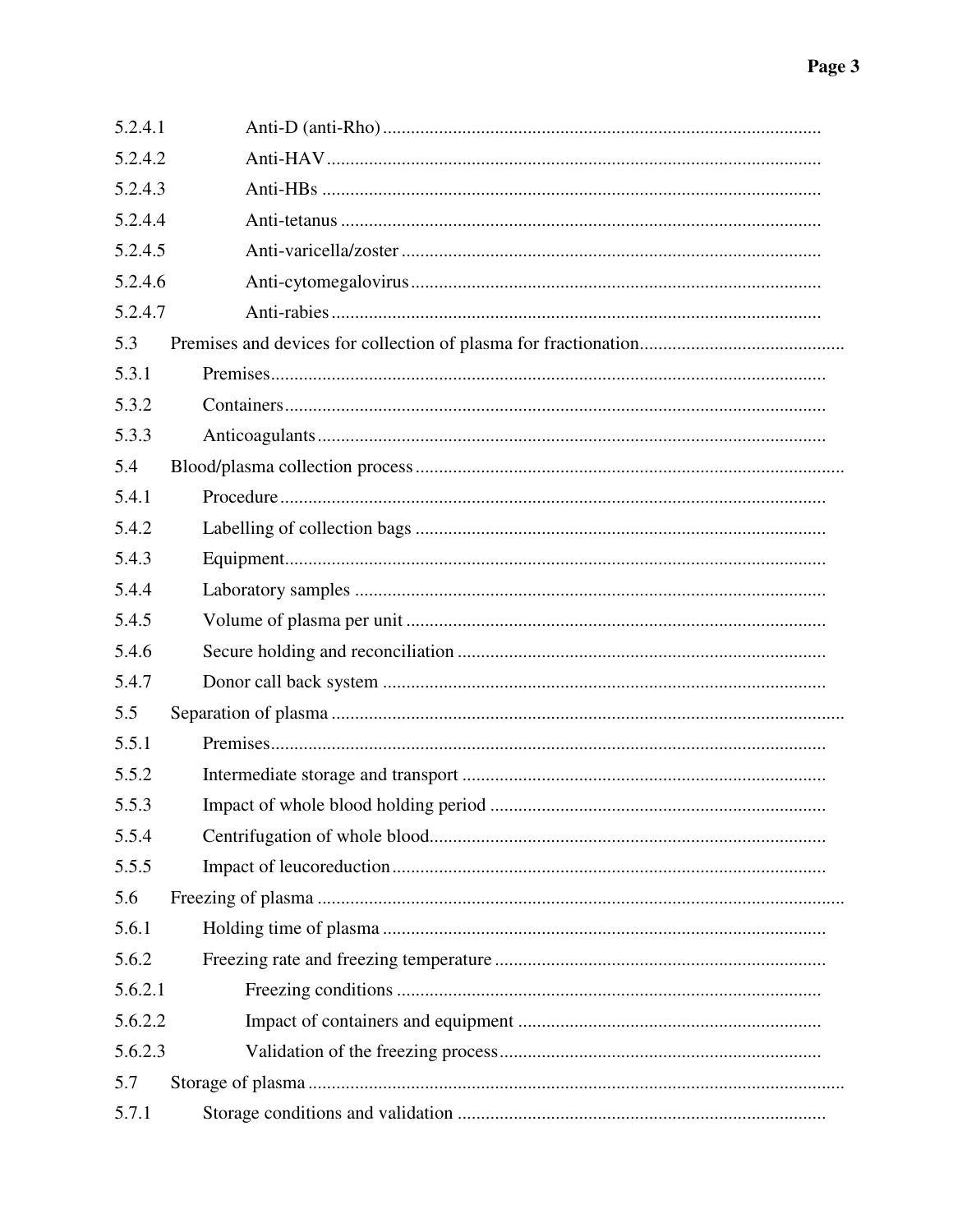# Page 4

| 5.7.2 |                                                |
|-------|------------------------------------------------|
| 5.7.3 |                                                |
| 5.8   |                                                |
| 5.9   |                                                |
| 5.9.1 |                                                |
| 5.10  |                                                |
| 5.11  |                                                |
| 5.12  |                                                |
| 6     |                                                |
| 6.1   |                                                |
| 6.2   |                                                |
| 6.3   |                                                |
| 6.4   |                                                |
| 6.5   |                                                |
| 6.6   |                                                |
| 6.7   |                                                |
| 6.7.1 |                                                |
| 6.7.2 |                                                |
| 6.7.3 |                                                |
| 6.7.4 |                                                |
| 6.7.5 |                                                |
| 6.8   |                                                |
| 6.9   |                                                |
| 6.10  |                                                |
| 6.11  |                                                |
| 6.12  |                                                |
| 6.13  |                                                |
| 6.14  |                                                |
| 7     | REGULATORY CONTROL OF PLASMA FOR FRACTIONATION |
| 7.1   |                                                |
| 7.2   |                                                |
| 7.3   |                                                |
| 7.4   |                                                |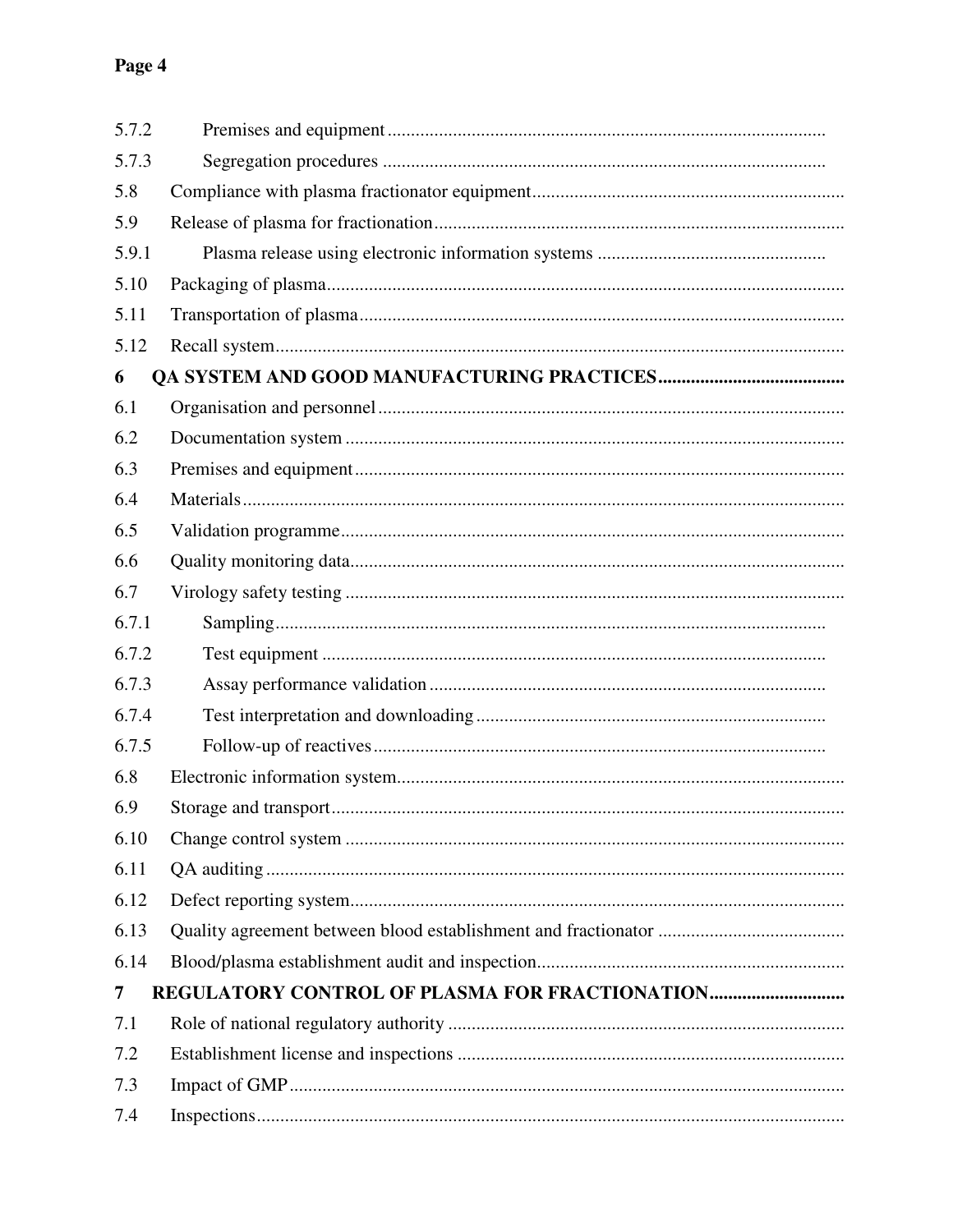| 8        |                                                                                                                                                             |
|----------|-------------------------------------------------------------------------------------------------------------------------------------------------------------|
| 9        | Annex 1: plasma products and clinical applications (adapted from [6]                                                                                        |
| 10       |                                                                                                                                                             |
| 10.1     |                                                                                                                                                             |
| 10.2     |                                                                                                                                                             |
| 10.3     |                                                                                                                                                             |
| 10.3.1   |                                                                                                                                                             |
| 10.3.2   |                                                                                                                                                             |
| 10.3.3   |                                                                                                                                                             |
| 10.3.4   |                                                                                                                                                             |
| 10.3.4.1 |                                                                                                                                                             |
| 10.3.4.2 |                                                                                                                                                             |
| 10.3.4.3 |                                                                                                                                                             |
| 10.3.4.4 |                                                                                                                                                             |
| 10.3.4.5 |                                                                                                                                                             |
| 11       | Annex 3: Donor immunization and plasmapheresis for specific immunoglobulins                                                                                 |
| 12       |                                                                                                                                                             |
| 13       | Annex 5: Technical points to consider in establishing plasma specifications criteria<br>and obligations between blood establishment and plasma fractionator |
| 14       |                                                                                                                                                             |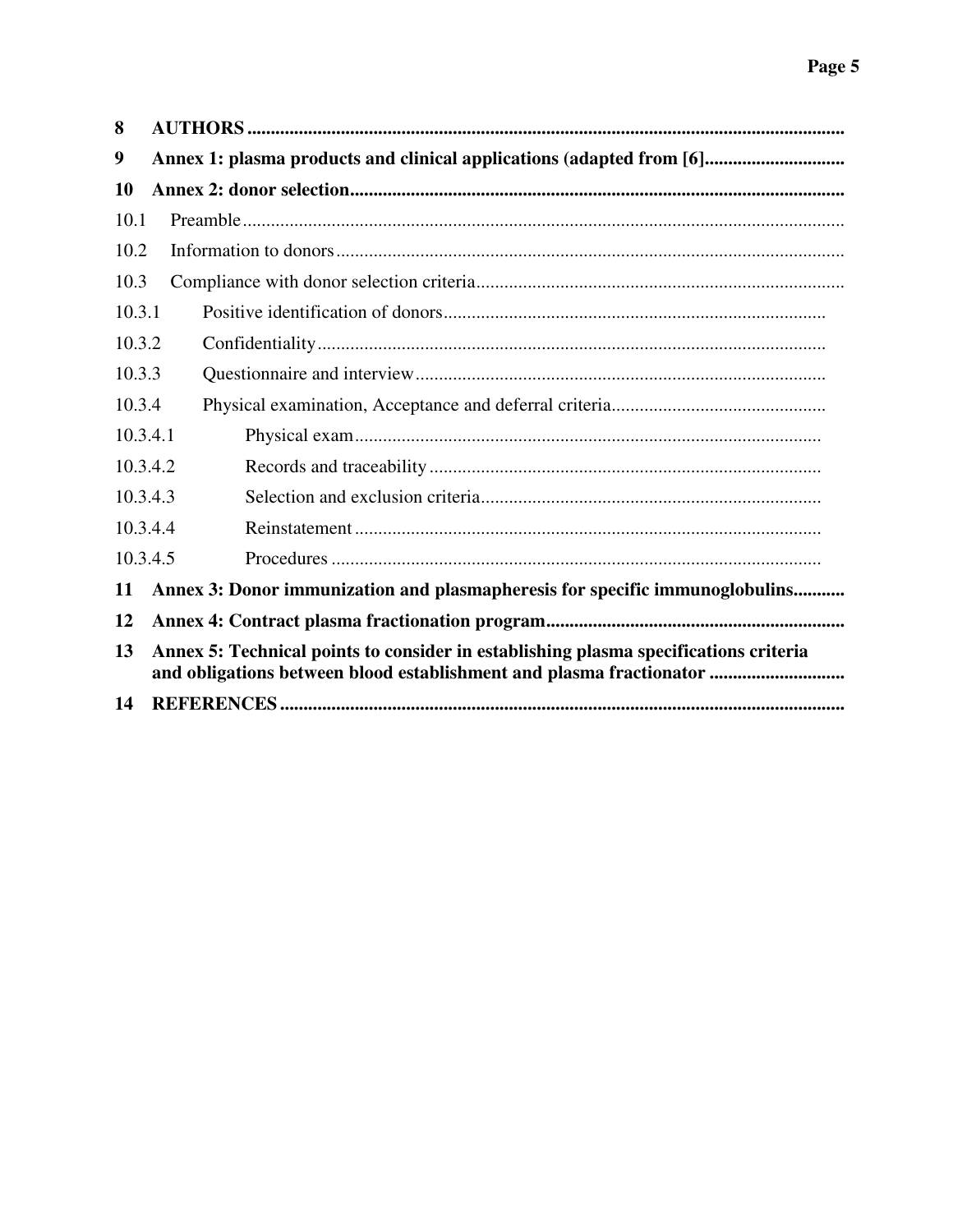### **INTRODUCTION**

Human plasma is a source of important medicinal products which are obtained by a combination of large-scale processing steps called "fractionation". It is important that these products have an appropriate quality and safety profile.

Recognizing the importance of the provision of safe blood, blood components and plasma derivatives, the 58<sup>th</sup> World Health Assembly in 2005 (WHA Resolution 58.13) [1] supports "the full implementation of well-organized, nationally coordinated and sustainable blood programmes with appropriate regulatory systems" and stresses the role of "voluntary, non-remunerated blood donors from low-risk populations". The provision of blood, blood components and plasma derivatives from voluntary, non remunerated donors should be the aim of all countries.

The WHO requirements for the collection, processing, and quality control of blood, blood components, and plasma derivatives were published in 1994 [2]. Numerous developments have taken place since the time that document was published, requiring that updated both technical and regulation guidelines be prepared and made public at global level. The recently published WHO guidelines on viral inactivation and removal procedures [3] address the measures necessary to eliminate or reduce the risk from blood-borne viruses during processing of plasma into plasma derivatives.

The present Recommendations are intended to provide guidance on the production, control and regulation of human plasma for fractionation as a source material for plasma derived medicinal products. Such combination of information is necessary for the manufacture of safe plasma derivatives at global level, in both developed and developing countries.

The current document, by bringing together experience and information, will serve as a guide to blood establishments in their implementation of appropriate procedures for the production and control of the starting plasma material, and will facilitate the provision of safe fractionated plasma products at national level. It is intended to assist National (Medicine) Regulatory Authorities (NRA) in establishing the supervision necessary for assessment of the quality and safety of plasma for fractionation, either prepared locally or imported, and will therefore contribute to improved quality and safety of human plasma products worldwide. Manufacturers of plasma derivatives (fractionators) may use these guidelines when discussing the quality criteria of plasma for fractionation with representatives of blood establishments and the NRA.

This guidance document addresses only human plasma sourced for the manufacture of plasma derivatives. Plasma for clinical use is not discussed, nor is there any consideration of plasma from other species.

#### **1 INTERNATIONAL BIOLOGICAL REFERENCE PREPARATIONS**

Rapid technological developments in the measurement of biological activity of blood and blood products has required and still require the establishment of international biological reference materials. The full list of current reference materials relevant to blood products and related substances is available at the following WHO Web site address: http://www.who.int/bloodproducts/ref\_materials/

The biological activity of blood products should be measured by comparison with the relevant International standard. Activity is usually expressed in International Units (IU), but may in some cases be expressed in SI units.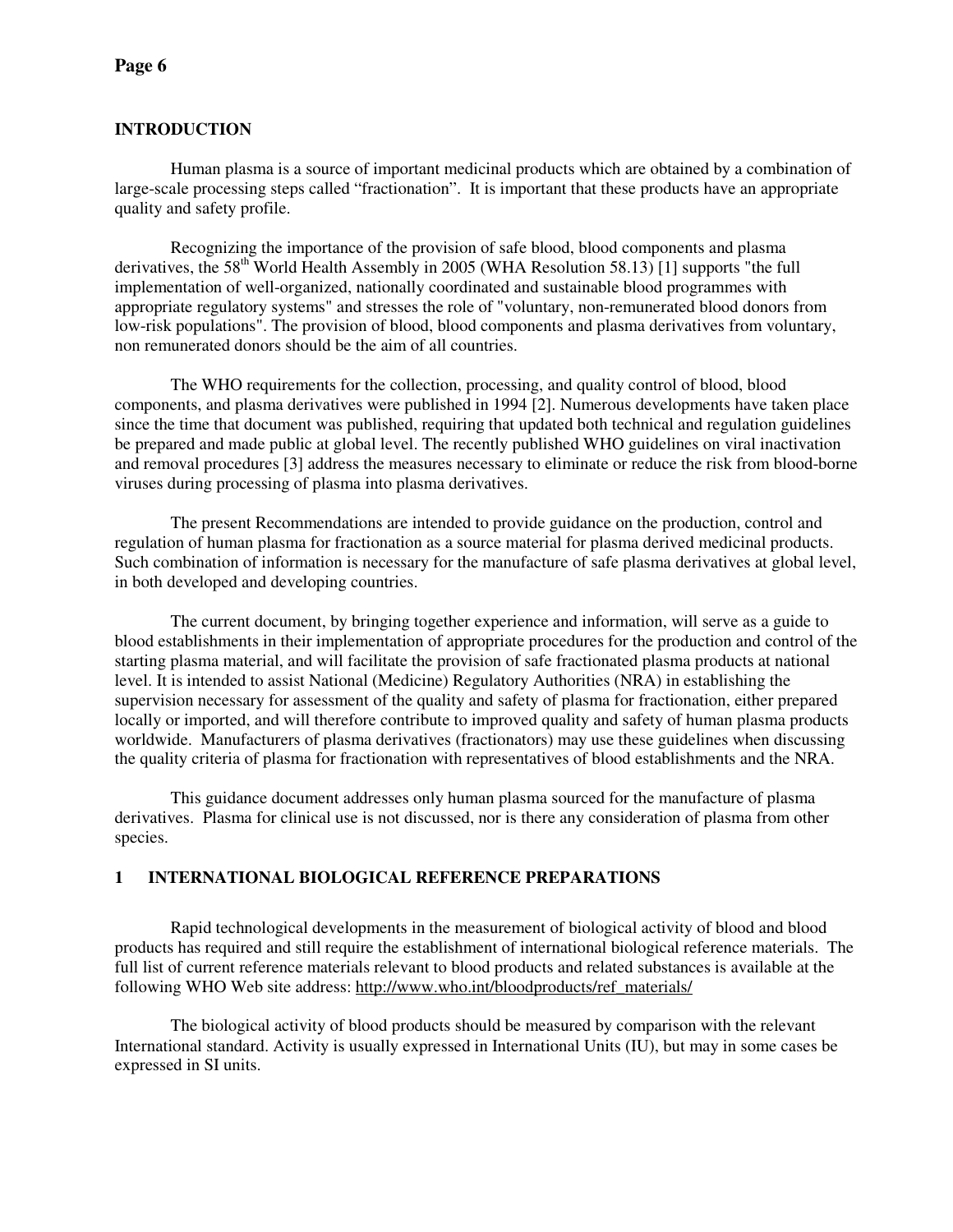### **2 LIST OF ABBREVIATIONS AND DEFINITION USED**

The definitions given below apply to the terms used in these Recommendations. They may have different meanings in other contexts.

**Apheresis:** procedure whereby blood is removed from the donor, separated by physical means into components and one or more of them returned to the donor.

**Blood collection:** a procedure whereby a single donation of blood is collected in an anticoagulant and/or stabilizing solution, under conditions designed to minimize microbiological contamination of the resulting donation.

**Blood component**: A constituent of blood (red cells, white cells, platelets, plasma) that can be prepared under such conditions that it can be used directly or after further processing for therapeutic applications. **Blood establishment:** Any structure or body that is responsible for any aspect of the collection and testing of human blood or blood components, whatever their intended purpose, and their processing, storage, and distribution when intended for transfusion.<sup>1</sup>

**Donor:** a person who gives blood or plasma used for fractionation.

**EIS**: Electronic information system

**Factor VIII:** Blood coagulation factor VIII, deficient in patients with haemophilia A. Also called antihaemophilic factor.

**Factor IX**: Blood coagulation factor IX, deficient in patients with haemophilia B.

**First time tested donor**: A person whose blood/plasma is tested for the first time for infectious disease markers in a blood establishment.

**Fractionation**: (large-scale) process by which plasma is separated into individual protein fractions, that are further purified for medicinal use (variously referred to as "plasma derivatives", fractionated plasma products or plasma-derived medicinal products). The term fractionation is usually used to describe a sequence of processes, including: plasma protein separation steps (typically precipitation and/or chromatography), purification steps (typically ion-exchange or affinity chromatography) and one or more steps for inactivation or removal of blood-borne infectious agents (most specifically viruses and, possibly, prions).

**Fractionator:** a company or an organization performing plasma fractionation to manufacture plasmaderived medicinal products.

**FFP:** Fresh frozen plasma, used for transfusion

**GE**: Genome equivalents: The amount of nucleic acid of a particular virus assessed using nucleic acid testing.

**GMP. Good Manufacturing Practice**: that part of Quality Assurance which ensures that products are consistently produced and controlled to the quality standards appropriate to their intended use and as required by the marketing authorization or product specification. It is concerned with both production and quality control

**HAV, Hepatitis A virus.** A non-enveloped, single-stranded RNA virus, causative agent of hepatitis A **HBsAg, Hepatitis B surface antigen**. The antigen on the periphery of hepatitis B virus.

**HBV, Hepatitis B virus.** An enveloped, double-stranded DNA virus, causative agent of hepatitis B. **HCV, Hepatitis C virus**. An enveloped, single-stranded, RNA virus, causative agent of hepatitis C.

**HEV, Hepatitis E virus**. A non-enveloped, single-stranded RNA virus, causative agent of hepatitis E. **HGV, Hepatitis G virus** [(or GB virus C (GBV-C)]. An enveloped single-stranded RNA virus, causative agent of hepatitis G.

**HIV. Human immunodeficiency virus.** An enveloped, single-stranded RNA virus, causative agent of AIDS

**Incidence:** The rate of newly-acquired infection identified over a specified time period in a defined population.

 $<sup>1</sup>$  A blood center is a blood establishment</sup>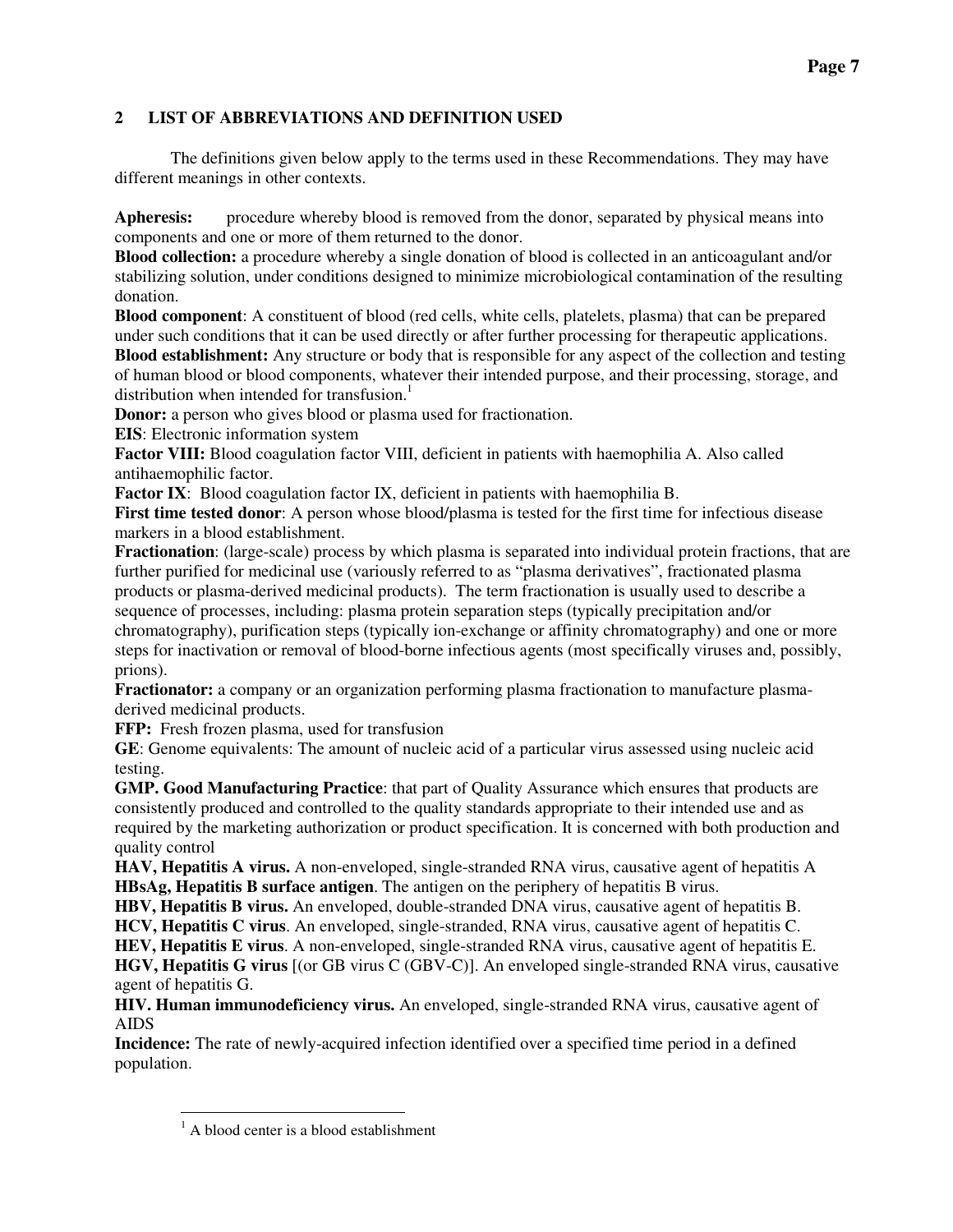**Inventory hold period:** period during which the plasma for fractionation is on hold pending identification and elimination of possible window-phase donations

**IVIG**. Intravenous immunoglobulin. Also known as Immune Globulin intravenous.

**Lookback:** Procedure to be followed if it was found retrospectively that a donation from a high-risk donor should have been excluded from processing.

**Manufacture:** all operations of procurement of materials (including collection of plasma for fractionation) and products, production, quality control, release, storage, distribution, and quality assurance of plasmaderived medicinal products

**NAT:** Nucleic acid testing, using amplification techniques such as polymerase chain reaction.

**NRA:** National Regulatory Authority. WHO terminology to refer to national medicines regulatory authorities. Such authorities promulgate medicines regulations and enforce them.

**Plasma:** the liquid portion remaining after separation of the cellular elements from blood collected in a receptacle containing an anticoagulant, or separated by continuous filtration or centrifugation of anticoagulated blood in an apheresis procedure.

**Plasmapheresis:** procedure in which whole blood is removed from the donor, the plasma is separated from the cellular elements and at least the red blood cells are returned to the donor

**Plasma products:** A range of medicinal products (as listed in Annex 1) obtained by the fractionation process of human plasma. Also called **plasma derivatives** or **plasma-derived medicinal products.**

**Plasma for fractionation:** Recovered plasma or source plasma used for the production of plasma products. **Plasma Master File:** A document which provides all relevant detailed information on the characteristics of the entire human plasma used by a fractionator as starting material and/or raw material for the manufacture of sub/intermediate plasma fractions, constituents of the excipient and active substance(s), which are part of a medicinal product.

**Prevalence:** The rate of infection identified, including both past and present infections, at a specified point in time or over a specified time period in a defined population

**Prion:** The infectious particle associated with transmissible spongiform encephalopathies. It is believed to consist only of protein and to contain no nucleic acid.

**Production:** all operations involved in the preparation of plasma-derived medicinal products, from collection of blood or plasma, through processing and packaging, to its completion as a finished product. **Recovered plasma**: plasma recovered from a whole blood donation and used for fractionation.

**Repeat tested donor:** A person whose blood/plasma has been tested previously for infectious disease markers in the blood establishment

**Replacement donor:** Person who gives blood upon request of a specific patient or patient's family or acquaintance, which in principle is intended to be used specifically for the treatment of that patient. **SD-Plasma:** Solvent/detergent-treated pooled plasma intended as a substitute for FFP.

**Serious adverse event:** any untoward occurrence associated with the collection, testing, processing, storage and distribution, of blood and blood components that might lead to death or life-threatening, disabling, or incapacitating conditions for patients or which results in, or prolongs, hospitalization or morbidity. 2 **Serious adverse reaction:** an unintended response in donor associated with immunization that is fatal, lifethreatening, disabling, incapacitating, or which results in, or prolongs, hospitalization or morbidity.<sup>3</sup>

**Source plasma:** plasma obtained by plasmapheresis for further fractionation into plasma products **Traceability**: Ability to trace each individual unit of blood or blood component derived thereof from the donor to its final destination, whether this is a recipient, one or more batches of medicinal product or disposal. The term is used to describe forward tracing (donation to disposition) and reverse tracing (disposition to donation)

**TSE:** Transmissible spongiform encephalopathy

**TTV:** TT virus, is a non-enveloped, single-stranded DNA virus, causing post-transfusion hepatitis of unknown etiology*.*

 $2^2 \& 3$  relates to the immunization of the donor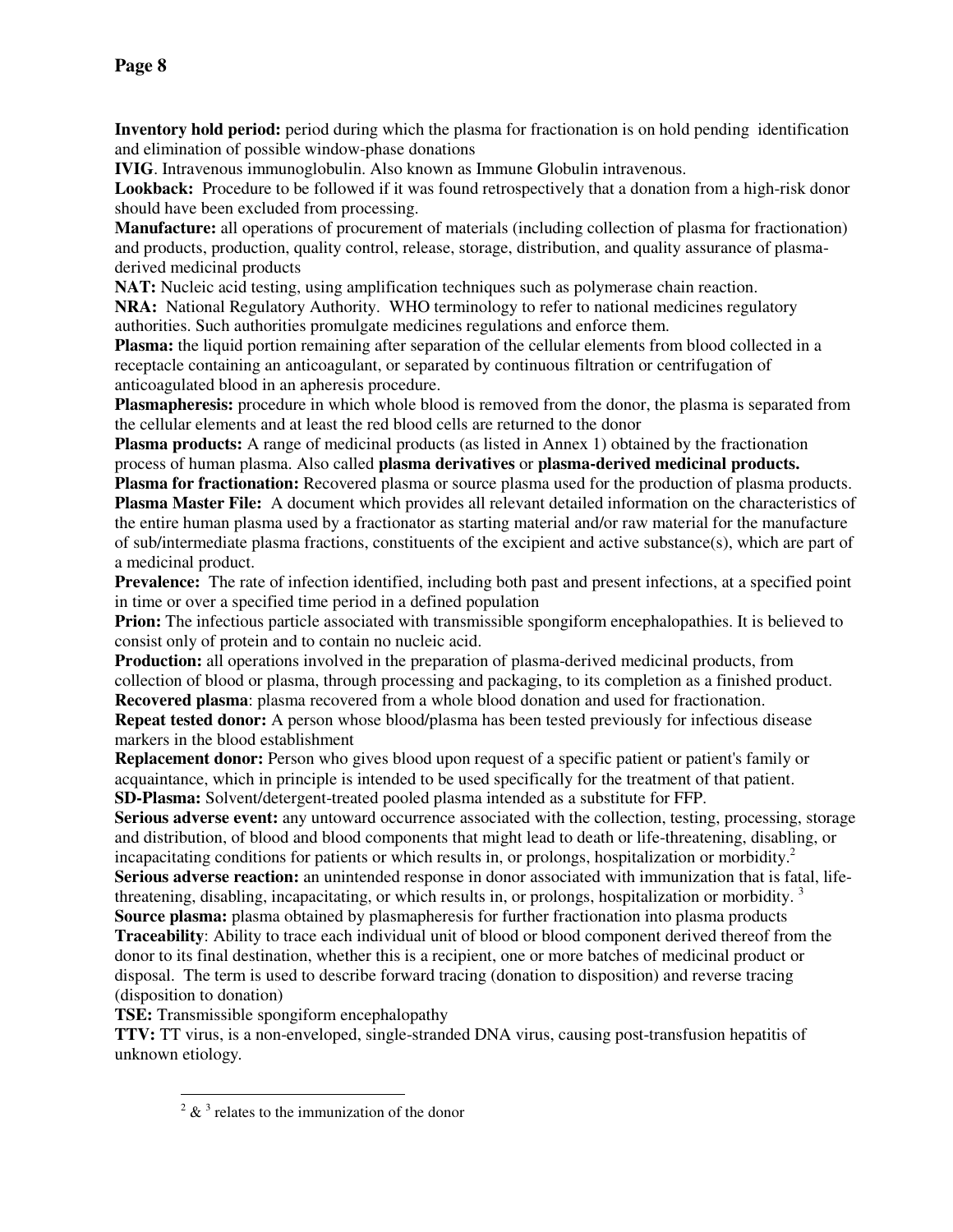**Viral inactivation:** A process of enhancing viral safety in which the virus is intentionally "killed". **Viral removal:** A process of enhancing viral safety by removing or separating the virus from the protein(s) of interest.

**WNV:** West Nile virus is an enveloped single-stranded RNA virus, causative agent of West Nile fever

#### **3 GENERAL CONSIDERATIONS**

#### **3.1 Range of products made from human blood and plasma**

A range of products can be made from human blood. Some of these products, generally known as blood components, include red cell concentrates, platelet concentrates, leucocyte concentrates, and plasma for transfusion. These components are obtained from the processing of *single* donations of blood or plasma but small pools, usually of less than 10 donations, mainly for the production of platelets [4], can also be prepared by blood establishments<sup>4</sup>. The safety of these blood components depends largely on the selection criteria of the donors and the screening of the donations.

Other blood products are obtained by the industrial processing of plasma of a *large number* of donations (up to tens of thousands) that are pooled together. These products include pooled virallyinactivated plasma for transfusion that is not fractionated, and the purified plasma products, also known as plasma derivatives, that are obtained by a fractionation process that combines protein purification and viral inactivation and removal steps.

Table 1 summarizes the range of products made from human blood and plasma, illustrating the diversity of source material and manufacturing methods involved, and, consequently, the complex regulation needed to ensure their quality and safety, in particular with regards to the control of infectious risks.

Plasma derived products are regarded as medicinal products worldwide and their marketing authorization, which involves the official approval of the production process and quality assurance system used as well as of product efficacy, should be under the responsibility of the NRA in all Member States. The NRA has the duty to enforce regulations, to evaluate quality and safety of products, and to conduct regular assessment and inspection of the manufacturing sites.

An important part in the evaluation of the marketing authorization of plasma products relates to the production and control of the starting plasma used for fractionation, and is the focus of this Guideline.

**Page 9**

<sup>&</sup>lt;sup>4</sup> Small-pool cryoprecipitate is produced in some countries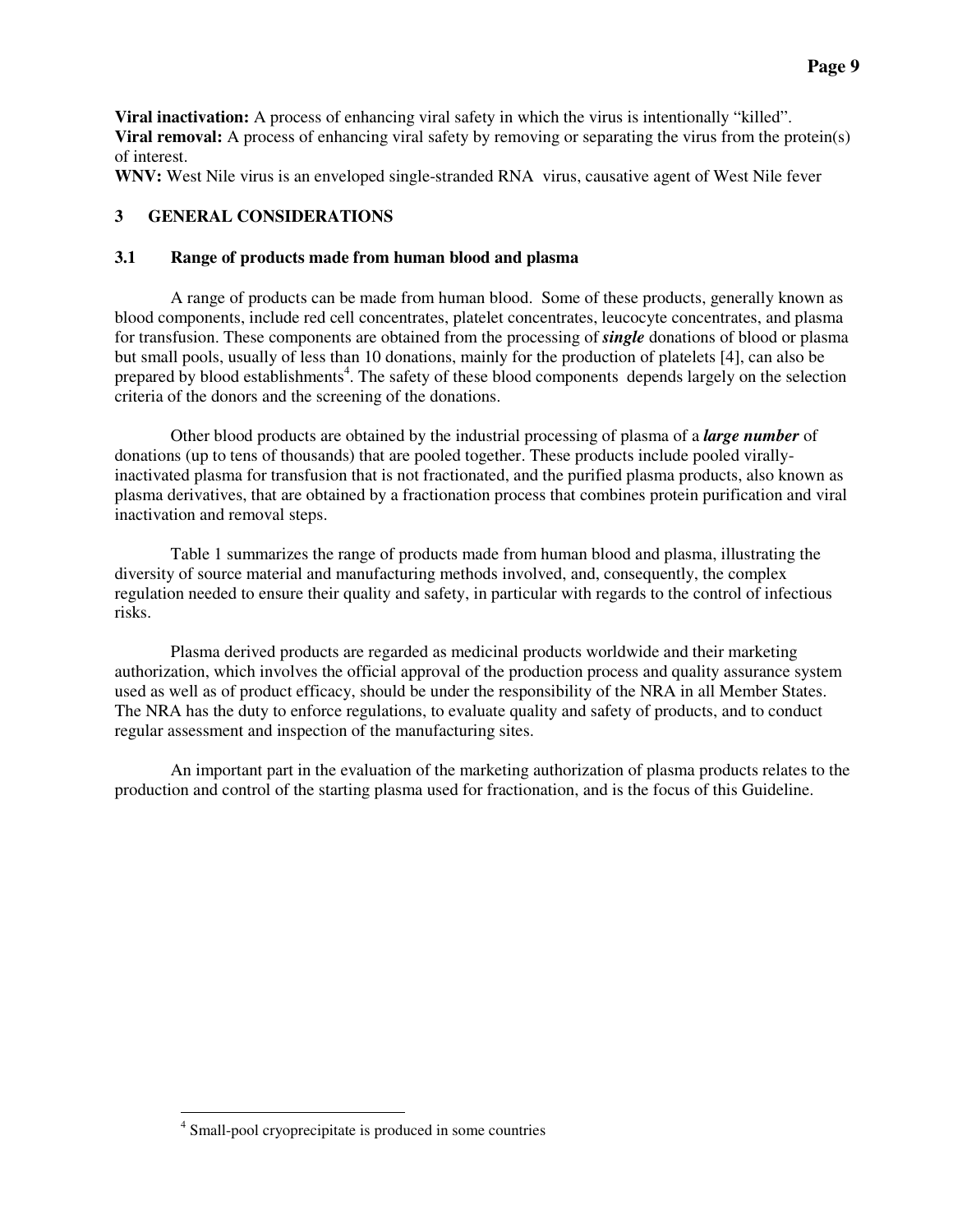## **Table 1: Range of blood / plasma products derived from single donor or pooled donations**

## **SINGLE-DONOR BLOOD COMPONENTS**

- Whole Blood
- Red cell concentrate
- Platelet concentrate (obtained by apheresis)
- Leucocyte concentrate
- Plasma for transfusion
- **Cryoprecipitate**
- **Cryo-poor plasma**

### **SMALL POOL BLOOD COMPONENTS**

- $\blacksquare$  Platelet concentrates (obtained from whole blood)<sup>5</sup>
- $\blacksquare$  Cryoprecipitate<sup>6</sup>

## **LARGE POOL, UNFRACTIONATED VIRALLY INACTIVATED PLASMA PRODUCT**

• Plasma for transfusion, Solvent-detergent (SD) treated [5]

## **LARGE POOL PRODUCTS PURIFIED BY FRACTIONATION OF PLASMA**

See the list of products in Annex  $1$ 

## **3.2 Composition of human plasma**

Human plasma is a complex biological material composed of hundreds of biochemical entities, some of which have not yet been fully characterized. Among these are albumin, various classes of immunoglobulins, coagulation factors, anticoagulants, protease inhibitors, and growth factors. The complexity of plasma is illustrated in the Table 2.

Concentrations of the various protein components vary from about 40g/litre (albumin) down to a few nanograms/ml for some coagulation factors. Plasma protein molecular mass varies from several million daltons (the von Willebrand multimer complex) to tens of thousands Daltons (for example Albumin).

Human Plasma for Fractionation is the starting material for manufacture of a range of medicinal products used for the treatment of a variety of life-threatening injuries and diseases. A list which includes the most established clinical use of these products is provided in Annex 2.

 $<sup>5</sup>$  Usually 4 to 10 platelet concentrates derived either from platelet-rich-plasma or from buffy coats.</sup>

<sup>6</sup> Rarely produced. Pooled cryoprecipitate should ideally be subjected to a viral inactivation treatment. Also used as a fibrinogen source for fibrin sealant (fibrin glue)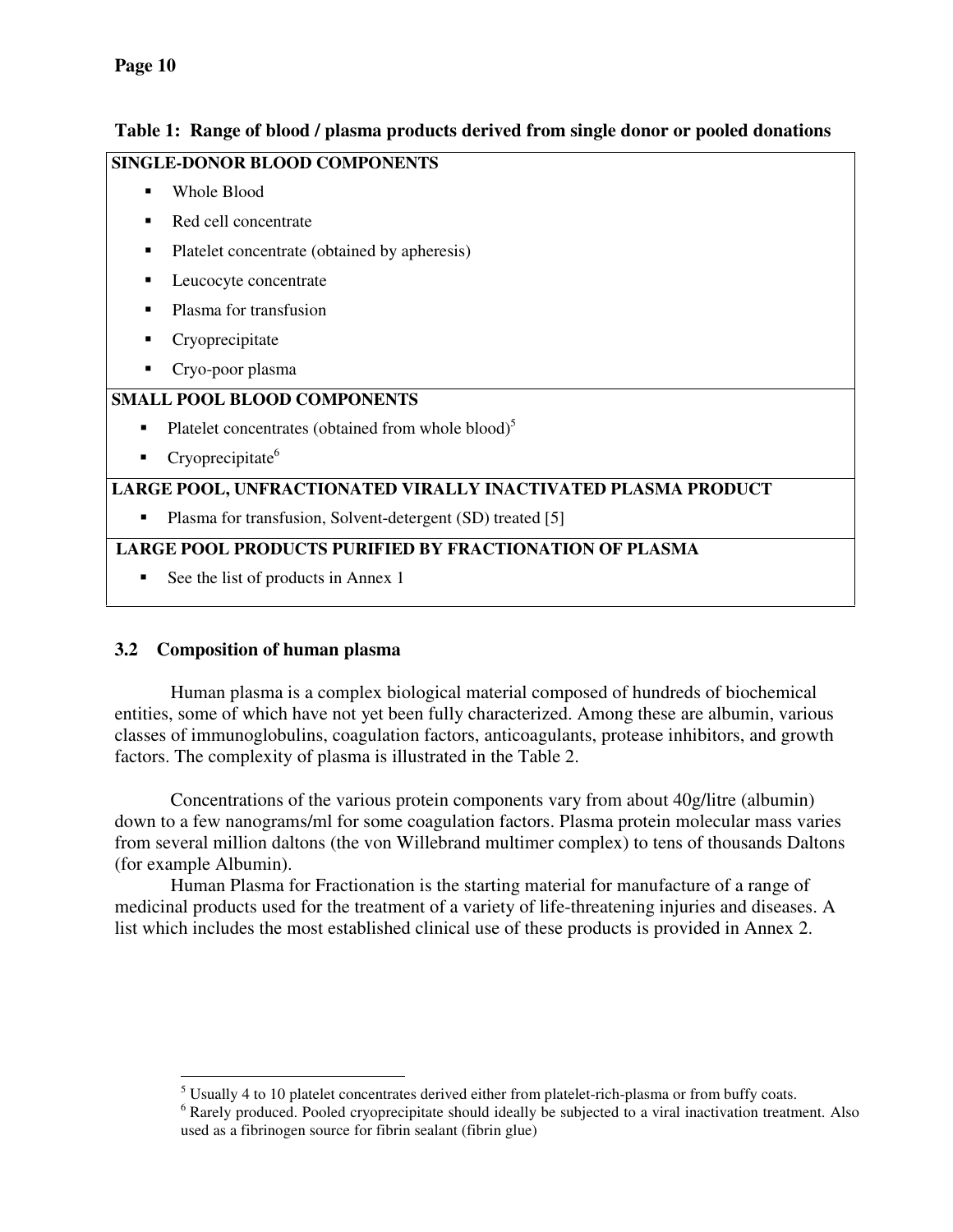|           | <u>WIAJUN I NU LEINJ</u>                               | <b>Daltons</b> | mg/Litre         |
|-----------|--------------------------------------------------------|----------------|------------------|
|           | Albumin                                                | 68 000         | 40 000           |
|           | <b>IgG</b>                                             | 150 000        | 12 500           |
|           | <b>PROTEASE INHIBITORS</b>                             |                |                  |
|           | Alpha 2 macroglobulin                                  | 815 000        | 2600             |
|           | Alpha 1 antitrypsin                                    | 52 000         | 1500             |
|           | C1-esterase inhibitor                                  | 104 000        | 170              |
|           | Antithrombin                                           | 58 000         | 100              |
|           | Heparin cofactor II                                    | 65 000         | 100              |
|           | Alpha 2 -antiplasmin                                   | 69 000         | 70               |
|           | <b>PROTEASE</b>                                        |                |                  |
|           | ADAMTS13                                               | 190            | 1                |
|           | <b>FIBRINOLYTIC PROTEINS</b>                           |                |                  |
|           | Plasminogen                                            | 92 000         | 200              |
|           | Histidine-rich glycoprotein                            | 75 000         | 100              |
|           | <b>COAGULATION FACTORS and ANTI-COAGULANT PROTEINS</b> |                |                  |
|           | Fibrinogen                                             | 340 000        | 3 0 0 0          |
| $\bullet$ | Fibronectin                                            | 250 000        | 300              |
| $\bullet$ | Prothrombin                                            | 72 000         | 150              |
| $\bullet$ | <b>Factor XIII</b>                                     | 320 000        | 30               |
|           | Protein S                                              | 69 000         | 29               |
| $\bullet$ | Von Willebrand Factor (monomer)                        | 220 000        | 10               |
|           | Factor II $^7$                                         | 72 000         | 150              |
|           | Factor X                                               | 59 000         | 10               |
|           | Factor V                                               | 286 000        | $\overline{7}$   |
|           | Factor XI                                              | 80 000         | 5                |
| $\bullet$ | Factor IX                                              | 57 000         | 5                |
|           | <b>Factor XII</b>                                      | 76 000         | 40               |
|           | Protein C                                              | 57 000         | $\overline{4}$   |
|           | Factor VII                                             | 50 000         | 0.5              |
|           | <b>Factor VIII</b>                                     | 330 000        | 0.3              |
|           | <b>CYTOKINES</b> <sup>8</sup>                          |                |                  |
|           | $IL-2$                                                 | 15 000         | <b>Traces</b>    |
|           | G-CSF                                                  | 20 000         | $< 30$ pg/ml     |
|           | Erythropoietin                                         | 34 000         | 0.3 microg/Litre |

### **Table 2: Selected Proteins of Human Plasma (adapted from [6, 7]) MAJOR PROTEINS**

 $<sup>7</sup>$  Factor II is the zymogen plasma protein which upon activation generates thrombin, one of the components</sup> of fibrin sealant (fibrin glue).

<sup>&</sup>lt;sup>8</sup> There are several cytokines present in traces in plasma. G-CSF and erythropoietin for therapeutic use are obtained by recombinant technology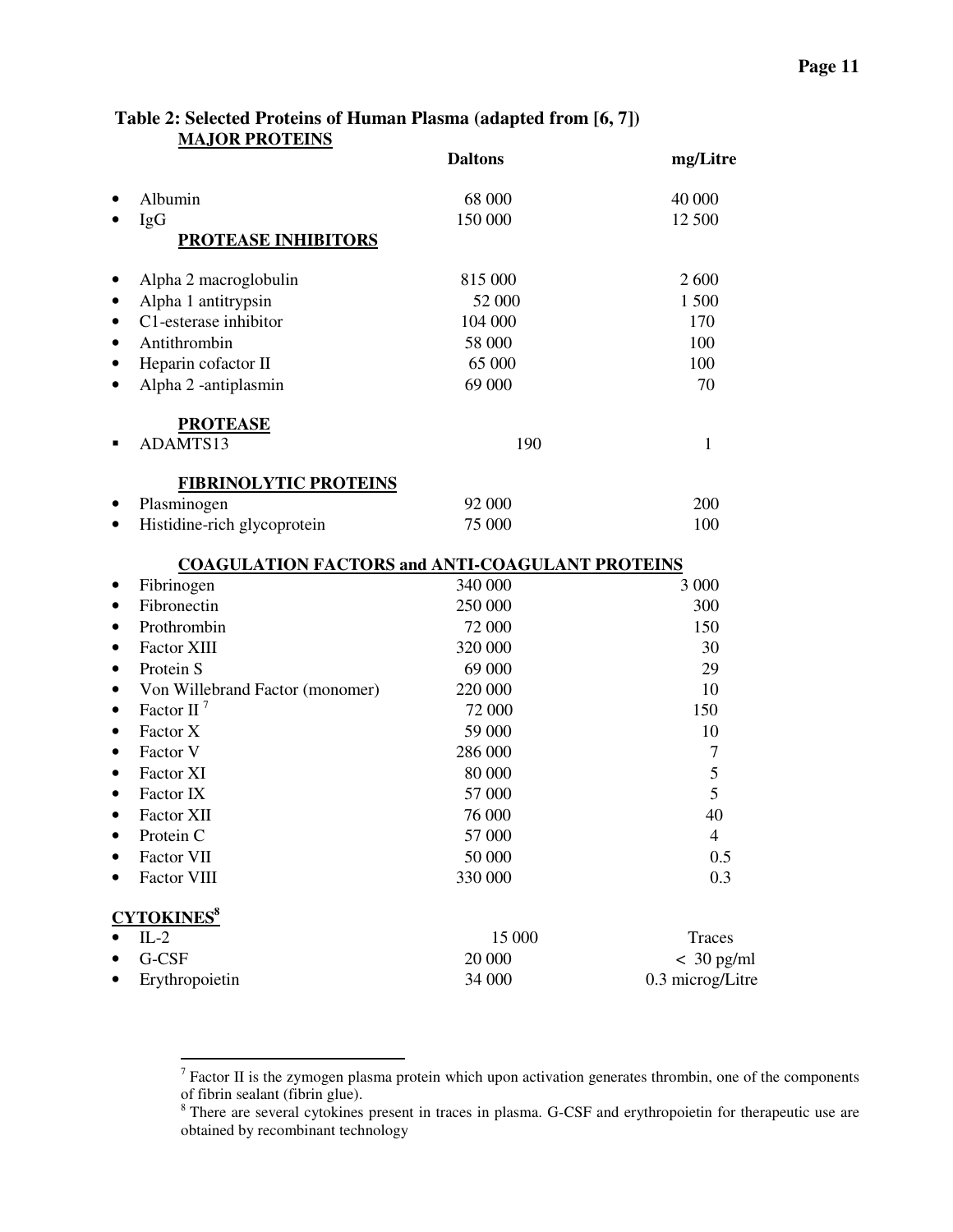### **3.3 Pathogens present in blood and plasma**

A number of infectious agents can be present in human blood but not all blood-borne pathogens can be transmitted by plasma for transfusion or plasma derivatives [8]. Some pathogens are exclusively associated with blood cells, or are at least partially sensitive to the freeze-thaw process that takes place during the manufacture of plasma and plasma products. In addition, the multiple sterilizing filtration steps systematically included in the manufacture of plasma products, as for any other parenteral preparation, eliminate micro-organisms larger than 0.2µm. Table 3 summarizes the major infectious risks linked to blood-borne pathogens and presents the current evidence of risks of infection from cellular components, plasma and fractionated plasma products.

Some of the viruses listed in the Table are highly pathogenic (e.g. HIV, HCV, HBV), others are pathogenic only in certain recipient populations (e.g. CMV, B19) and few are currently considered to be non-pathogenic (HGV, TTV).

Historically, clinical use of single-donor blood components and pooled plasma products (plasma derivatives) has been associated with transmission of blood-borne viruses (HBV, HCV, HIV, HAV and B19) [3]. The implementation of validated virus inactivation and removal steps into the manufacturing process of plasma derivatives has now virtually eliminated the risks of infection from HIV, HBV, and HCV [3] and also avoided the transmission of some emerging infectious agents, such as WNV [9, 10].

The infective agents for the bacterial and parasitic infections most commonly associated with transfusions of cellular blood components are reliably removed, as are residual blood cells, during the processing and aseptic filtration of plasma products.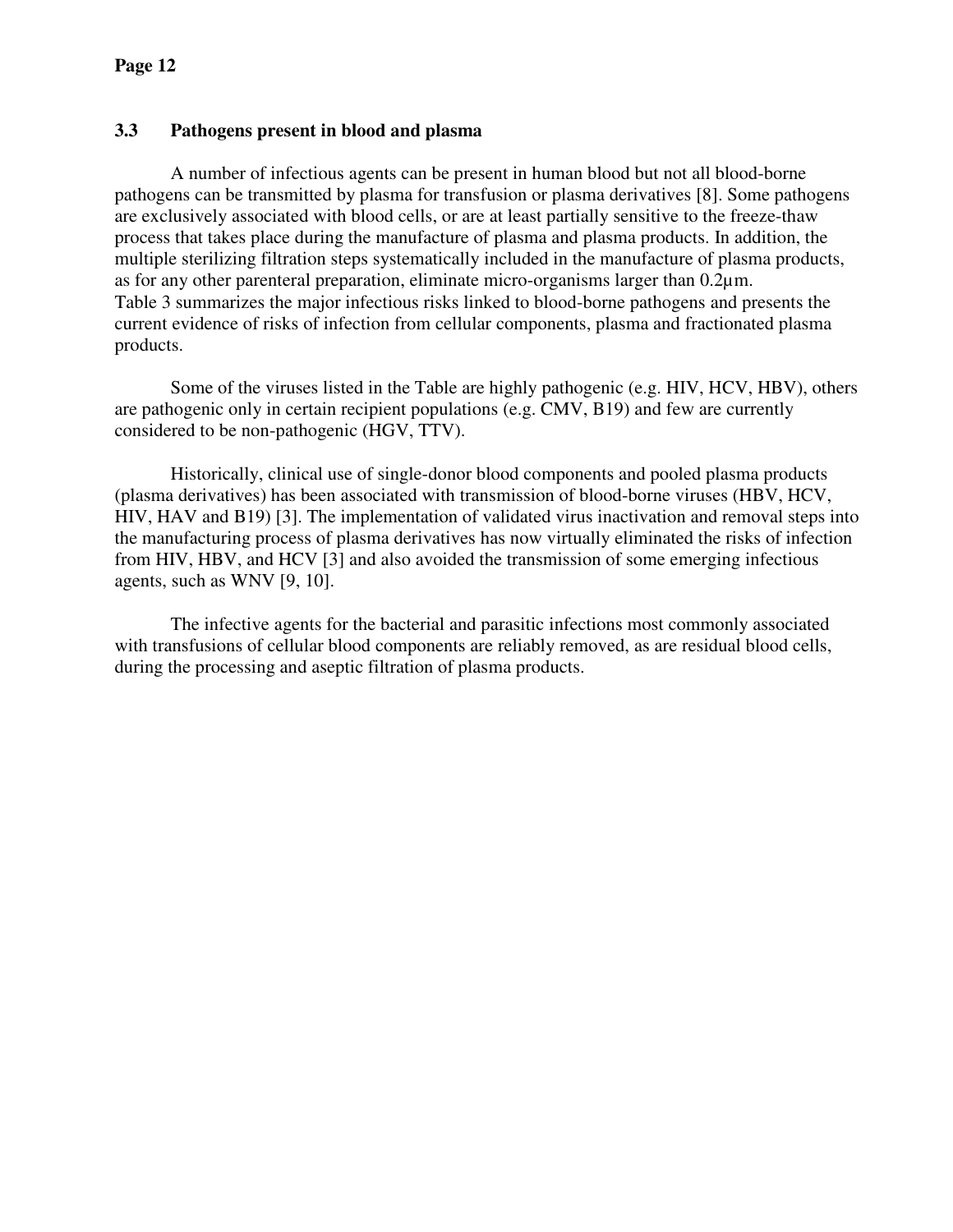| Table 3: EVIDENCE OF TRANSMISSION OF INFECTIOUS AGENTS BY HUMAN BLOOD <sup>9</sup> |                                                      |                     |                                  |
|------------------------------------------------------------------------------------|------------------------------------------------------|---------------------|----------------------------------|
| <b>INFECTIOUS AGENTS</b>                                                           | <b>CELLULAR</b><br><b>BLOOD</b><br><b>COMPONENTS</b> | <b>PLASMA</b>       | <b>PLASMA</b><br><b>PRODUCTS</b> |
| <b>VIRUSES</b>                                                                     |                                                      |                     |                                  |
| HIV I & II                                                                         | $\ddot{}$                                            | $\ddot{}$           | $\ddot{}$                        |
| <b>HBV</b>                                                                         | $\ddot{}$                                            | $\ddot{}$           | $+$                              |
| <b>HCV</b>                                                                         | $\ddot{}$                                            | $\ddot{}$           | $\ddot{}$                        |
| <b>Hepatitis Delta virus</b>                                                       | $\ddot{}$                                            | $\ddot{}$           | $\ddot{}$                        |
| <b>HAV</b>                                                                         | $\ddot{}$                                            | $\ddot{}$           | $\ddot{}$                        |
| <b>HEV</b>                                                                         | $\ddot{}$                                            | $\ddot{}$           | $\ddot{}$                        |
| <b>HGV</b>                                                                         | $\ddot{}$                                            | $\ddot{}$           | $\ddot{}$                        |
| <b>TT</b> virus                                                                    | $\ddot{}$                                            | $\ddot{}$           | $\ddot{}$                        |
| <b>Parvovirus B19</b>                                                              | $\ddot{}$                                            | $\ddot{}$           | $\ddot{}$                        |
| Human T-cell leukemia virus I & II                                                 | $\ddot{}$                                            |                     |                                  |
| Cytomegalovirus                                                                    | $\ddot{}$                                            |                     |                                  |
| <b>Epstein Barr virus</b>                                                          | $\ddot{}$                                            |                     |                                  |
| <b>West Nile virus</b>                                                             | $\ddot{}$                                            | $\ddot{\mathbf{c}}$ |                                  |
| Dengue virus                                                                       | $\ddot{}$                                            | $\ddot{\cdot}$      |                                  |
| <b>Human Herpes virus-8</b>                                                        | $\overline{?}$                                       |                     |                                  |
| Simian foamy virus                                                                 | $\overline{210}$                                     | $\ddot{\cdot}$      |                                  |
| <b>Severe Acute Respiratory Syndrome virus</b>                                     | 211                                                  | $\overline{?}$      |                                  |
| <b>BACTERIA</b>                                                                    |                                                      |                     |                                  |
| Spirochete (syphilis)                                                              | $\ddot{}$                                            | $\blacksquare$      | $\blacksquare$                   |
| <b>Parasites</b>                                                                   |                                                      |                     |                                  |
| <b>Babesia</b> microti                                                             | $\ddot{}$                                            |                     |                                  |
| <b>Plasmodium (Malaria)</b>                                                        | $\ddot{}$                                            | -                   |                                  |
| Leishmania (Leishmaniosis)                                                         | $\ddot{}$                                            | $\blacksquare$      |                                  |
| Trypanosoma cruzi (Chagas Disease)                                                 | $\ddot{}$                                            |                     |                                  |
| <b>UNCONVENTIONAL AGENTS /TSE</b>                                                  |                                                      |                     |                                  |
| <b>Creutzfeldt Jakob Disease agent</b>                                             | $\blacksquare$                                       |                     |                                  |
| Variant Creutzfeld Jakob Disease agent                                             | $\ddot{}$                                            | $\overline{?}$      | 12                               |

+: evidence of transmission; -: no evidence of transmission; ?: questionable or unknown

<sup>&</sup>lt;sup>9</sup> Most viral transmissions associated to plasma products took place prior to the introduction of efficient viral inactivation or removal procedures

<sup>&</sup>lt;sup>10</sup> Transmitted by contact with animal blood but not reported by transfusion

<sup>&</sup>lt;sup>11</sup> Limited epidemiological surveys have not revealed transmission of SARS coronavirus by transfusion but

further confirmation may be needed<br><sup>12</sup> Investigational studies performed by plasma fractionators using spiked TSE agents indicate that several purification steps used in the manufacture of some plasma products are likely to remove prion agents. These data may not necessarily be extrapolated to clearance of the endogenous form of the TSE agent in human blood.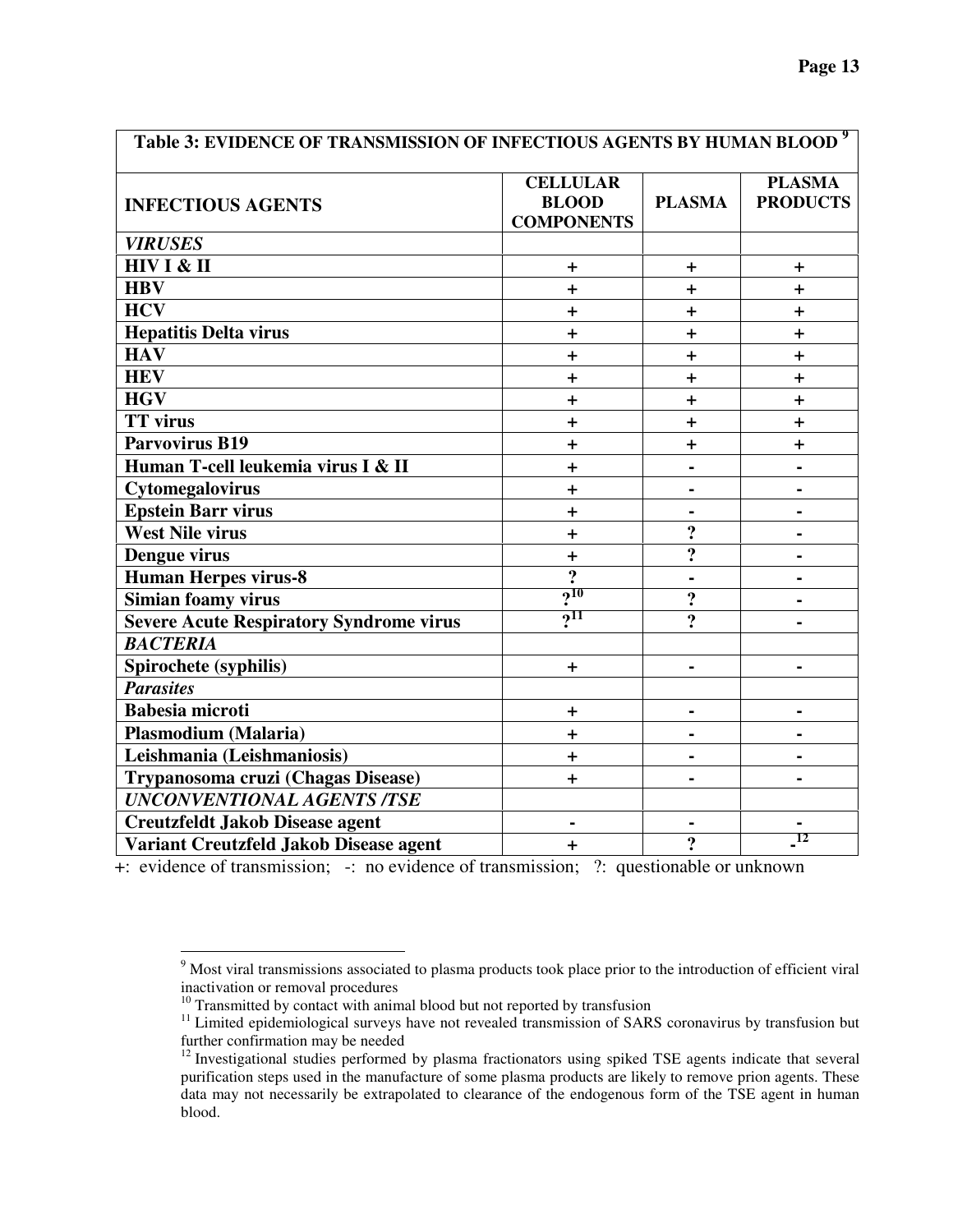## **4.4. Strategies to ensure plasma products safety**

A combination of measures to exclude infectious donations, together with steps to inactivate or remove potential contaminating viruses during processing, has significantly reduced the risk of disease transmission by plasma products.

There are four distinct complementary approaches to virus risk reduction for plasma products:

- Minimizing the virus content of the plasma pool by :
	- implementing a quality system to select donors,
	- screening blood/plasma donations,
	- performing plasma manufacturing pool testing .
- Inactivating and removing residual viruses during plasma fractionation and processing [3]
- Adherence to GMP at all steps of the production
- Recognizing and responding appropriately to post-donation events affecting plasma donations that have already been processed

In-process and finished product virus inactivation and/or removal procedures have been shown to play a powerful role in ensuring the viral safety of plasma products, in particular from HIV, HBV, and HCV risks [3, 11]. Those procedures were also recently shown to provide a sufficient margin of safety against emerging lipid-enveloped viruses, like WNV [[9, 10]].

Although viral inactivation and removal treatments may therefore seem to offer the fractionator an ideal means to totally counter-balance occasional lapses in identification of risk donations, such an assumption would be incorrect. As powerful as the contribution of properly validated and implemented virus inactivation/removal steps has been shown to be, it remains essential to limit the virus load at the stage of the plasma pool by avoiding, through donor selection and donation screenings, the inclusion of a high-titre infectious donation. The synergistic effects of reduced viral load in the plasma pool and validated viral inactivation and removal procedures are well illustrated for resistant non-enveloped viruses, like parvovirus B19, where viral reduction procedures used during fractionation alone may not be sufficient to ensure safety [12, 13].

Exclusion of infectious donations, and retrospective identification of any infectious donation that would have passed through the screening and testing net, require the highest priority at the blood establishment. The blood establishment should establish a reliable mechanism to ensure consistent identification of those donations.

Neither set of the measures listed above can, in isolation, provides sufficient assurance of safety against all potential blood-born pathogens. For this reason, the manufacture of plasma for fractionation according to Good Manufacturing Practices (GMP) is necessary in order to ensure the optimal quality and margin of safety of this raw material for the manufacture of medicinal plasma products.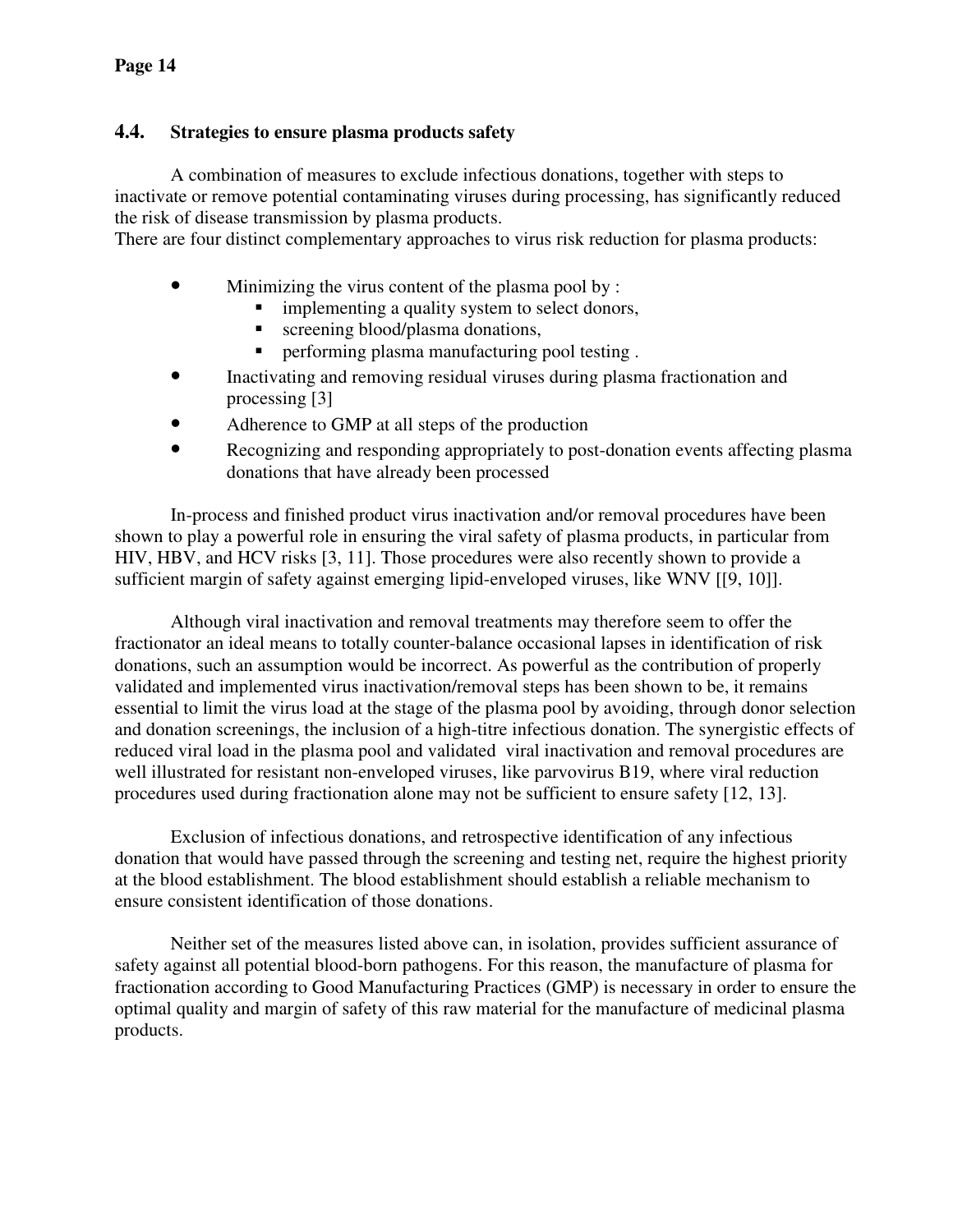# **4 MEASURES TO EXCLUDE INFECTIOUS DONATIONS**

The safety and quality of plasma for fractionation results from the combination of several cumulative prevention measures

- 1. Appropriate selection of blood/plasma donors
- 2. Testing of blood/plasma donations
- 3. Epidemiological surveillance of the donor population
- 4. Strict adherence to Good Manufacturing Practices (GMP)
- 5. Post-donation information system

Such information on collection and testing of plasma is requested by some regulatory authorities as part of a plasma master file [14] used in the evaluation of the marketing authorization of plasma-derived medicinal products.<sup>13</sup>

### **4.1 Appropriate selection of blood/plasma donors**

Plasma for fractionation should be obtained from carefully selected, healthy donors who, after review of the medical history (the donor questionnaire), medical examination, and laboratory blood tests, would be considered not to present an increased risk for transmission of infectious agents by plasma-derived products (see Annex 2). Local NRAs are pivotal in setting up at the national level an harmonized donor selection criteria framework appropriate to the country of plasma collection, taking into account the type of products, the relevant infectious risks, and the epidemiological situation. The local NRA should also be part of any decision making process intended to modify the donor selection and donation testing procedures. Specific selection criteria may be added by the plasma fractionator as part of the contractual agreement with the provider of plasma.

Regulatory agencies and a number of organizations, respectively, have published regulations and recommendations concerning the criteria for the selection of donors of whole blood and of plasma obtained by apheresis (see for instance "Guide to the preparation, use and quality assurance of blood components" of the Council of Europe [15], which is regularly updated). In general these regulations and recommendations can be used as reference for the collection of plasma for fractionation, although some specifications may differ from those of plasma for transfusion. Examples of donor selection criteria for the collection of plasma for fractionation are presented in Annex 3. These are not intended to constitute an absolute reference or requirements, but rather to provide examples and explain critical points for consideration.

A regular donor is someone who routinely donates blood or plasma<sup>14</sup> in the same centre in accordance with the minimum time intervals. A repeat donor is someone who has donated before in the same establishment but not within the period of time considered as regular donation. Plasma fractionators may implement their own criteria of donors' eligibility to improve safety margins. Whenever possible, plasma for fractionation should be collected through a donation system involving regular and repeat donors. Obtaining plasma from regular and repeat donors plays a

 $13$  The plasma master file is not a universally used regulatory document

 $14$  The period taken into account may vary from country to country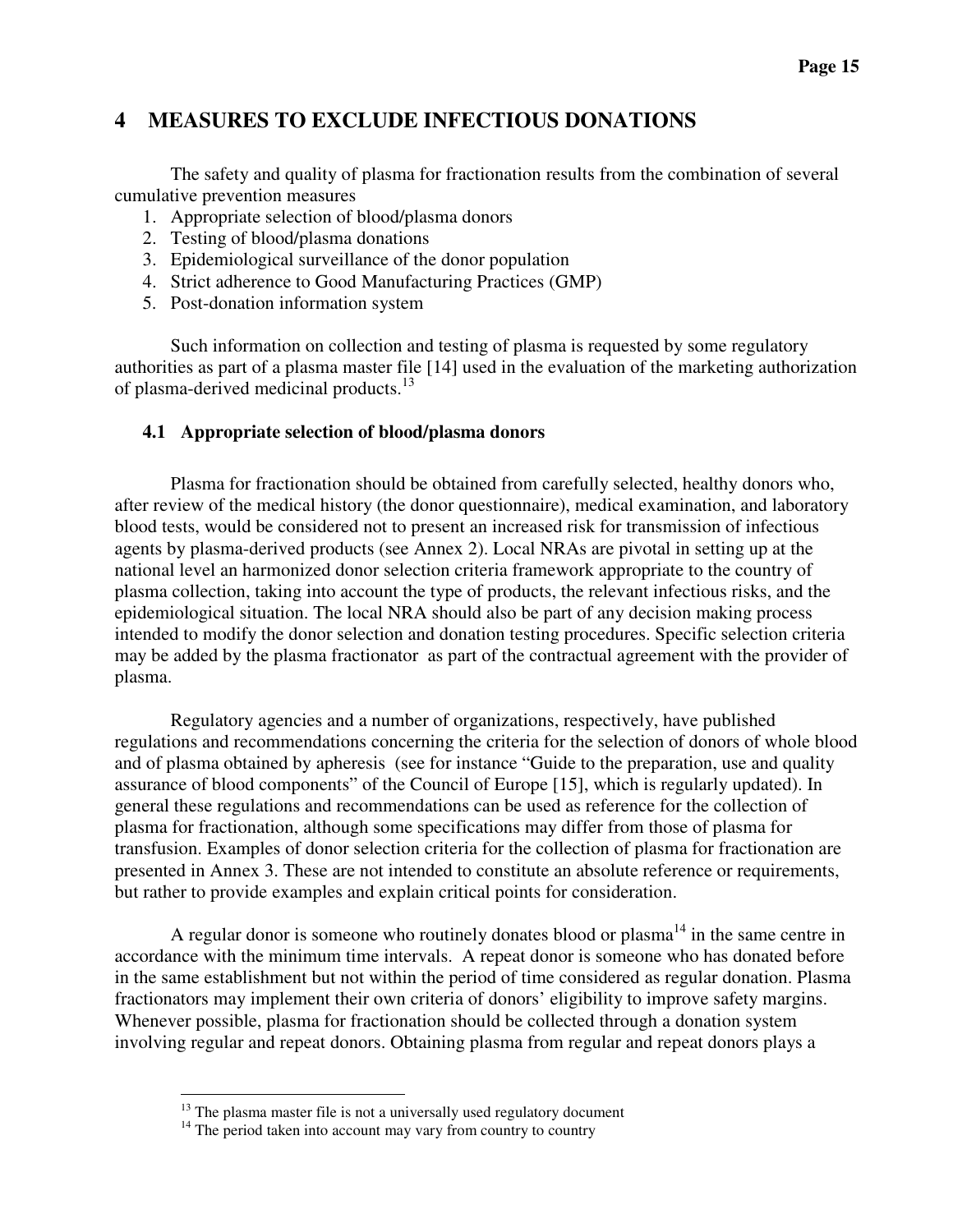major contribution to ensure optimal historical medical information about the donors, and therefore for detecting potential risk factors.

In some countries family or replacement donors may constitute a significant proportion of the population of blood plasma donors, and - depending upon situations - have been found [16] or not [17] to be at higher risks than regular/repeat donors to have markers of viral infections. The decision to use this plasma for fractionation is to be made jointly by the plasma fractionator and the NRAs and should be based on both a careful epidemiologic assessment and the evaluation of other safety measures in place for viral screening of donations.

Plasma may be collected by plasmapheresis from donors who have acquired immunity through natural infection or through active immunization. Specific information on this item can be found under Annex 3.

### **4.2 Screening of blood/plasma donations for infectious markers**

### 4.2.1 Screening tests

The following tests, considered mandatory by all regulatory agencies, are relevant to the preparation of plasma for fractionation and should be performed at each blood/plasma donation:

- o an approved test for HBsAg;
- o an approved test for anti-HIV;
- o an approved test for anti-HCV.

All three tests should be negative.<sup>15</sup> Initially reactive donations should be retested in duplicate by the same assay. A repeatedly reactive donation should not be used for therapeutic applications and should usually be destroyed<sup>16</sup>. A sample of the donation should be evaluated by a confirmatory test and if confirmation is positive a system should exist to notify and counsel the donor. It is recommended that national algorithms should be developed and used to enable consistent resolution of discordant or unconfirmed results.

## 4.2.2 Other tests

The screening of plasma for fractionation for anti-HTLV is not required as the virus is cellassociated and susceptible to freeze-thaw process.

In some countries, testing for anti-HBc is performed on whole blood donations as a means to reduce the exposure risks to hepatitis B positive blood components donations [18]. However, plasma for fractionation donations obtained from whole blood that are both anti-HBc positive and HBsAg negative, and which contains a sufficient titer in antibodies against hepatitis B surface antigen (anti-HBs) are usually used for fractionation: the scientific rationale is to maintain a sufficient anti-HBs antibody titre in the plasma pool to neutralize any HBV that may be present. The minimum anti-HBs titer for an anti-HBc positive/HBsAg negative plasma donation to be

<sup>&</sup>lt;sup>15</sup> Testing for HIVP24 and HCV core antigens may increase the sensitivity

<sup>&</sup>lt;sup>16</sup> Unless useful for non-therapeutic use or investigations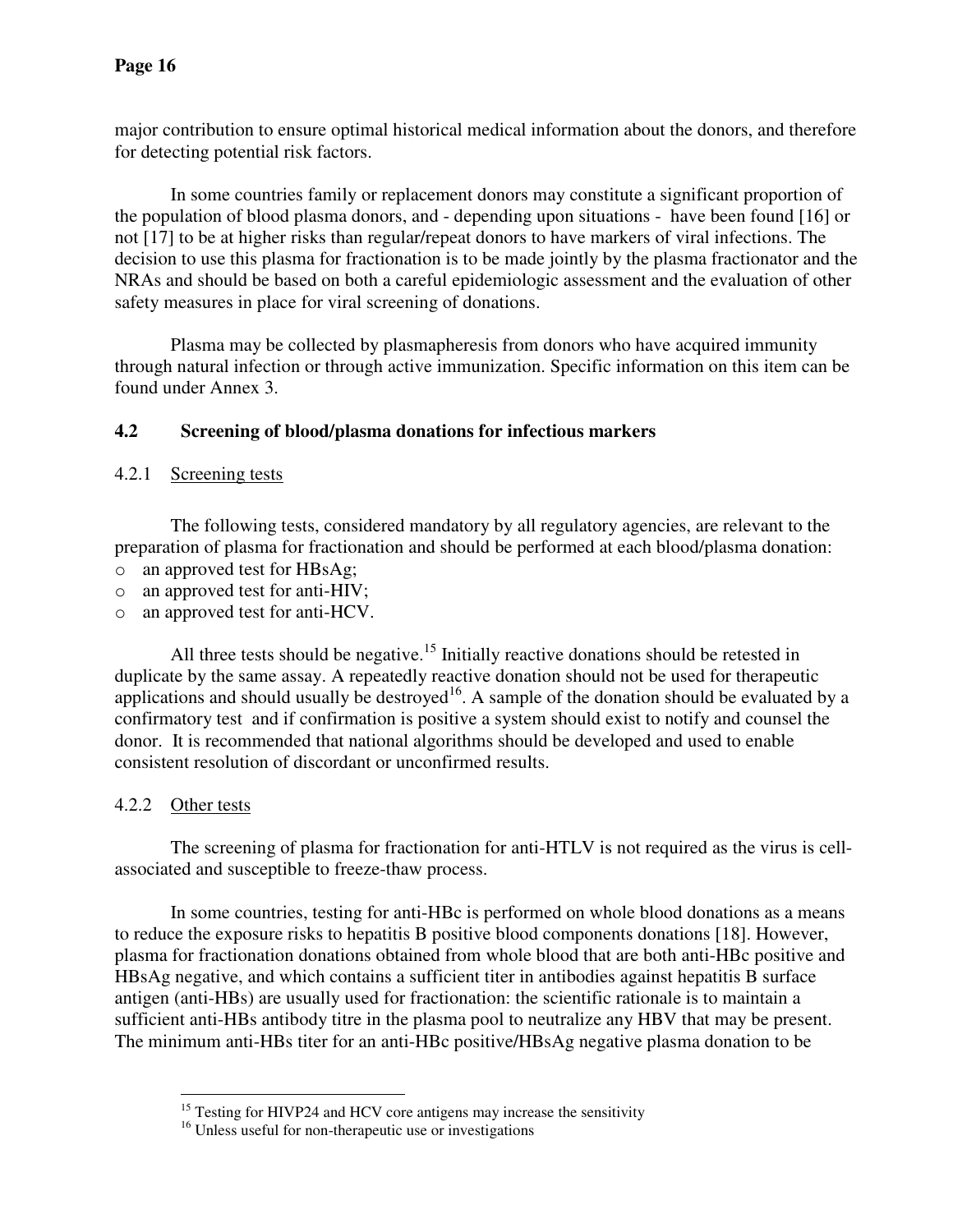accepted for fractionation may be specified by the plasma fractionator and/or the NRA $^{17}$ . Alternatively, the plasma donation may be identified by the plasma collector as being anti-HBc positive and the plasma fractionator may conduct additional testing. The setting of a minimum limit, if any, in anti-HBs antibody titre usually involves a risk assessment, considering the sensitivity of the HBsAg screening test, the testing or not of HBV by NAT, and the efficiency of the viral reduction techniques [3, 19].

Additional testing for other agents or markers may be required by the NRA, taking into consideration the epidemiological situation in any given area or country, or the frequency of donating blood or plasma, and at the specific request of the plasma fractionator.

### 4.2.3 NAT testing

NAT testing of plasma for fractionation may be performed for the following viruses: HCV, HBV, HIV, HAV, and/or B19. If NAT testing is performed by the fractionator, following current practice using mini-pool samples, a specific logistics system may have to be developed at the blood establishments to collect and provide labelled samples in a form suitable for the test.<sup>18</sup>

### 4.2.4 Test kits

A system should exist in the country or region for approval of tests kits, such as an official approval system by the National Regulatory Agency or a delegated laboratory. The required sensitivity of the tests for the different antigens/antibodies should be determined by the NRA. In addition, the test kits used should be agreed by the fractionator that will receive the plasma for fractionation.

### 4.2.5 Quality control of screening

The quality of the screening of blood/plasma donations relies on a number of measures, such as:

- o validation of new techniques before implementation;
- o internal control of reagents and techniques on a daily basis;
- o confirmation of positive tests by an appropriate laboratory;
- o external proficiency testing which involves the testing of a panel of sera circulated to laboratories by an approved reference institution.

Details on sampling, test equipment, assays performance validation, test interpretation and downloading and follow-up of reactives can be found under QA and GMP in this guideline.

### 4.2.6 Look- back

A system should be in place to perform a look- back procedure, preferably using a computer data base. A look-back is a procedure to be followed if it was found retrospectively that a

<sup>&</sup>lt;sup>17</sup> Currently, the minimum titer in anti-HBs antibodies usually required by some plasma fractionators ranges from 50 to 100 IU/L

<sup>&</sup>lt;sup>18</sup> In addition to performing mini-pool testing, fractionators re-test the plasma manufacturing pool for the absence of various viral markers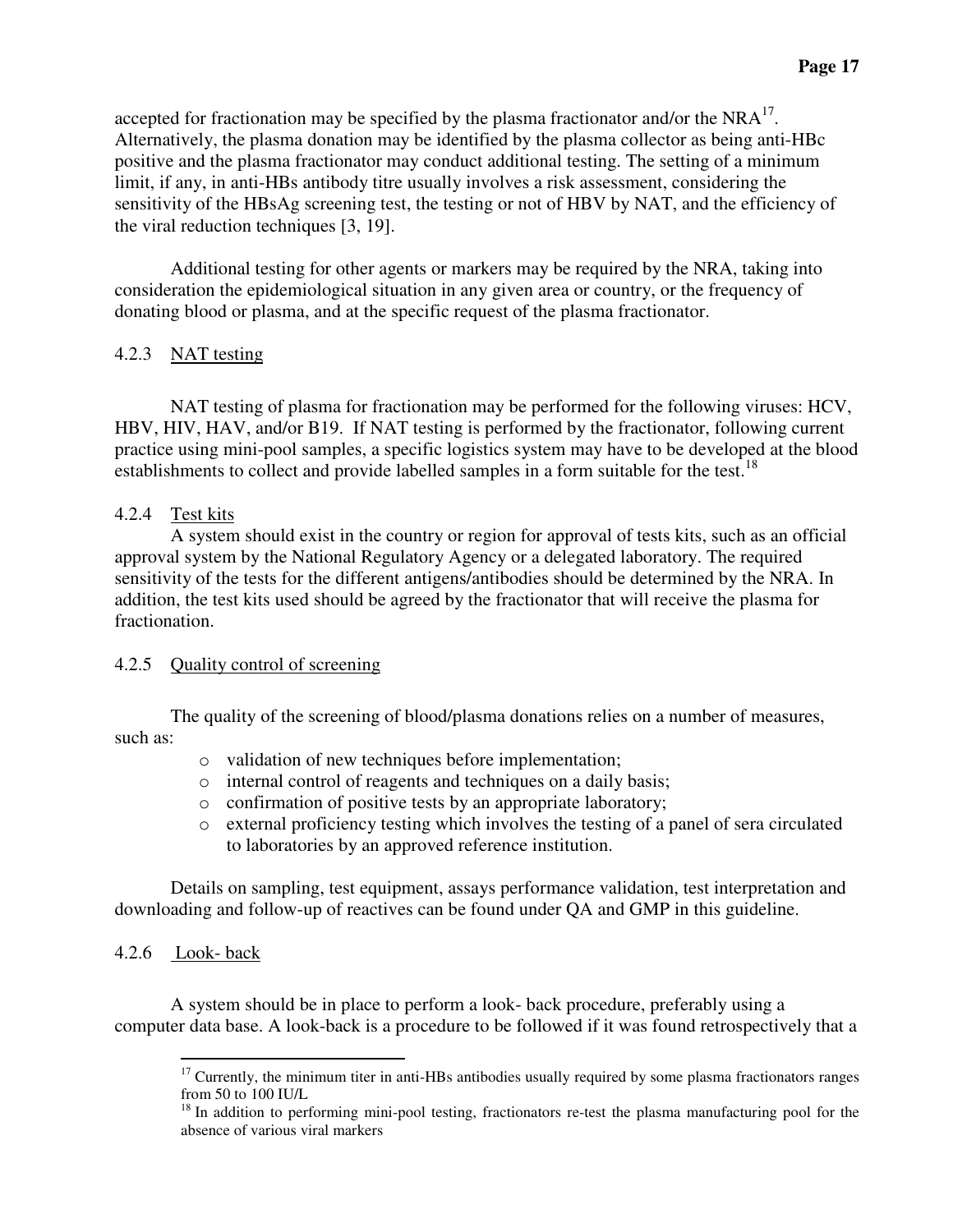donation from a donor should have been excluded from processing, e.g. because that unit was collected from a donor that subsequently has been rejected for reactive viral marker, risk behaviour, exposure to CJD/vCJD or other risks related to infectious diseases. The blood establishment should then transmit this information to the fractionator according to their agreements in place, and to the NRA. Donor notification and counselling is recommended both for purposes of donor health and for the safety of the blood supply

## **4.3 Epidemiological surveillance of donor population**

To ensure optimal long-term safety of plasma for fractionation, it is highly recommended to establish a continuous epidemiological surveillance of the donor population<sup>19</sup>. The objective of this survey is to know, as precisely as possible, the prevalence and incidence, and their respective trends, of infectious markers that are relevant to the safety of medicinal plasma products so that counter-measures can be made in a timely fashion..

The system should be able to gather epidemiological data at the national/regional level but also among donor populations which are providing blood/plasma for fractionation at individual blood establishments within a country or a region.

The information from the epidemiological surveillance can furthermore be used:

- a. to detect differences among donor populations of various collection centres which may be associated with objective differences in viral markers within donor populations or may reflect differences in the donor selection and screening process among collection centres;
- b. to detect trends in infectious markers which may reflect either a change in the rate of viral markers in the population or a possible deviation in the donor selection or screening process at specific collection sites;
- c. to assess the relevance of any prevention measures such as a strengthened donor selection process, additional exclusion criteria, or implementation of additional screening tests to avoid contamination of plasma products.

When donations from first time donors are used to prepare plasma for fractionation<sup>20</sup>, epidemiological data of this specific donor group should be included in the estimation of the risk for infectious diseases transmitted by blood. Indeed, it has been shown that first-time donors, who may occasionally include test-seeking individuals, constitute a group which in some situations is more likely to have blood-borne viral markers than regular donors group who have already gone through a selection/deferral process [20-23].

Currently, it is advisable to collect and analyse epidemiological data at the collection sites for anti-HIV 1 / 2, anti-HCV, and HBsAg, since they historically represent the major pathogenic risks associated to plasma products. It is the responsibility of the local NRA to define whether the list should be modified or should include additional criteria, such as emerging infectious agents, based on local or regional epidemiology. For the current three recommended markers, only

 $19$  This is not a requirement in all regions of the world

<sup>&</sup>lt;sup>20</sup> Some plasma fractionators do not fractionate plasma from first-time donors as prevalence of infectious diseases may be higher in this donor group.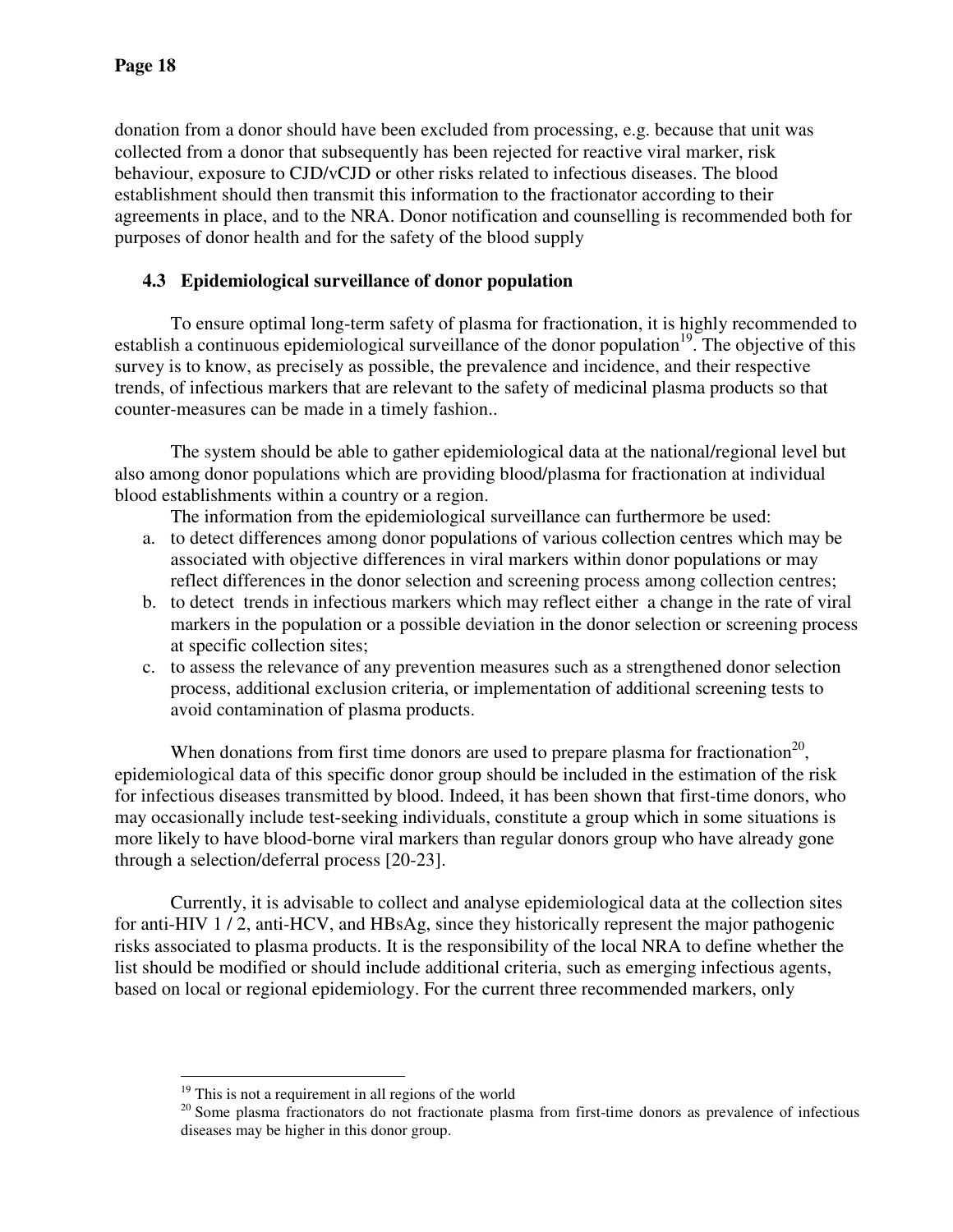confirmed positive tests (i.e. tests which are repeatedly reactive in a screening test and positive in at least one confirmatory test) should be recorded.<sup>21</sup>

A recent guideline published by the European Medicines Agency (EMEA) entitled "Guideline on epidemiological data on blood transmissible infections"[24] describes how to conduct epidemiological surveillance of the donor population.

### **4.4 Strict adherence to Good Manufacturing Practices**

Because of the pooling of thousands of plasma donations is required for the manufacture of plasma derived medicinal products, it is necessary to ensure full traceability between individual blood/plasma units collected and the final plasma products manufactured. This is of importance to be able to trace back any quality and safety problems, in particular related to infectious risks, to individual blood/plasma donations and to take relevant measures to protect the donors as well as the patients who received the plasma derived medicinal products.

The donor selection process, the collection of blood/plasma and the processing of the donation, in order to obtain plasma for fractionation, represent the first steps in the manufacturing of plasma derived medicinal products, and therefore should be performed in compliance with GMP. Strict adherence to GMP principles and the implementation of a quality assurance system to address and comply with GMP requirements is crucial at all stages of the production of plasma for fractionation. See chapter on QA and GMP in this Guideline.

### **4.5 Post donation events**

There should be a system to ensure effective communication between the blood establishment and the fractionator so that significant post-donation events may be immediately transmitted to the fractionator and the NRA. In particular, this procedure should allow early and effective communication of any evidence for the presence of blood-transmissible infection in a donor whose plasma was sent for fractionation.

# **5 PRODUCTION OF PLASMA FOR FRACTIONATION**

## **5.1 Methods used to obtain plasma for fractionation**

Technically, human plasma for fractionation may be obtained by separation of plasma from whole blood, or by apheresis.

## 5.1.1 Recovered plasma

Recovered plasma is plasma recovered by centrifugal separation from the cells and cellular debris of whole blood, following conditions described later.

<sup>&</sup>lt;sup>21</sup> when the plasma fractionator performs additional tests (such as NAT tests) on donations which tested negative by serological tests, the results should be reported.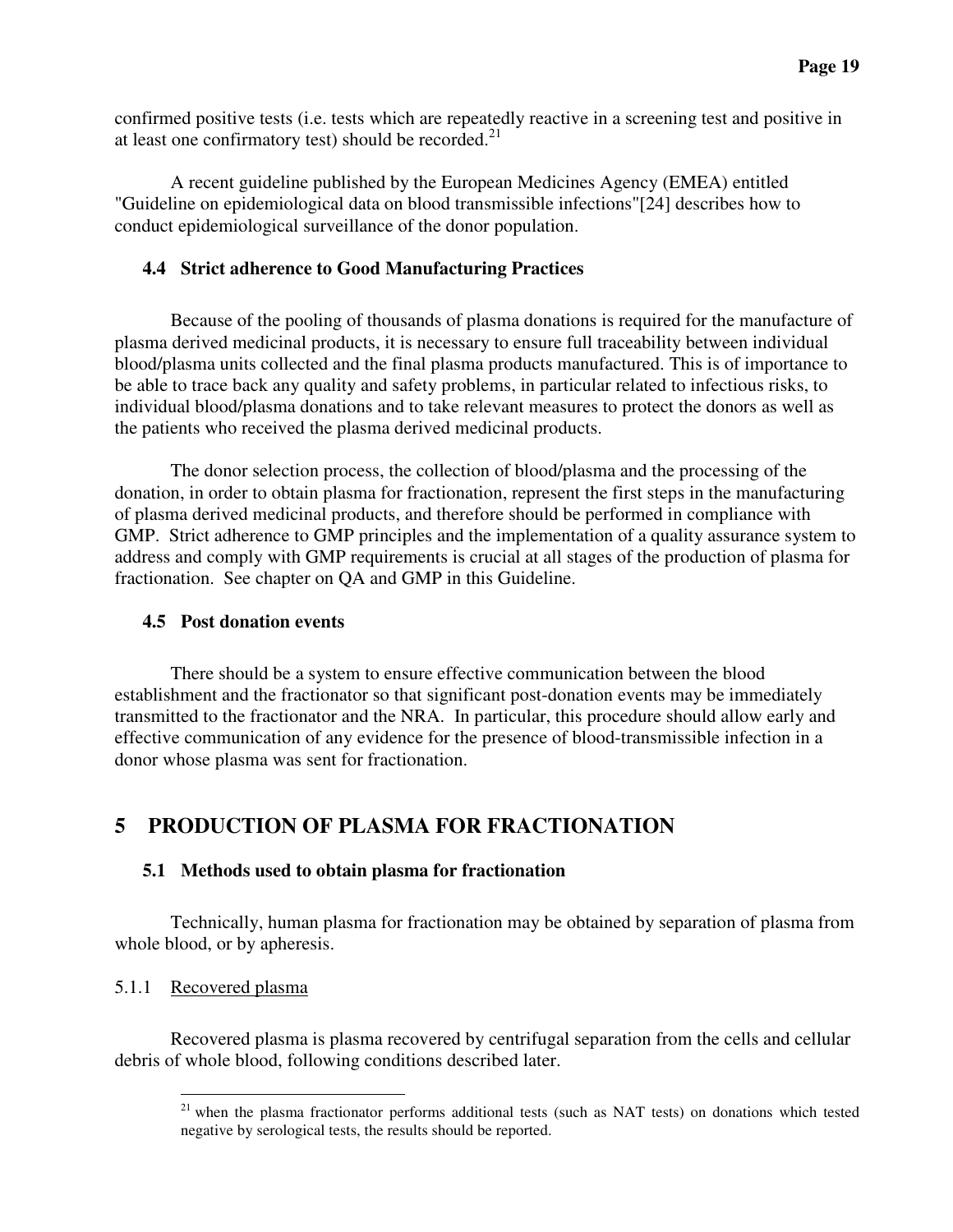## 5.1.2 Apheresis plasma (source plasma)

Apheresis Plasma obtained by a procedure in which anticoagulated blood is removed from the donor, the plasma is separated from the formed elements, and at minimum the red cells are returned to the donor. The separation of cellular elements and plasma may be achieved either by centrifugation or filtration. The equipment used for the collection of plasma by automated methods is designed for such use. The manufacturers of the equipment provide operating manuals that include instructions for installation validation, routine preventive maintenance procedures, periodic performance checks (e.g., weight scale checks), alert mechanisms (e.g., haemoglobin detector) and troubleshooting. Annual preventive maintenance should be performed by a qualified field service Engineer.<sup>22</sup> Additionally, the manufacturers of the equipment usually provide support for the installation and train on-site technicians to maintain the equipment. Apheresis collection potentially increases the availability of plasma for fractionation, enabling higher donation frequency and larger volume per donation, independently from the collection of whole blood, and is the preferred approach for the regular collection of plasma from hyperimmune donors who have high antibody titres against specific disorders.

In principle, the method of preparation should remove cells and cell debris as completely as possible and should be designed to prevent the introduction of micro-organisms. No antibacterial or antifungal agent is added to the plasma. The residual blood cell content of the plasma, in the absence of dedicated leucoreduction filtration, may vary with the collection method.

## **5.2 Characteristics of plasma for fractionation**

### 5.2.1 Plasma frozen within 24 hours of collection

Subject to appropriate handling (storage and transport), plasma frozen, at  $-20^{\circ}$ C or  $-30^{\circ}$ C, within 24 hours of blood collection or apheresis (see  $\S 6.6.2.1$ ) will normally be suitable for optimal recovery of both labile factors (factor VIII and other coagulation factors and inhibitors) and stable plasma proteins (usually albumin and immunoglobulins)<sup>23</sup>. Table 4 sets out the main characteristics of plasma prepared either from whole blood (recovered plasma) or by apheresis.

Both sources of plasma have been found by experience to be appropriate for the manufacture of the whole range of plasma products. That said, the method of collection and preparation has some impact on the characteristics and/or yield of the proteins fractionated from the plasma. Apheresis plasma collected from donors undergoing frequent plasmapheresis contains lower levels of IgG than plasma units produced by moderate serial plasmapheresis or from whole blood [25, 26]. The content of various coagulation factors is usually higher in apheresis plasma compared to recovered plasma [26, 27], due to a combination of reasons that include rapid separation of blood cells and plasma, differing ratios of anticoagulant added, and the possibility of freezing the plasma soon after completion of collection.

 $22$  It includes e.g. visual inspection, initial operational integrity, equipment integrity inspection, filter and/or

centrifuge inspection, calibration testing, and safety testing. 23 Plasma meeting these quality specifications is also used for direct clinical applications; it is then referred to as fresh frozen plasma (FFP), clinical plasma, or plasma for transfusion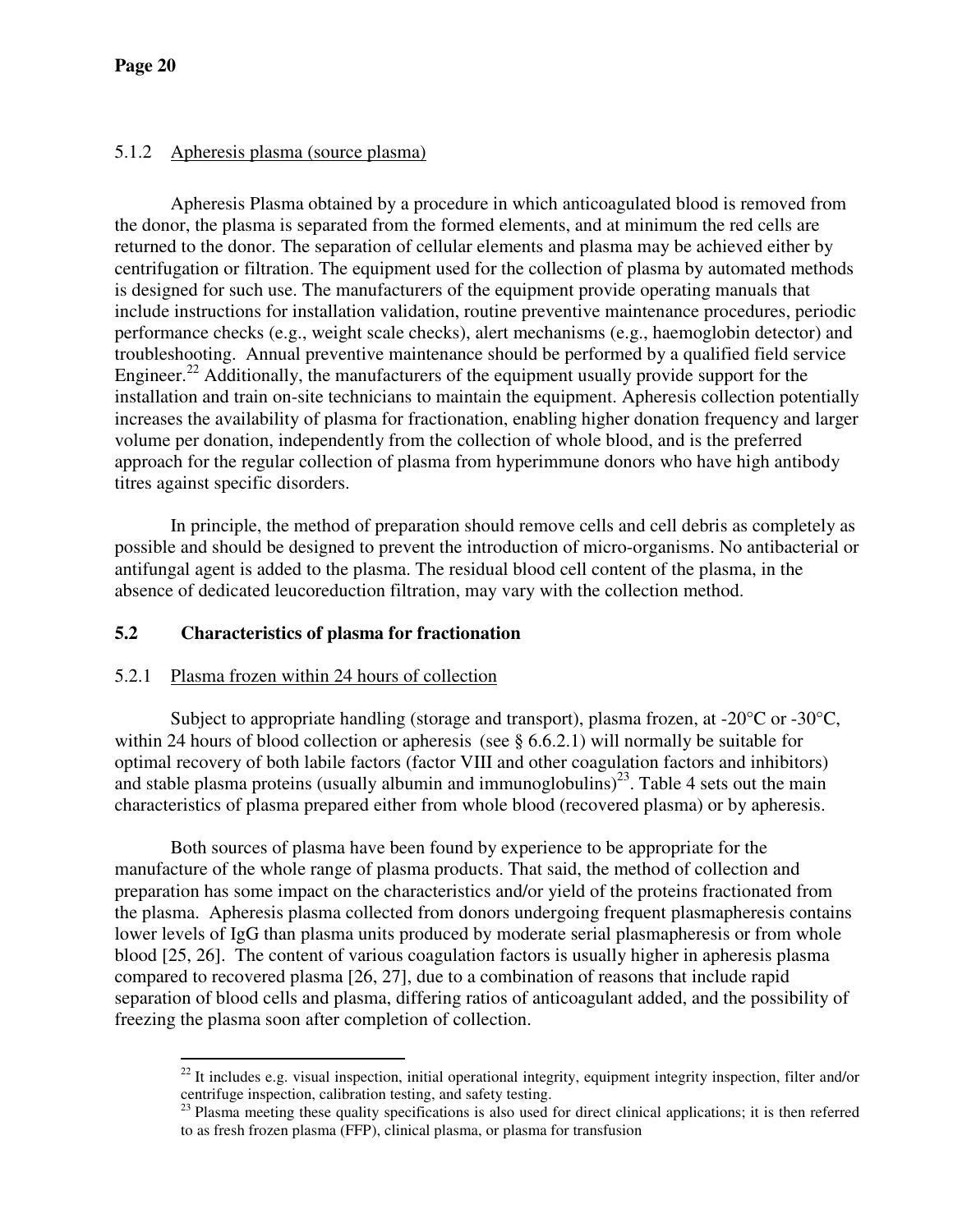| Characteristic       | <b>Recovered plasma</b>                           | Apheresis plasma  |
|----------------------|---------------------------------------------------|-------------------|
| Volume, ml           | $100 - 260^{24}$                                  | $450 - 880^{25}$  |
| Protein content, g/l | $\geq 50$ [15]                                    | $\geq 50$         |
| (each donation)      | (but typically greater than in apheresis plasma)  |                   |
| Factor VIII, iu/ml   | $\geq$ 0.7 [28]                                   | $\geq 0.7$        |
| (average)            | (but typically less than in apheresis plasma)     |                   |
| Anticoagulant        | Variable, according to donation size (volume of   | Constant (metered |
| concentration        | anticoagulant is fixed for a given pack type; the | into donation)    |
|                      | acceptable blood volume range should be           |                   |
|                      | specified)                                        |                   |
| Acceptable           | Determined nationally, usually subject to a       | Determined        |
| donation frequency   | maximum of one donation every 2 months            | nationally        |

**Table 4: Characteristics of plasma for fractionation used in the manufacture of labile plasma products**

Preservation of factor VIII and other labile factors depends on the collection procedure and on the subsequent handling of the blood and plasma. With good practice, an average of 0.7 IU/ml factor VIII can usually be achieved both with apheresis and recovered plasma. Units of plasma for fractionation with a lower activity may still be suitable for use in the production of coagulation factor concentrates, although the final product yield may be reduced.

The implementation of good manufacturing practices in the preparation of plasma for fractionation should ensure that plasma bioburden is controlled, labile proteins are conserved as far as possible, and minimal proteolytic activity is generated.

## 5.2.2 Plasma frozen after 24 hours of collection

Plasma may be available that does not fulfil the above-defined criteria but still has value as a source of some plasma proteins. This would include:

- Plasma separated from whole blood and frozen more than 24h but usually less than 72hrs after collection
- Plasma, separated from whole blood stored at  $4^{\circ}$ C, and frozen within 72 hrs of separation but within the assigned shelf-life of the blood)
- **Plasma frozen within 24 hours but stored under conditions that preclude its use for the** manufacture of coagulation factors.

Provided the circumstances of manufacture and storage of such plasma does not result in increased bioburden, the plasma may be considered suitable for the manufacture of stable plasma proteins, but not coagulation factors.

 $24$  Based on a standard donation size of 450ml, with blood:anticoagulant ratio of 7:1. The maximum volume of blood to be collected during one donation procedure is determined by national authorities

 $25$  With anticoagulant. The maximum volume of plasma to be removed during one plasmapheresis procedure is determined by national authorities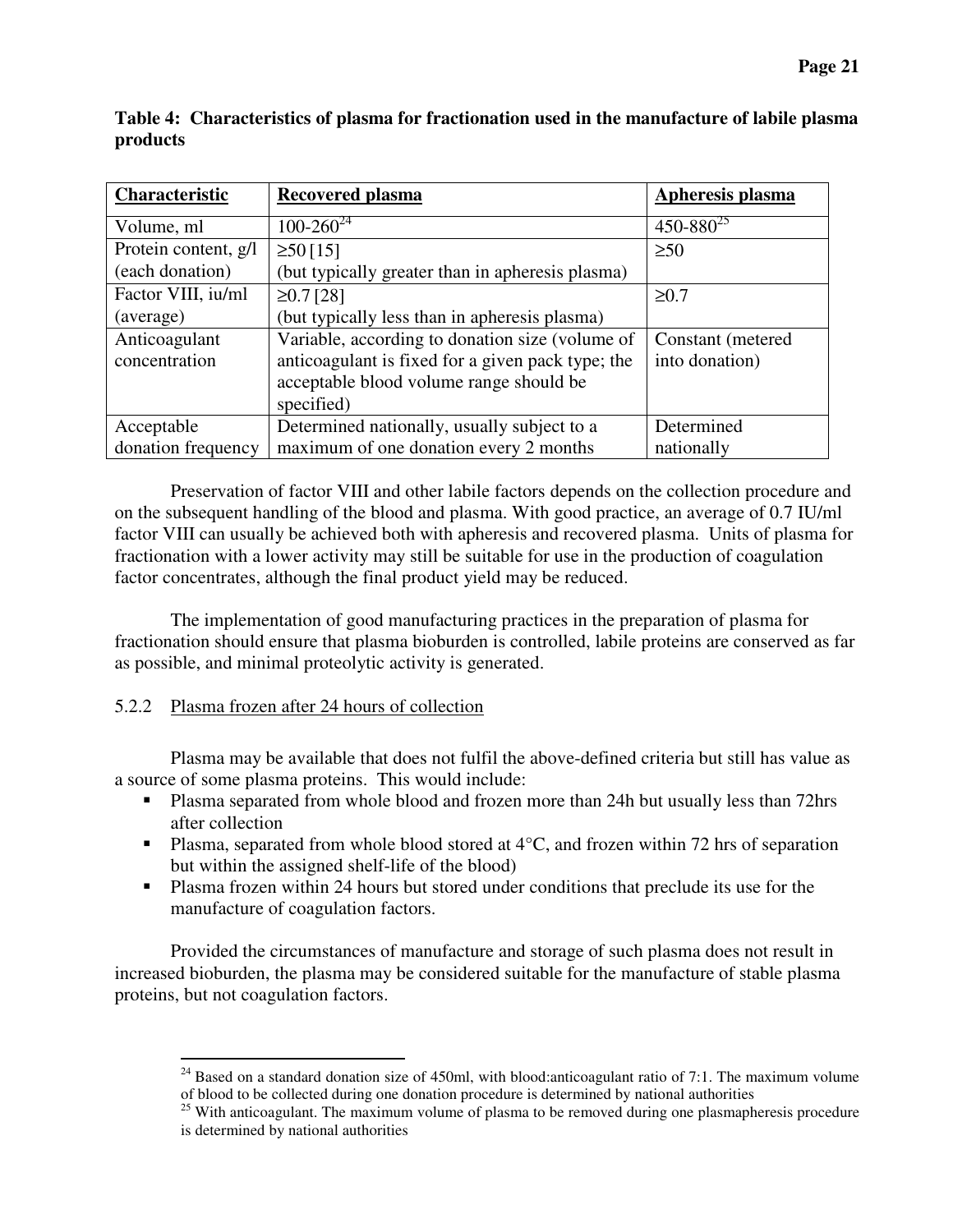Plasma which is not frozen with 72 hrs of collection or separation from whole blood should not be used for fractionation.

### 5.2.3 Plasma not meeting the requirement for fractionation

Plasma obtained by therapeutic plasma exchange does not meet the criteria for fractionation to plasma products. Indeed, plasma from individuals subjected to therapeutic plasma exchange for the treatment of a disease state may present an enhanced risk of transmitting blood-borne diseases (due to infectious risks associated to plasma) and a high risk of irregular antibodies, and should not be offered for fractionation. In addition, such plasma cannot be classified as being obtained from a voluntary donor.

Plasma from autologous blood donations is excluded from use as plasma for fractionation and may have higher prevalence of viral markers [29].

### 5.2.4 Hyper-immune (antibody-specific) plasma

Detailed information regarding immunization of donors for the preparation of hyperimmune plasma is provided in Annex 3. The following are the three approaches for the preparation of plasma for the manufacture of specific immunoglobulins (antibody-specific immunoglobulins):

- Individuals selected from the normal population by screening of plasmas units for antibody titres. (Screening may be random, or may be informed by knowledge of history of recovery from an infectious disease – for example varicella)
- Individuals with a high titre of a specific antibody resulting from prophylactic immunization.
- Volunteers recruited to a panel for a targeted immunization programme. The clinical and ethical requirements for such a programme are considered in Annex 3.

Clinically relevant antibody specific immunoglobulins include anti-D (anti-Rho), and anti-HAV, anti-HBs, anti-tetanus, anti-varicella/herpes zoster and anti-rabies immunoglobulins. For the most part, hyperimmune globulins are prepared for intramuscular administration, but products for intravenous use are also available. The typical derivation of hyperimmune plasma of each specificity is summarized in Table 5.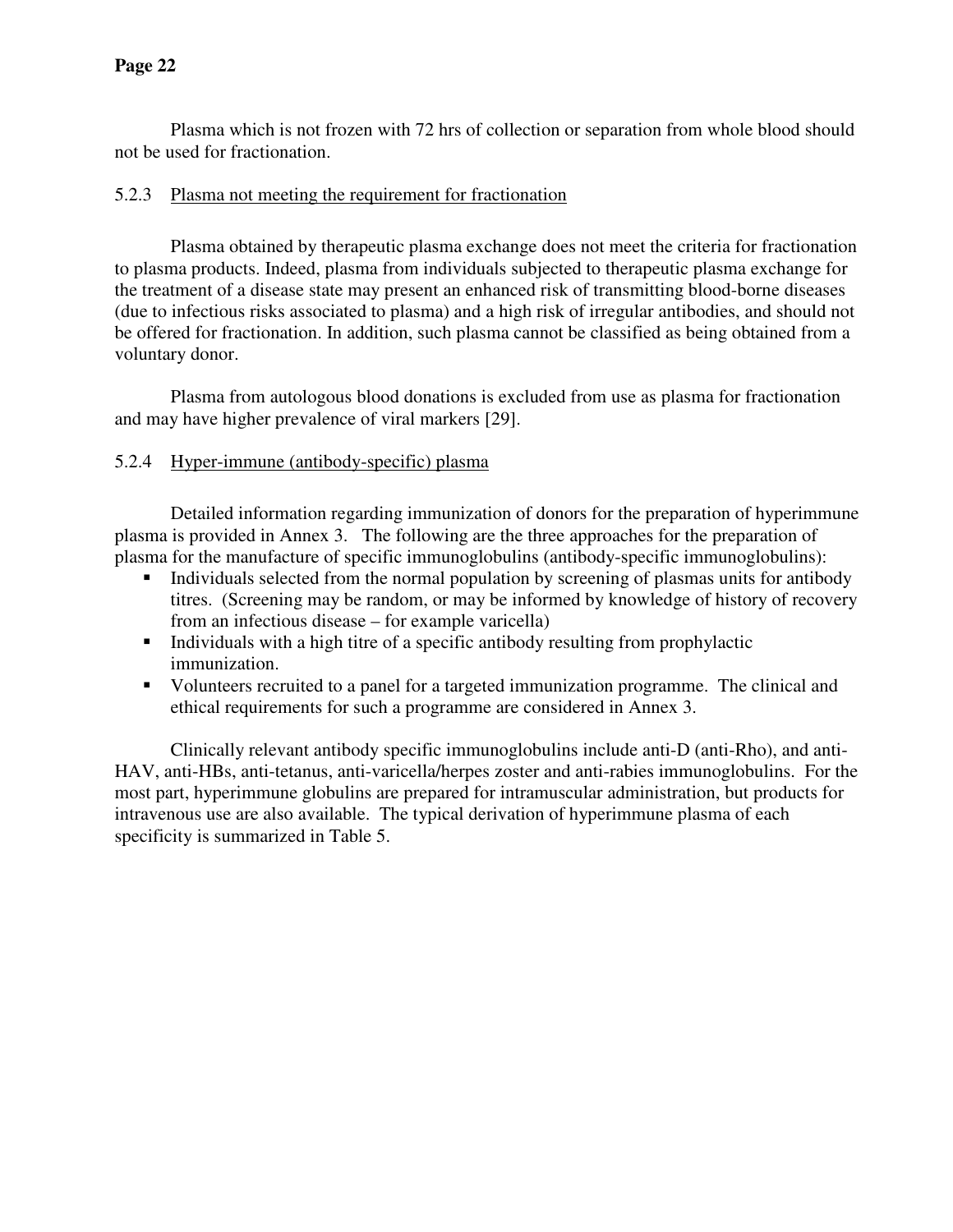| <b>Specificity</b>      | <b>Natural Immunity</b> | Prophylactic        | <b>Targeted</b>     |
|-------------------------|-------------------------|---------------------|---------------------|
|                         |                         | <b>Immunization</b> | <b>Immunization</b> |
| Anti-D (anti-Rho)       | Yes                     | N <sub>0</sub>      | <b>Yes</b>          |
| Anti-hepatitis A (anti- | Yes                     | Yes                 | Yes                 |
| HAV)                    |                         |                     |                     |
| Anti-hepatitis B (anti- | Yes                     | Yes                 | Yes                 |
| $HBs$ )                 |                         |                     |                     |
| Anti-tetanus            | N <sub>o</sub>          | Yes                 | Yes                 |
| Anti-varicella/herpes   | Yes                     | N <sub>o</sub>      | Possibly            |
| zoster                  |                         |                     |                     |
| Anti-cytomegalovirus    | Yes                     | N <sub>0</sub>      | N <sub>o</sub>      |
| (anti-CMV)              |                         |                     |                     |
| Anti-rabies             | N <sub>o</sub>          | Yes                 | Yes                 |

| Table 5: Types of hyperimmune plasma |
|--------------------------------------|
|--------------------------------------|

Acceptable minimum antibody potencies in individual plasma donations for fractionation should be agreed to by the fractionator. Those usually will depend upon (a) the size and composition of the fractionation pool (which may include high-titer donations to increase the mean titer of the fractionation pool), (b) the characteristics of the immunoglobulin fractionation process, and (c) the minimum approved potency of the final IgG product.

The following general guidance may be useful for each specificity:

## *5.2.4.1 Anti-D (anti-Rho)*

• Antibody potency should be estimated in international units, using an appropriate quantitative assay (e.g. autoanalyser-based assay or flow cytometry method) agreed to by the fractionator.

# *5.2.4.2 Anti-HAV*

- Antibody potency should be estimated in international units, using a quantitative assay agreed to by the fractionator.
- The minimum acceptable potency in individual donation is unlikely to be less than 50 iu/ml.

# *5.2.4.3 Anti-HBs*

- Antibody potency should be estimated in international units, using a quantitative assay that detects antibody to hepatitis B surface antigen (typically RIA or ELISA) agreed to by the fractionator.
- The minimum acceptable potency in individual donation is unlikely to be less than 10 iu/ml.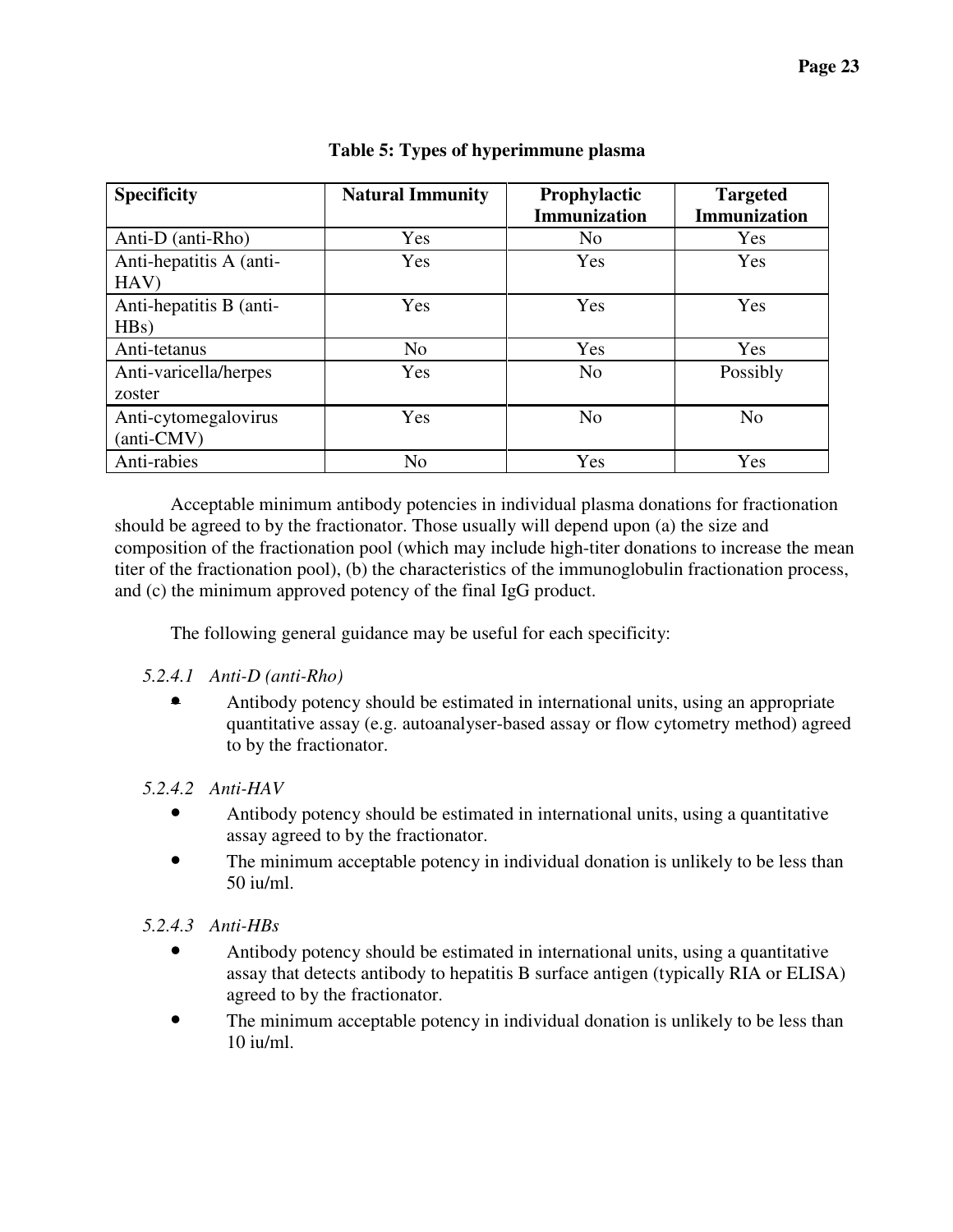# *5.2.4.4 Anti-tetanus*

• Antibody potency should be estimated using either a neutralization assay or a quantitative assay with established correlation to the neutralization assay, agreed to by the fractionator.

# *5.2.4.5 Anti-varicella/zoster*

- Antibody potency should be estimated using a quantitative assay (typically ELISA, immunofluorescence or complement fixation) agreed to by the fractionator.
- The minimum potency should be shown to be equal to or greater than that of a control sample provided by the fractionator.

# *5.2.4.6 Anti-cytomegalovirus*

- Antibody potency should be estimated using a quantitative assay (typically ELISA, immunofluorescence or complement fixation) agreed to by the fractionator.
- The minimum potency should be shown to be equal to or greater than that of a control sample provided by the fractionator.

## *5.2.4.7 Anti-rabies*

• Assessing plasma for rabies antibody is rarely done. A donor may be considered to have acceptable antibody titres between 1 and 3 months after a second (or booster) dose of vaccine. Plasma should not be collected from persons immunized after exposure to infection by rabies virus.

# **5.3 Premises and devices for collection of plasma for fractionation**

## 5.3.1 Premises

The collection of blood/plasma for fractionation should be performed in licensed, or regulated, permanent premises or mobile sites which are compliant with the intended activity and comply with the GMP standards approved by the NRA. The area for blood donors should be separated from all processing and storage areas. The area for donor selection should allow confidential personal interviews with due regard for donor and personnel safety. Before premises are accepted for mobile donor sessions, their suitability should be assessed against the following criteria.

- the size to allow proper operation and ensure donor privacy,
- safety for staff and donors, and
- adequate ventilation, electrical supply, lighting, hand washing facilities, blood storage and transport equipment, and reliable communication capabilities.

## 5.3.2 Containers

Because plasma is a complex and variable mix of proteins in aqueous solution, the way in which it is handled will have consequences for its safety, quality and quantity. Furthermore, the effects of mishandling will not always be as simple (or as obvious) as reducing the content of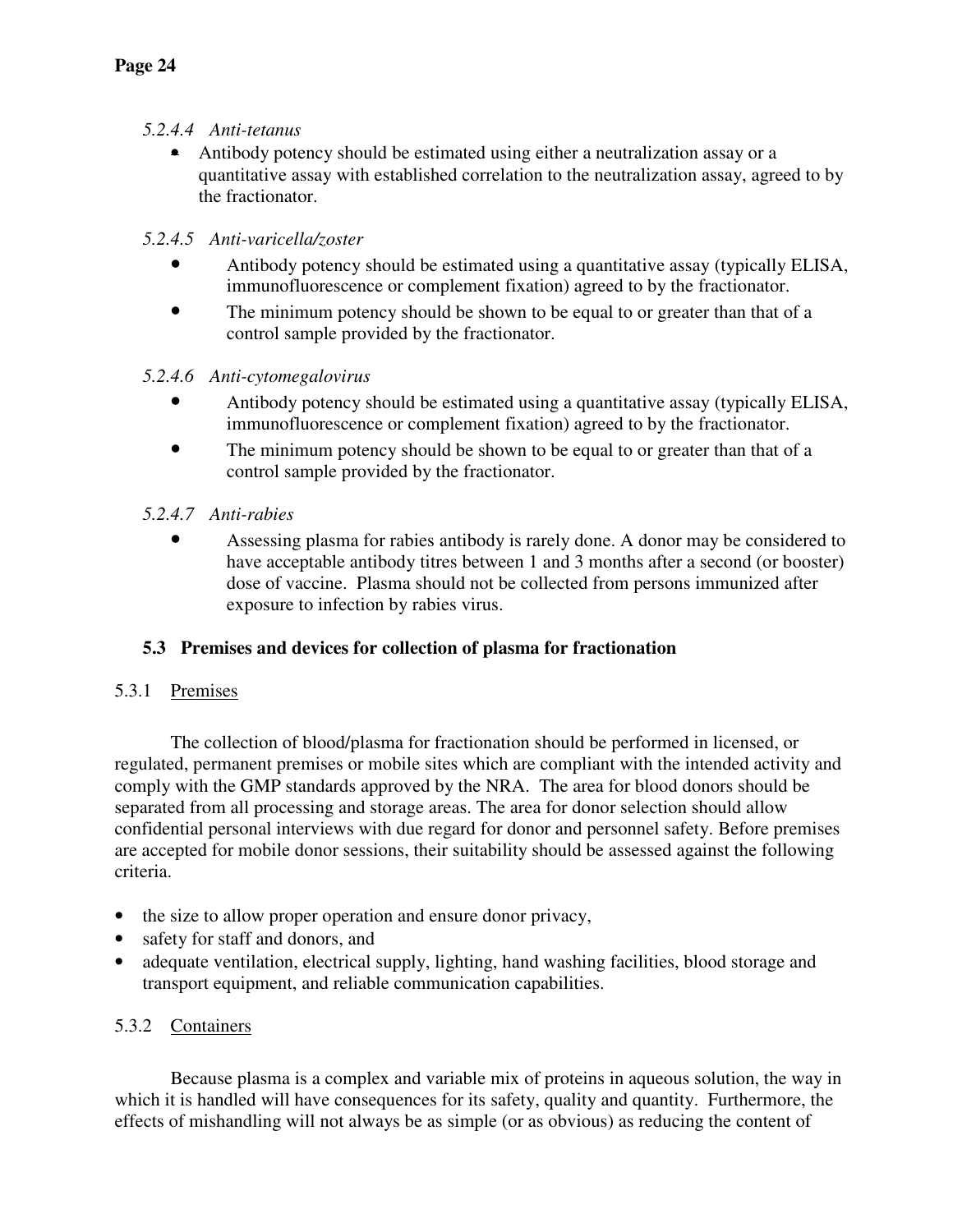recoverable factor VIII – they are just as likely to impact on the behaviour of the plasma when it is thawed (this is very important to the fractionator, who requires consistency from this particularly important process step).

The containers used for the collection and storage of plasma for fractionation should comply with the appropriate regulatory provisions and should be under the control of the regulatory authority. Containers should also comply with the regulatory and technical requirements of the plasma fractionator. Containers should be labelled with batch numbers traceable to individual donations. The quality of containers has a direct impact on the quality of the plasma produced and it is therefore part of GMP to control the suitability of this starting material before use.

Containers of whole blood collections are the same for donations of whole blood from which plasma is used for fractionation. They should be plastic, and should have been manufactured in such a way as to give assurance of internal sterility; they should be hermetically sealed to exclude contamination. If the container is not manufactured as an integral part of a blood collection set, there should be a mechanism for docking with the collection set that minimizes the risk of adventitious microbial contamination.

Validation studies will be required to confirm the suitability of the container material (and the material of any tubing or harness through which plasma should pass) during storage in contact with the plasma. Specifically, it will be necessary to establish that the plastic is physically compatible with the proposed methods for freezing and opening (or thawing) the packs and to establish the quantities of extractable materials (for example, plasticizers) during the claimed periods of liquid and frozen storage. These studies are carried out by the manufacturer of the containers. When using collection sets and containers previously established by a manufacturer as being suitable, a cross-reference to such a study may be sufficient. Validated blood/plasma collection and storage containers are available from several manufacturers worldwide.

The choice of the containers (e.g. type of plastic bags for recovered plasma or plastic bags or bottles for apheresis collection) has a direct impact on the design of the container opening machine that is used at the plasma fractionation plant at the plasma pooling stage.

Anticoagulant solutions should comply with the appropriate regulatory provisions. They can be already present in the collection container (e.g. plastic containers used for whole blood collection) or added to the blood flow during apheresis procedures. For both, the device and the anticoagulant information should be provided to the regulatory authorities. The fractionator will need to know what anticoagulant was used, and its concentration as they may have an impact on the fractionation process.

#### 5.3.3 Anticoagulants

Most anticoagulant solutions developed and introduced for the collection of blood cellular components and plasma for transfusion are compatible with the preparation of plasma for fractionation and with the manufacture of plasma products (although some influence on factor VIII content in plasma has been described [30-34]). One exception is when heparin is added to the anticoagulant solution. Main anticoagulant solutions currently in use for collection of either whole blood or apheresis plasma are listed in Table 6.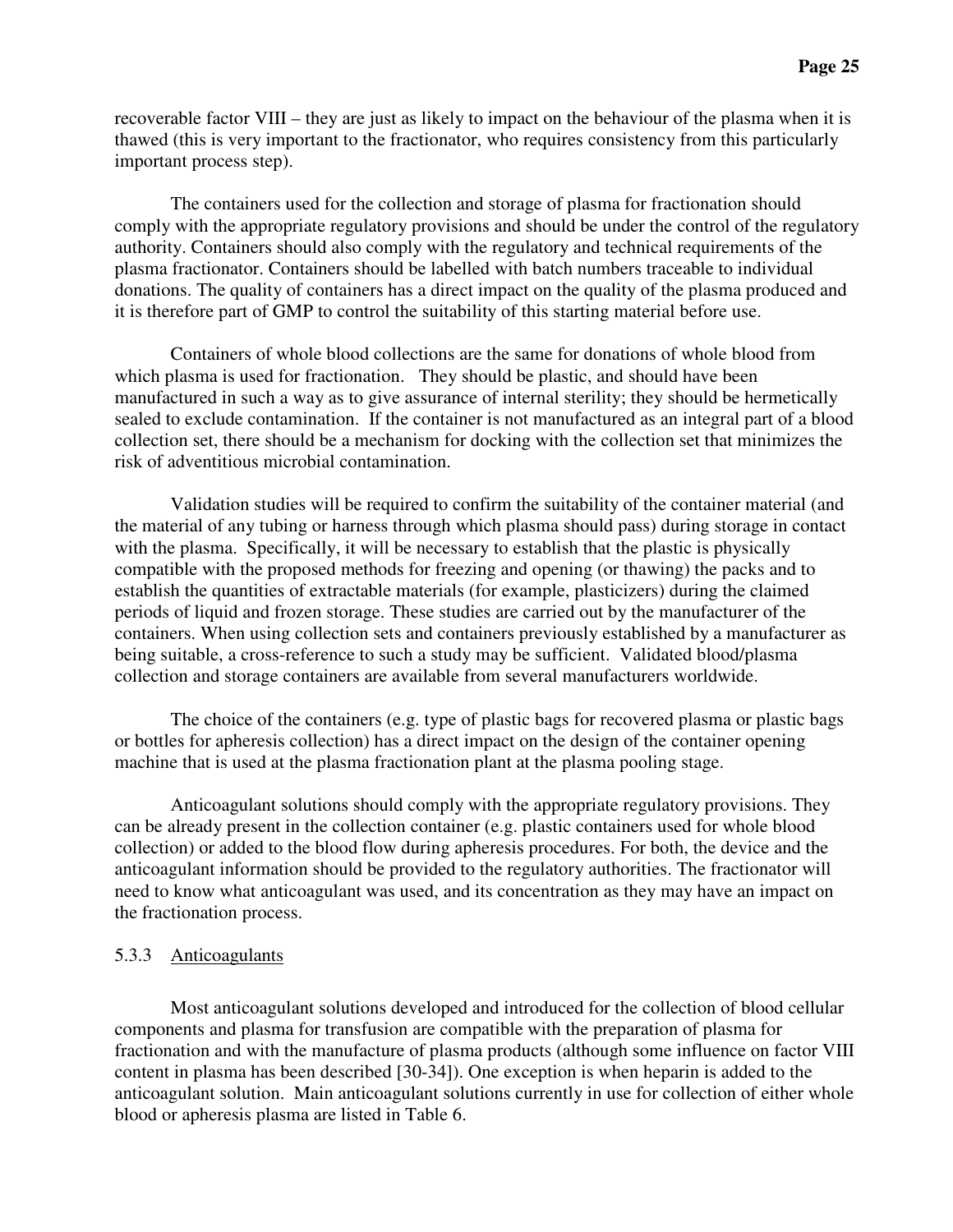|                   | Composition                         | <b>Recovered</b><br>Plasma | Ratio per<br>100ml<br>blood | <b>Apheresis</b><br>Plasma |
|-------------------|-------------------------------------|----------------------------|-----------------------------|----------------------------|
| $ACD-A$           | Sodium citrate dihydrate 22.0 g/l   |                            |                             |                            |
|                   | Citric Acid Hydrous 8.0 g/l         |                            |                             |                            |
|                   | Dextrose monohydrate 25.38 g/l      | X                          | 15                          | (X)                        |
|                   | pH (25°C) 4.7 - 5.3                 |                            |                             |                            |
| $ACD-B$           | Sodium citrate dihydrate 13.2 g/l   |                            |                             |                            |
|                   | Citric Acid Hydrous 8.0 g/l         | X                          | 25                          |                            |
|                   | Dextrose monohydrate 15.18 g/l      |                            |                             |                            |
|                   | pH (25°C) 4.7 - 5.3                 |                            |                             |                            |
| <b>CPD</b>        | Sodium citrate dihydrate 26.3 g/l   |                            |                             |                            |
|                   | Citric Acid Hydrous 3.7 g/l         |                            |                             |                            |
|                   | Dextrose monohydrate 25.5 g/l       | X                          | 14                          | (X)                        |
|                   | Sodium Biphosphate 2.22 g/l         |                            |                             |                            |
|                   | Sodium hydroxide 1N (pH adjustment) |                            |                             |                            |
|                   | pH (25°C) 5.3-5.9                   |                            |                             |                            |
| CPD-A             | Sodium citrate dihydrate 26.3 g/l   |                            |                             |                            |
|                   | Citric Acid Hydrous 2.99 g/l        |                            |                             |                            |
|                   | Dextrose monohydrate 29 g/l         | X                          | 14                          |                            |
|                   | Sodium Biphosphate 2.22 g/l         |                            |                             |                            |
|                   | Adenine 0.27 g/l                    |                            |                             |                            |
|                   | Sodium hydroxide 1N (pH adjustment) |                            |                             |                            |
|                   | pH (25°C) 5.3-5.9                   |                            |                             |                            |
| CP <sub>2</sub> D | Sodium citrate dihydrate 26.3 g/l   |                            |                             |                            |
|                   | Citric Acid Hydrous 3.7 g/l         |                            |                             |                            |
|                   | Dextrose monohydrate 50.95 g/l      | X                          | 14                          |                            |
|                   | Sodium Biphosphate 2.22 g/l         |                            |                             |                            |
|                   | Sodium hydroxide 1N (pH adjustment) |                            |                             |                            |
|                   | pH (25°C) 5.3-5.9                   |                            |                             |                            |
|                   | Sodium citrate dihydrate 40 g/l     |                            |                             |                            |
| 4% Citrate        | Citric Acid Hydrous:                |                            | 6.25                        | X                          |
|                   | as required for pH adjustment       |                            |                             |                            |
|                   | pH (25°C) 6.4 - 7.5                 |                            |                             |                            |

# **Table 6: Examples of anticoagulant solutions commonly used in the preparation of plasma for fractionation**

(X): uncommonly used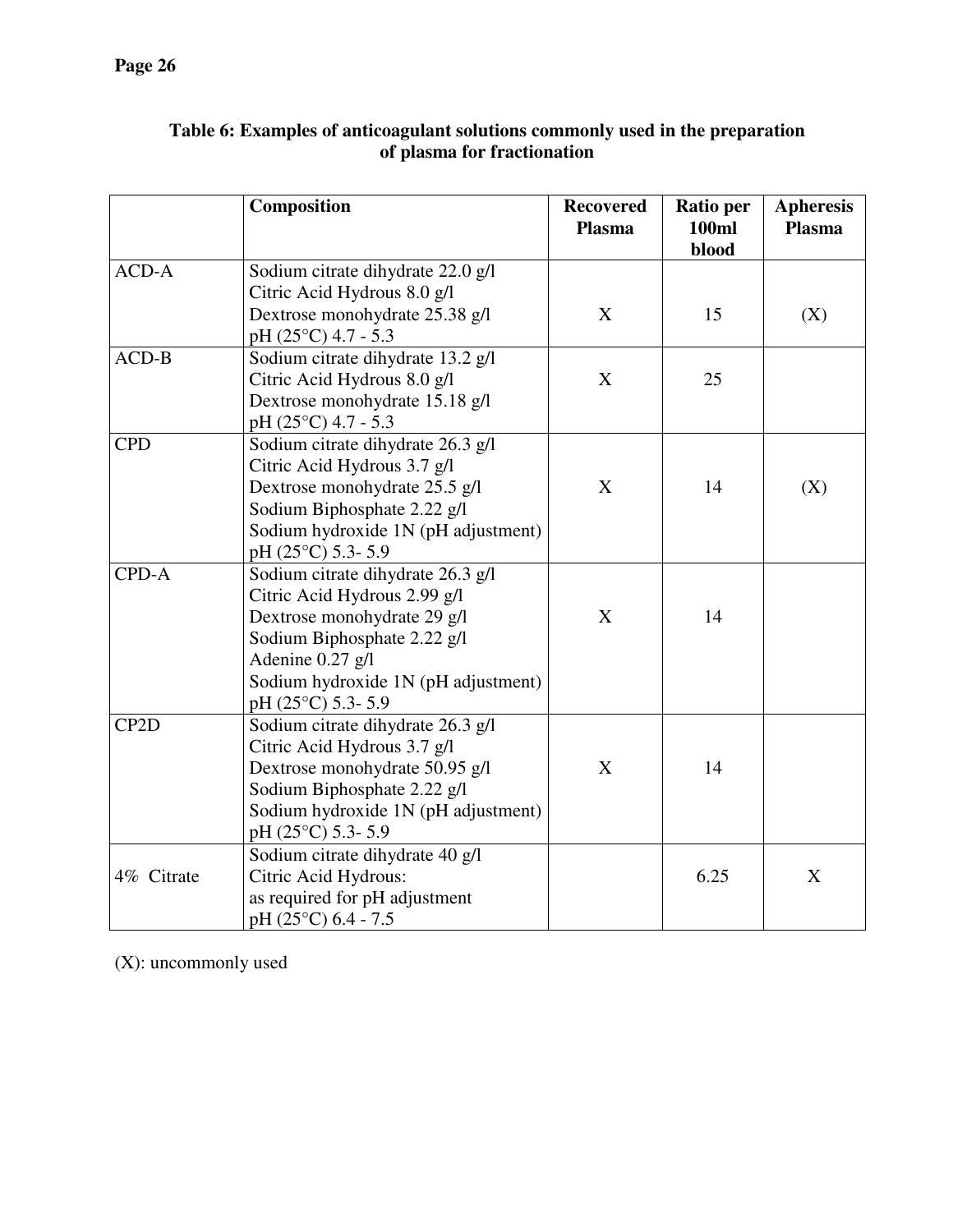### **5.4 Blood/plasma collection process**

#### 5.4.1 Procedure

A standardized and validated procedure for the preparation of the phlebotomy site should be followed using a suitable antiseptic solution, and allowed to dry depending on the type of disinfectant. The prepared area should not be touched before needle has been inserted. Prior to venipuncture the containers should be inspected for defects. Any abnormal moisture or discolouration suggests a defect. Careful check of the identity of the donor should be performed immediately before venipuncture.

The collection of a whole blood unit used to prepare plasma for fractionation should be performed following already established recommendations (for instance as described in the Council of Europe Guide [15]). In particular, good mixing of the blood with the anticoagulant solution should be ensured as soon as the collection process starts to avoid risks of activation of the coagulation cascade. The mixing can be done manually, every 30 to 45 seconds, at least every 90 seconds. Collection of one standard unit of blood should be achieved within 15 minutes, as longer durations may result in activation of the coagulation factors and cellular components.

In automated procedures, whole blood is collected from the donor, mixed with anticoagulant, and passed through an automated cell separator. The plasma for fractionation is separated from the cellular components of the blood, which are returned to the donor in a series of collection/separation and return cycles. The plasma is separated from the red blood cells by centrifugation or filtration, or a combination of both [35, 36]. The operational parameters of the plasmapheresis equipment are defined by the manufacturers of the equipment and by requirements of NRAs. In general, the anticoagulant (often 4% sodium citrate) is delivered at a rate to yield a specified ratio of anticoagulant to blood. The volume of plasma collected from the donor during one procedure and over a period of time is regulated. The number of collection/separation and return cycles for each donor depends on the total volume of plasma that is to be harvested. For determining the number of cycles employed, the equipment requires programming by data inputs. These data elements may include such parameters as donor weight and hematocrit values. The amount of time required for the donation procedure depends on the number of cycles (and hence the volume of plasma collected) but generally falls between 35 – 70 minutes.

### 5.4.2 Labelling of collection bags

There should be a secure system for procurement, printing and storing of the barcode labels used to identify the main collection bags and the satellite bags, associated samples and documentation in order to ensure full traceability at each stage of plasma production. There should be a defined procedure for labelling collection bags and samples – in particular the procedure should ensure that the labels correctly identify the association between samples and donations. This should be performed in a secure manner, e.g. at the donor couch, prior to collection, or immediately after the start of collection, to avoid mislabeling. Duplicate number sets of barcode donation numbers should not be used. Information on the label of the donation should include: official name of the product; volume or weight; unique donor identification; name of the blood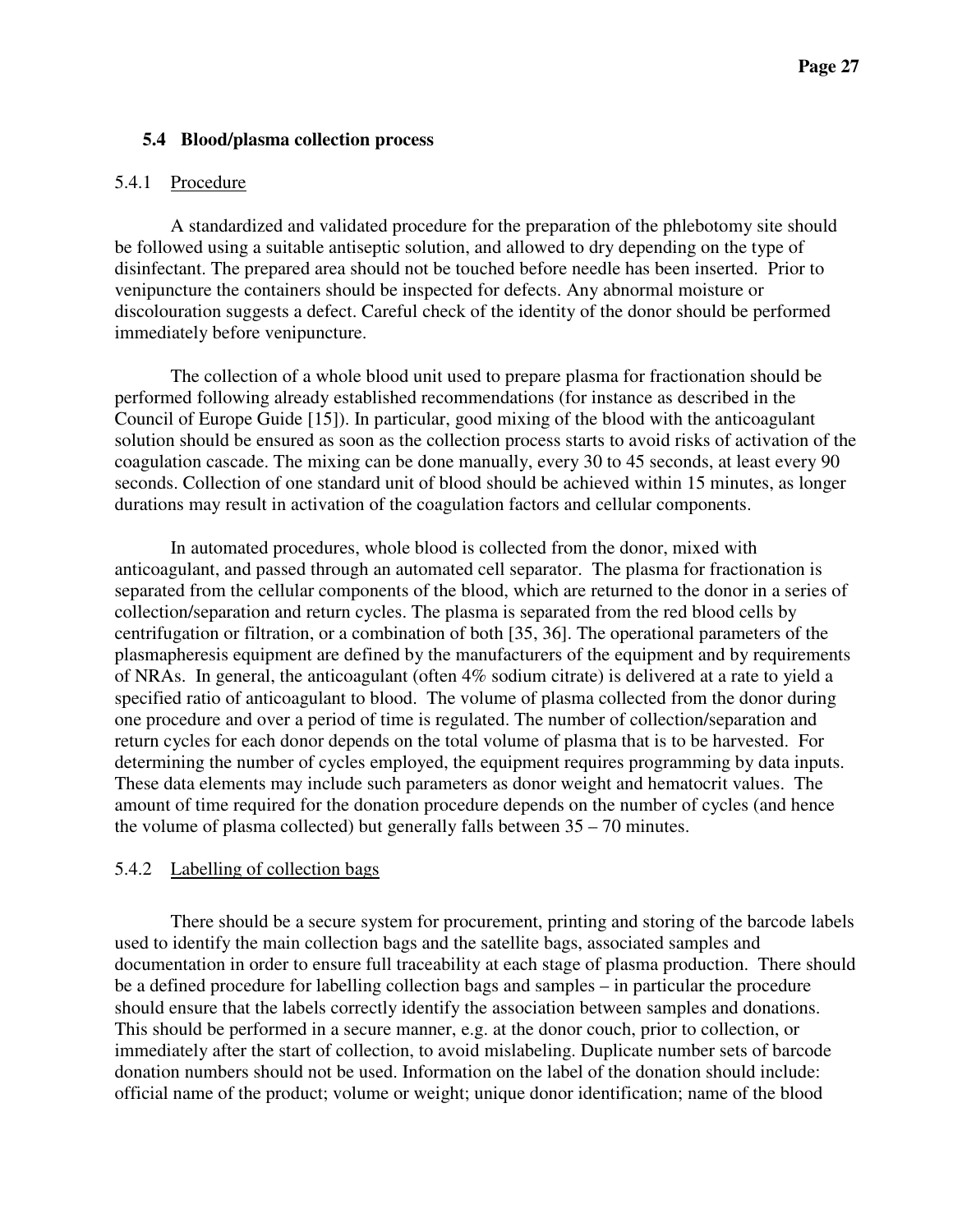establishment; shelf life or shelf term; shelf temperature; and name, content and volume of anticoagulant

## 5.4.3 Equipment

Equipment used for the collection and further separation of blood should be maintained and calibrated regularly, and the collection and separation process needs to be validated. When validating the quality of the recovered plasma, a set of quality control tests, including measurement of total proteins, residual blood cells, haemoglobin, and relevant coagulation factors, such as Factor VIII, should be included. In addition, markers of activation of the coagulation and fibrinolytic systems may, if necessary, be performed with the support of the plasma fractionator [37] based on the specifications of the plasma for fractionation set out by the fractionator and/or the NRA. Likewise, apheresis equipment and apheresis procedures should be validated, maintained and serviced. Validation criteria with regards to the quality of plasma for fractionation also include protein recovery, residual content of blood cell and haemoglobin, and relevant coagulation factors. Validation studies of new apheresis procedures should also evaluate possible risks of activation of the coagulation, fibrinolysis, and complement systems potentially induced by the material in contact with blood [27, 37-39]; such studies are usually performed by the manufacturer of the apheresis machines.

## 5.4.4 Laboratory samples

Laboratory samples should be taken at the time of blood/plasma collection. Procedures should be designed to avoid any mix-up of samples and samples awaiting testing should be stored at an appropriate temperature, as specified in the operating instructions of the test kits.

## 5.4.5 Volume of plasma per unit

The volume of recovered plasma per container varies depending upon the volume of whole blood collected, the respective hematocrit of the donor, and the volume of the anticoagulant solution. The volume of apheresis plasma per container depends directly upon the volume collected during the apheresis session and the volume of anticoagulant. The range of volume of blood and plasma collected per donor is usually defined in national regulations taking into consideration criteria such as the weight of the donor.

Although the collection of whole blood is in most countries close to 400-450 ml per donor, in some it may be as low as 200 ml (under those circumstances, the volume of anticoagulant solution is reduced so that the plasma/anticoagulant ratio is constant). As a result the volume of recovered plasma per unit (including anticoagulant) may vary from about 100 to 260 ml per container. In the case of plasmapheresis plasma, the volume may range from about 450 to 880 ml per container, depending upon the country's regulations.

The volume of plasma per container has direct practical impact on the fractionation process and manufacture of plasma products. Small volume donations (e.g. 100 ml) will require more handling by the plasma fractionation operators at the stage of plasma preparation, container opening step, and plasma thawing. The overall container opening process will take longer,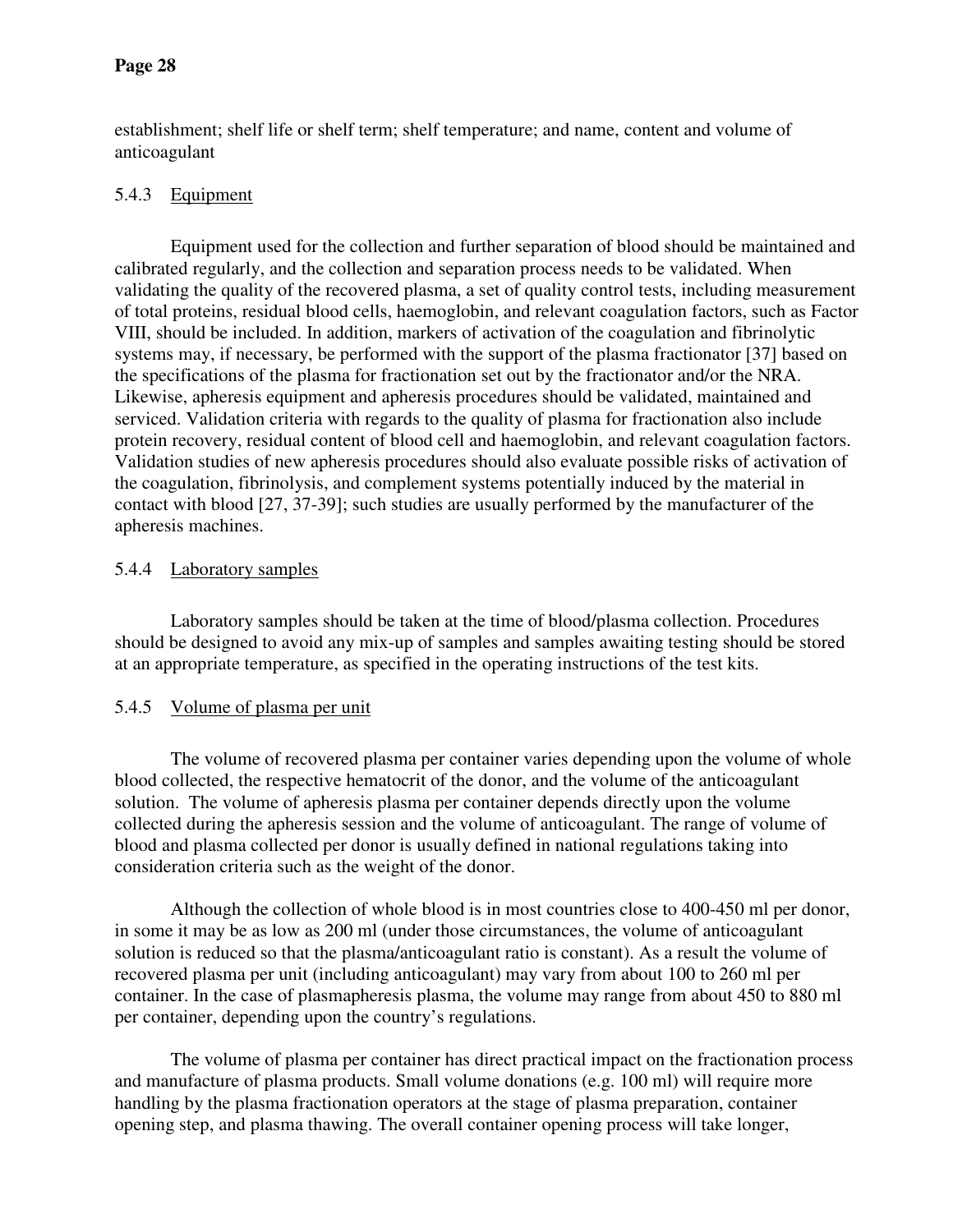requiring additional care to control bacterial contamination. Another consequence is that the number of donations contributing to a plasma pool will be higher (for instance, 20'000 plasma donations for a pool size of 2000 litres).

### 5.4.6 Secure holding and reconciliation

When the collection process is finished, it should be ensured that blood/plasma donations are held at the donation site using a secure system to avoid mishandling.

Prior to dispatching the collected donations to the blood/plasma processing site, reconciliation of the collected donations should be performed according to a standardized procedure. The procedure should also specify the actions needed in case there are missing numbers and leaking containers. Documentation should accompany the donations to the plasma processing site, to account for all donations in the consignment.

### 5.4.7 Donor call back system

A system should be in place in the blood establishment which allows recall of a donor if further analysis or investigation is necessary.

### **5.5 Separation of plasma**

### 5.5.1 Premises

Blood processing should be carried out in adequate facilities compliant with the intended activity. Donor area and plasma processing areas should be separated from each other whenever possible. Each area of processing and storage should be secured against the entry or intervention of unauthorised persons and should be used only for the intended purpose. Laboratory areas and plasma storage areas should be both separated from the donor and processing areas.

### 5.5.2 Intermediate storage and transport

Transport of the donations and samples to the processing site should be done according to procedures that ensure both constant approved temperature and secure confinement. This is especially important when blood/plasma is transported from distant blood drive sessions. Temperature monitoring is important to ensure optimal compliance and quality. One way is by ensuring packaging methods that can keep the blood/plasma within the required temperature limits. One approach to record temperature is to put portable temperature loggers for monitoring the transportation of blood/plasma to the processing site.

## 5.5.3 Impact of whole blood holding period

It has been shown that whole blood anticoagulated with CPD, transported and stored at 22°C for up to 8 hrs prior to separation of plasma is suitable for the production of plasma for fractionation but factor VIII activity is reduced by an additional 15 to 20 percent if blood is stored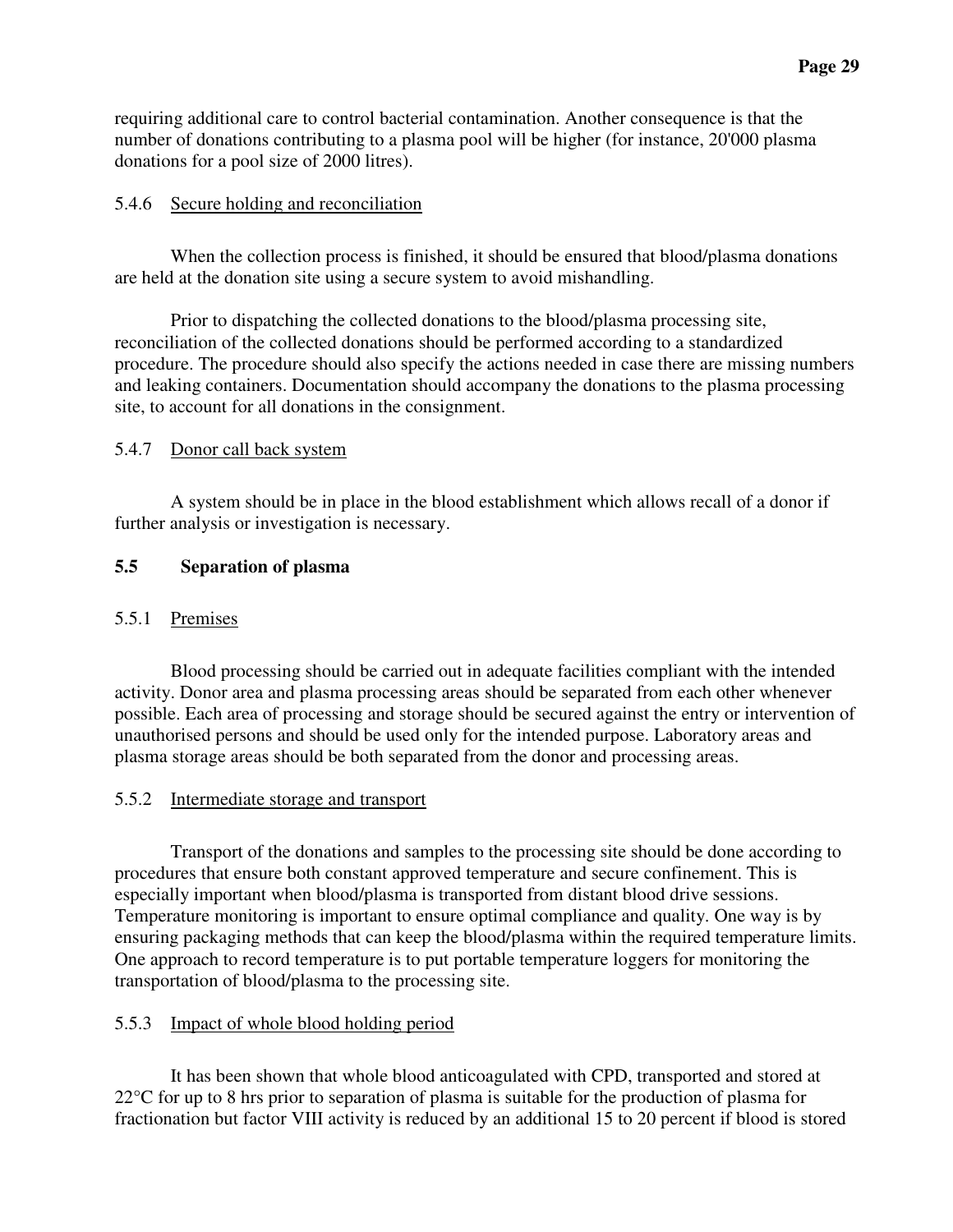for 24hrs [40]. Rapid cooling of whole blood to  $22^{\circ}C$  +/-  $2^{\circ}C$  immediately after collection (using e.g. cooling units with butane-1,4-diol) [41] protects factor VIII and may allow storage of blood for 24 h [42]. 4°C transportation/storage of blood collected with either ACD, ACD-adenine, or CPD anticoagulants consistently appears to reduce the FVIII content, but not necessarily that of other proteins, especially after 8 hrs of holding time [43-46]. Holding blood at 4°C for a period of time over 8hrs is therefore not recommended when plasma is used for fractionation in the manufacture of factor VIII products**.**

### 5.5.4 Centrifugation of whole blood

Blood and plasma collection documentation should be checked at the processing laboratory at receipt of the donations; reconciliation between consignment and documentation received should be performed. Blood separation procedures should be performed using a closed system and should be validated, documented and proven to ensure that container identification is correct. Reproducible production characteristics of the plasma for fractionation, following a validated procedure, should ensure consistency in the residual blood cell count and protein content and quality to meet the specifications set out by the blood establishment or the NRA and the plasma fractionator are met.

It has been shown that CPD whole blood units that were centrifuged under conditions of low g force for a long time as compared to high g force for a short time yielded blood components of similar quality [47]. Blood separation classically starts with the isolation of the platelet-rich plasma (PRP) fraction from whole blood by low-speed centrifugation. Subsequent high-speed centrifugation of PRP in turn yields the corresponding platelet concentrate and the plasma.

Blood processing methods that include removal of the buffy-coat layer have gradually shifted from manual extraction procedures to fully automated systems. This allows standardized extraction and contributes to GMP in the preparation of blood components including plasma for fractionation [48]. Blood component separation systems may be based on buffy coat extraction via the *Top & Bottom* technique [49]. Its efficacy in terms of yield, purity, and standardization of blood components has been well established.

Several technical approaches have been developed to separate blood components. The process may involve normal centrifugation to separate the blood components, which are subsequently squeezed out from the top and bottom simultaneously under control of a photocell. This primary separation step results in three components: a leukocyte-poor red-cell suspension, plasma, and a buffy-coat preparation [49]. Multiple bag system with top and bottom drainage of the primary bag allows automatic separation of blood components; plasma containing 14.6 +/- 5.6 x  $10^3$  platelets /µ1 and 0.04 +/- 0.035.6 x 10<sup>3</sup> leucocytes /µ1 is obtained [50]. Blood components may be separated by initial high-speed centrifugation (4,158 g, 14 min, 22ºC) of whole blood in sealed triple or quadruple bag systems, followed by simultaneous extraction of fresh plasma at the top, and the red blood cell concentrate at the bottom, of the respective satellite bags that constitute the blood extraction bag system – keeping the leukocyte-platelet buffy coat layer stable throughout the process within the original extraction bag. The buffy coat component yields the platelet concentrate after low-speed centrifugation and removal of the plasma from the PRP. Automatic separators that subsequently express the various components into their respective satellite bags in top and bottom systems yields plasma containing  $3+\sqrt{-3} \times 10^6$  leucocytes and  $4+\sqrt{-3} \times 10^9$  platelets per unit [51].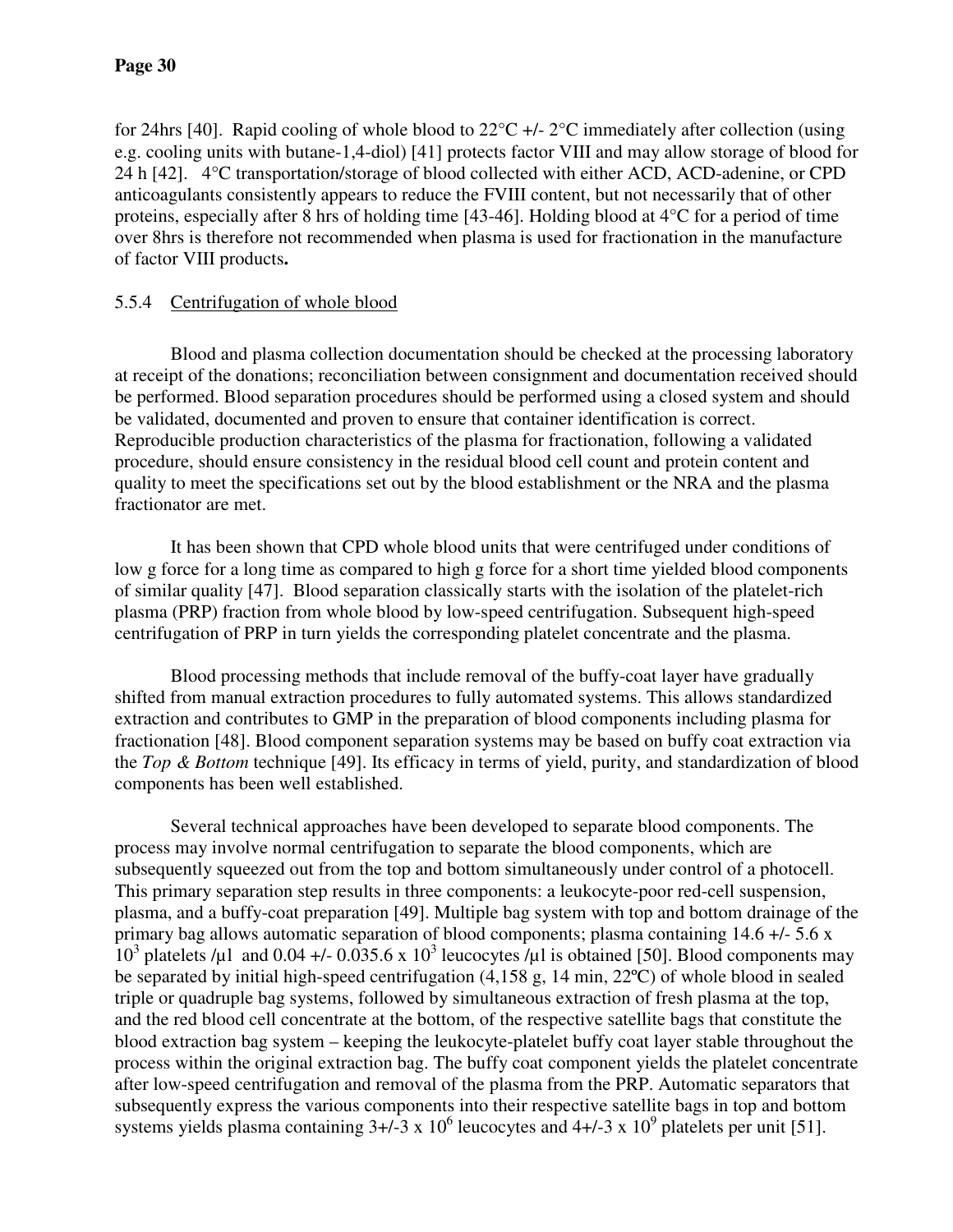The *Top & Bottom* approach allows a marked reduction in leukocyte contamination of the different blood components [41, 52], and may yield optimal plasma volume [41].

## 5.5.5 Impact of leucoreduction

Recently, several countries have implemented universal leucoreduction of the blood supply [53, 54] to avoid cell-mediated adverse events or improve viral safety of blood components. It has also been considered as a precautionary measure against the risk of transmission of variant Creutzfeldt-Jakob disease (vCJD). A recent study in an endogenous animal infectivity model reports that leucoreduction of whole blood removes 42% of the vCJD infectivity associated with plasma [55], whereas further investigation by the same group found a ~70% removal of infectivity<sup>26</sup>. The impact of leucoreduction on plasma protein recovery and activation markers appears dependent upon the chemical nature of the filters [56, 57]. Some loss of coagulation factors and sometimes an increase in the markers of coagulation and complement activation have been found although the impact on the quality of fractionated plasma derivatives is not known [57, 58].

Therefore, until more scientific data are gathered, the benefit of leucoreduction on the quality and safety of plasma products remains debated. The decision to leuco-reduce plasma for fractionation should be assessed with the plasma fractionator and the NRA.

## **5.6 Freezing of plasma**

Freezing is an important processing step that has an impact on some aspects of the quality of plasma for fractionation, in particular with regard to the content in Factor VIII.

Several aspects in the freezing conditions of plasma for fractionation have been evaluated

## 5.6.1 Holding time of plasma

Holding plasma, freshly harvested from CPD-whole blood, at  $\sim 4^{\circ}$ C for up to 24hrs before freezing at -20°C for 4 months was shown to induce close to 25% loss of FVIII activity compared to plasma frozen immediately, whereas other coagulation factors were not affected [59]. Storing plasma at 22°C for 2 to 4 hours does not seem to induce a significant loss of factor VIII activity; However, after 4 hours, some loss of activity takes place [44, 60].

Therefore, placing recovered plasma in a freezer as soon as possible, or at least within 4 hours, after separation from cellular elements, would be favourable to the recovery of factor VIII. Similarly apheresis plasma should be frozen as soon as possible upon completion of the collection procedure.

5.6.2 Freezing rate and freezing temperature

 $26$  Dr. Rohwer, unpublished data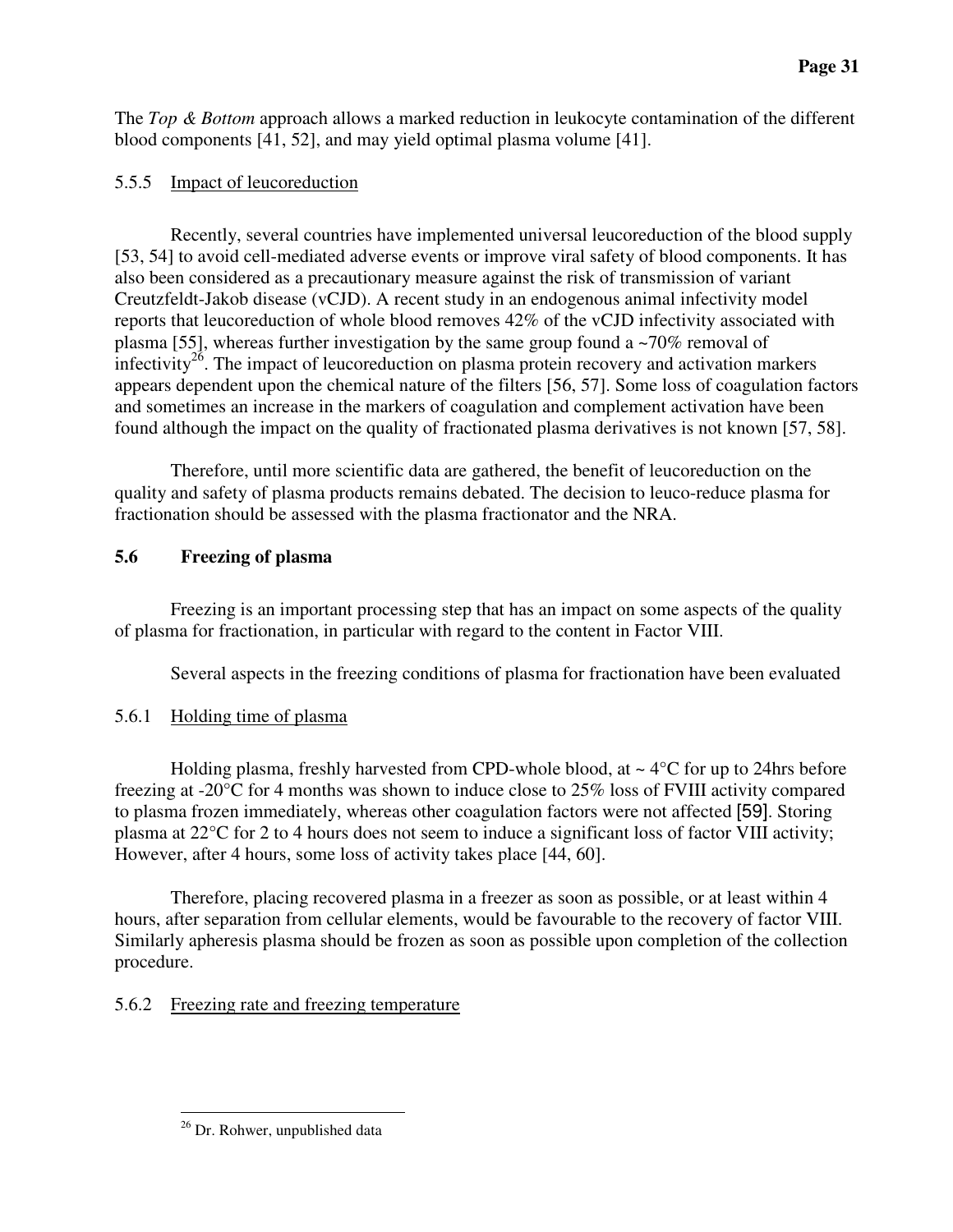## **Page 32**

## *5.6.2.1 Freezing conditions*

The regulatory requirements for the temperature at which plasma should be frozen follow different patterns [61], and depend upon the type of proteins fractionated.

The fractionator may also wish to specify specific freezing conditions depending on the intended use of the plasma.

The European Pharmacopoeia currently states that recovered or apheresis plasma for fractionation to be used for labile protein manufacturing (e.g. production of Factor VIII concentrate) should be frozen rapidly, within 24 hours of collection, at  $-30$  °C or colder[28],<sup>27</sup> as this temperature has long been claimed to ensure complete solidification [62], and to be needed for optimal freezing [63]**.** Recovered plasma used to manufacture only stable plasma proteins (e.g. albumin and immunoglobulins) should be frozen within 72 hours of collection at -20°C or colder [28].

The US Code Federal Regulations specifies that plasma collected by apheresis and intended as source material for further manufacturing should be stored at -20 °C or colder immediately after collection.

The rate at which freezing proceeds is considered to be an important quality factor, again at least when coagulation factors are intended to be produced [64, 65]. Rapid plasma freezing prevents or reduces loss of factor VIII in frozen plasma either recovered or obtained by apheresis [25, 66, 67], and slow freezing of plasma was shown to influence the purity and recovery of Factor VIII in cryoprecipitate [64, 67-69]. An ice front velocity of 26 mm/hour during freezing was recently shown to preserve FVIII:C in plasma better than 9 mm/hour or less [60].

Therefore, freezing plasma rapidly (typically less than 2 hrs, so as to ensure quick ice front velocity) down to a core temperature of at least -20°C, and preferably colder, appears the best technical approach for the preservation of labile proteins.

# *5.6.2.2 Impact of containers and equipment*

In order to ensure optimal and consistent freezing and storage conditions, it is important to use plasma standardized containers as freezing time would be influenced by container shape, volume, and thickness [60, 67, 68].

Optimum conditions, used by some plasma collectors, to ensure reproducible freezing consist in freezing "well separated" plasma packs in a stream of moving cold air at the lowest temperature tolerable to the plastic of the pack (a so-called "blast freezer"), and then to store the frozen packs "close-packed" in a storage freezer at the agreed upon storage temperature. Worst case would be to place a large number of unfrozen plasma bags, close together, in a domestic (-18° to -22°C) freezer, adding more plasma bags for freezing each day, and storing the plasma under

<sup>&</sup>lt;sup>27</sup> Freezing conditions are currently under debate and the wording used in the European Pharmacopeia monograph may be revised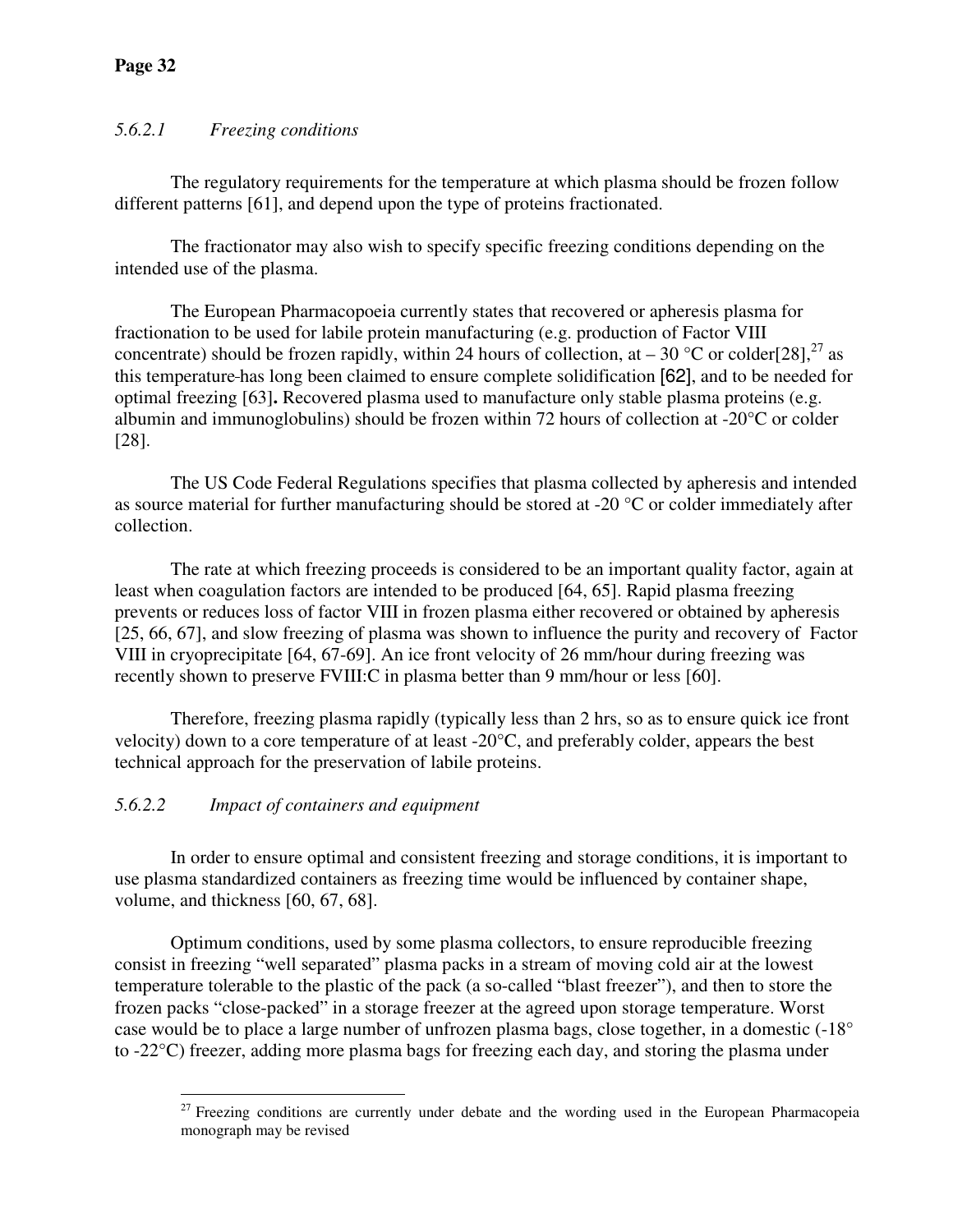these conditions for several months. With good practice at the time of loading (i.e. not placing too many packs in at the same time and keep them separated), a walk-in freezer at suitable temperature offers a workable compromise.

The plasma fractionator will have to specify to the plasma collector, with the approval of the NRA, which precise freezing parameters to use.

### *5.6.2.3 Validation of the freezing process*

Recovered plasma and apheresis plasma should be shown to be frozen in a consistent manner at the required temperature. A system should be in place for ensuring that plasma is frozen to the correct core temperature within the time limit agreed upon with the plasma fractionator, keeping in mind that the freezing speed will be influenced by the type of plasma container as well as by the volume of plasma [67]. Validation of the freezing process by recording the temperature of plasma donations during a freezing process allows evaluating the freezing capacity of the equipment. Validation studies should be available, and should demonstrate that the temperature of a frozen pack reaches the proposed storage temperature following the specifications agreed upon with the manufacturer.

As indicated above, the aim should be to achieve rapid freezing, and thereafter to minimize temperature changes to the frozen plasma.

### **5.7 Storage of plasma**

### 5.7.1 Storage conditions and validation

Plasma for fractionation should be stored at -20°C or colder.

A multicenter study showed no detectable storage-related changes in 3 pools of plasma (2 recovered CPD plasma and 1 apheresis plasma) that have been quick-frozen at -30°C, or colder, and stored over a period of 36 months at -20°C, -25°C, -30°C, or -40°C. A 11% reduction in FIX was found in one of the recovered plasma pool during storage at -20°C for 2 years [70]. The authors concluded that plasma may be stored at  $-20^{\circ}$ C for 2 years, or at -25 $^{\circ}$ C, -30 $^{\circ}$ C, or -40 $^{\circ}$ C for 3 years.

By keeping the average storage temperature of the frozen plasma as constant as possible, at or below -20 °C, the original quality of the plasma is maintained, without impacting the fractionation process, in particular the cryoprecipitation step [63, 64, 69].

The European Pharmacopoeia has a provision stating that if the temperature of the plasma is between -20 $^{\circ}$ C and -15 $^{\circ}$ C for a maximum of 72 hours, or if it is above -15 $^{\circ}$ C (but colder than -5°C) in no more than one occurrence, the plasma can still be used for fractionation. Therefore, maintaining a constant storage temperature of -20°C or colder is a recommended approach to ensure a consistent and optimal plasma quality.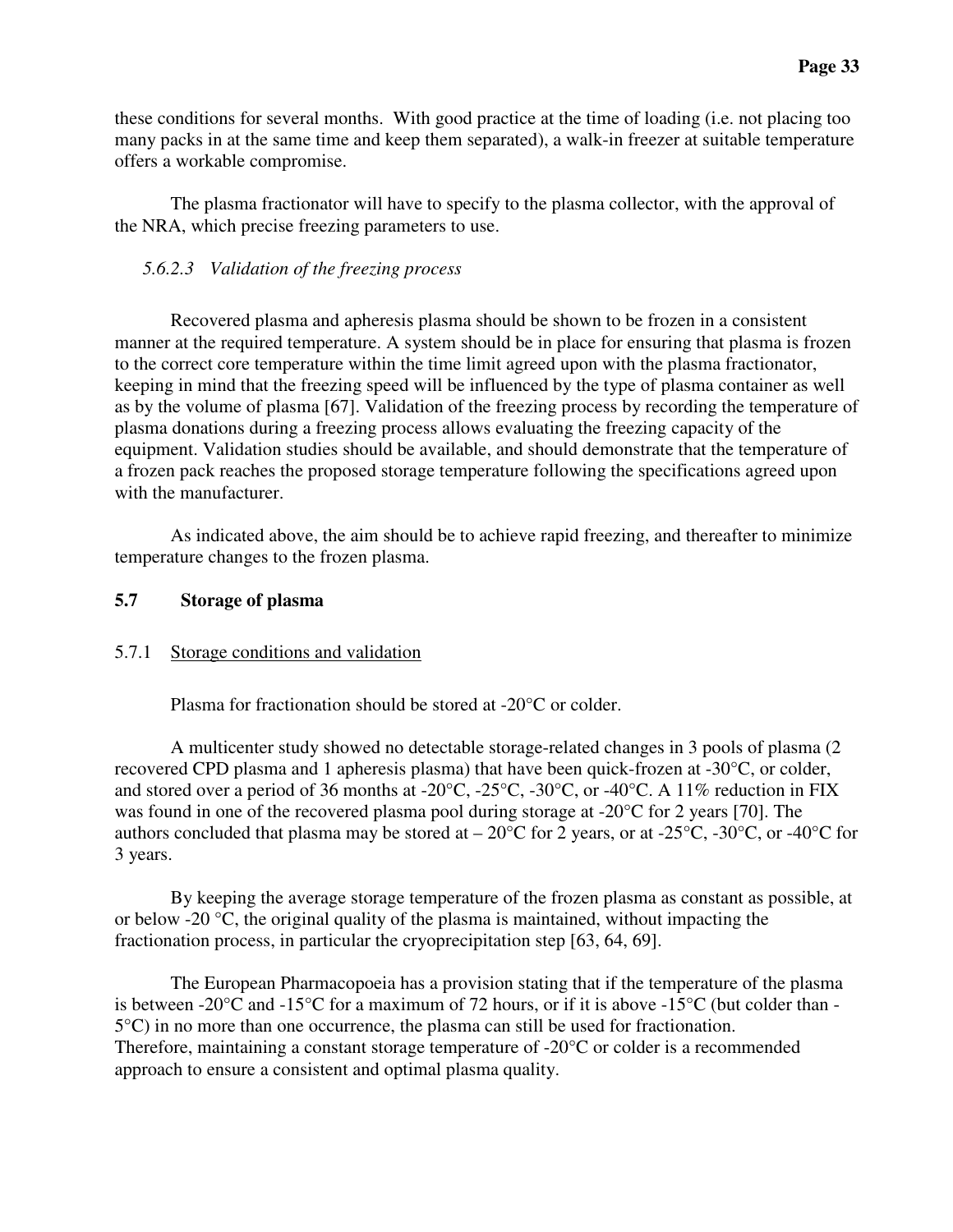## 5.7.2 Premises and equipment

Storage conditions should be controlled, monitored and checked. Temperature records should be available to prove that the full plasma containment is stored at the temperature agreed upon with the plasma fractionator throughout the storage area. Appropriate alarms should be present and regularly checked; the checks should be recorded. Appropriate actions on alarms should be defined. Areas for storage should be secured against the entry of unauthorised persons and should be used only for the intended purpose. Storage areas should provide effective segregation of quarantined and released materials or components. There should be a separate area for rejected components and material.

If a temporary breakdown of freezing machine/electricity occurs (e.g. electricity used for the stored plasma), examination of the temperature records should be made together with the plasma fractionator to evaluate the impact on plasma quality.

## 5.7.3 Segregation procedures

The following should be taken into account in the storage and boxing of plasma for fractionation:

- Untested plasma and released plasma should be stored in separate freezers or a secure segregation system should be used if both types of plasma are stored in a single freezer.
- Initially reactive plasma donations should be stored in a separate quarantine freezer or a secure system (e.g. validated computer hold system) should be used to prevent boxing of nonreleased plasma.
- Unacceptable plasma donations: Donations that are found to be unacceptable for fractionation should be retrieved, disinfected, and discarded using a secure system.
- Boxing: Plasma donations for shipment to the plasma fractionator should be boxed in a secure manner and an effective procedure (such as a computerized system) should exist to make sure that only fully tested and released plasma donations are boxed.
- Reconciliation: Prior to shipment, plasma boxes should be reconciled appropriately
- Review of documentation**:** Prior to release of the plasma shipment to the fractionator, there should be a formal review of the documentation to ensure that plasma shipped complies fully with the specifications agreed upon with the plasma fractionator.

The goal of the above-mentioned measures is to make sure that donations not complying with the specifications agreed upon with the fractionator will not be released and shipped, and that traceability of donations is ensured.

## **5.8 Compliance with plasma fractionator equipment**

Any plasma collected and prepared for fractionation has to meet the plasma product manufacturer requirements as the specifications of plasma for fractionation are part of the marketing authorization given by the NRA for a specific plasma derivative. In addition, to the regulatory criteria related to donor selection and donation screening, the quality specifications agreed upon with the fractionator may encompass: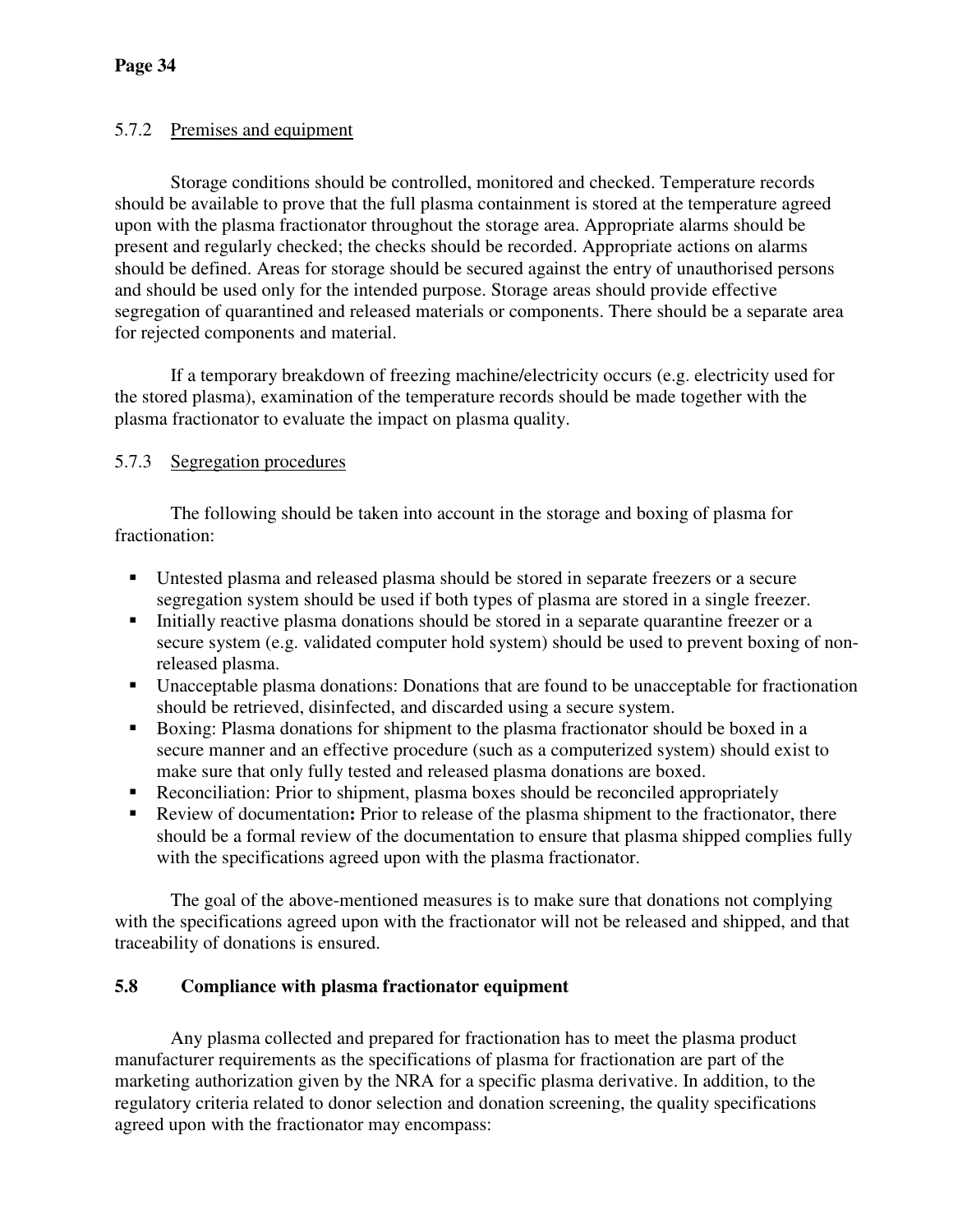- The compliance with GMP during production and control,
- The residual level of blood cell (platelets, leucocytes) that should be below a certain level that may vary depending upon countries or fractionators,
- The protein content possibly including a minimal mean level of factor VIII coagulation activity if this product is manufactured,
- The guarantee of an appropriate plasma/anticoagulant solution ratio (see Table 6) and evidence of appropriate mixing with the anticoagulant during the collection process<sup>28</sup>
- The acceptable maximum titre of ABO blood group antibodies (risks of hemolytic reactions due to the presence of ABO antibodies, or antibodies to other blood group systems, in intravenous IgG and low-purity factor VIII preparations have been described [71])<sup>29</sup>
- **Maximum haemoglobin content**
- Absence of hemolysis
- Colour
- Absence of opalescence (due to lipids)
- Citrate (anticoagulant) range content (usually between 15 and 25 mM)
- The minimum titre of a specific antibody when the donation is used for the production of hyperimmune IgG such as anti-rhesus, anti-HBs, anti-tetanus, or anti-rabies.

## **5.9 Release of plasma for fractionation**

Each blood establishment should be able to demonstrate that each unit of plasma has been formally approved for release by an authorized person preferably assisted by validated IT-systems.

The specifications for release of plasma for fractionation should be defined, validated, documented and approved by QA and the fractionator.

There should be a system of administrative and physical quarantine for plasma units to ensure that they cannot be released until all mandatory requirements have been satisfied. In the absence of a computerized system for product status control, the label of the plasma unit should identify the product status and should clearly distinguish released from non-released (quarantined) plasma. Records should demonstrate that before a plasma unit is released, all current declaration forms, relevant medical records and test results have been verified by an authorized person.

Before final product release, if plasma has been prepared from a donor who has donated on previous occasions, a comparison with previous records should be made to ensure that current records accurately reflect the donor history.

In the event that the final product fails release due to potential impact on plasma quality or safety all other implicated components from the same donation should be identified. A check should be made to ensure that (if relevant) other components from the same donation(s) and plasma units or other components prepared from previous donations given by the donor(s) are identified.

<sup>&</sup>lt;sup>28</sup> For instance, clots should be absent

<sup>&</sup>lt;sup>29</sup> The European Pharmacopoeia requires an ABO titer of less than 1:64 for the release of plasma products for intravenous use. Hemolytic reactions have been described after administration of plasma products with titres of less than 1/64.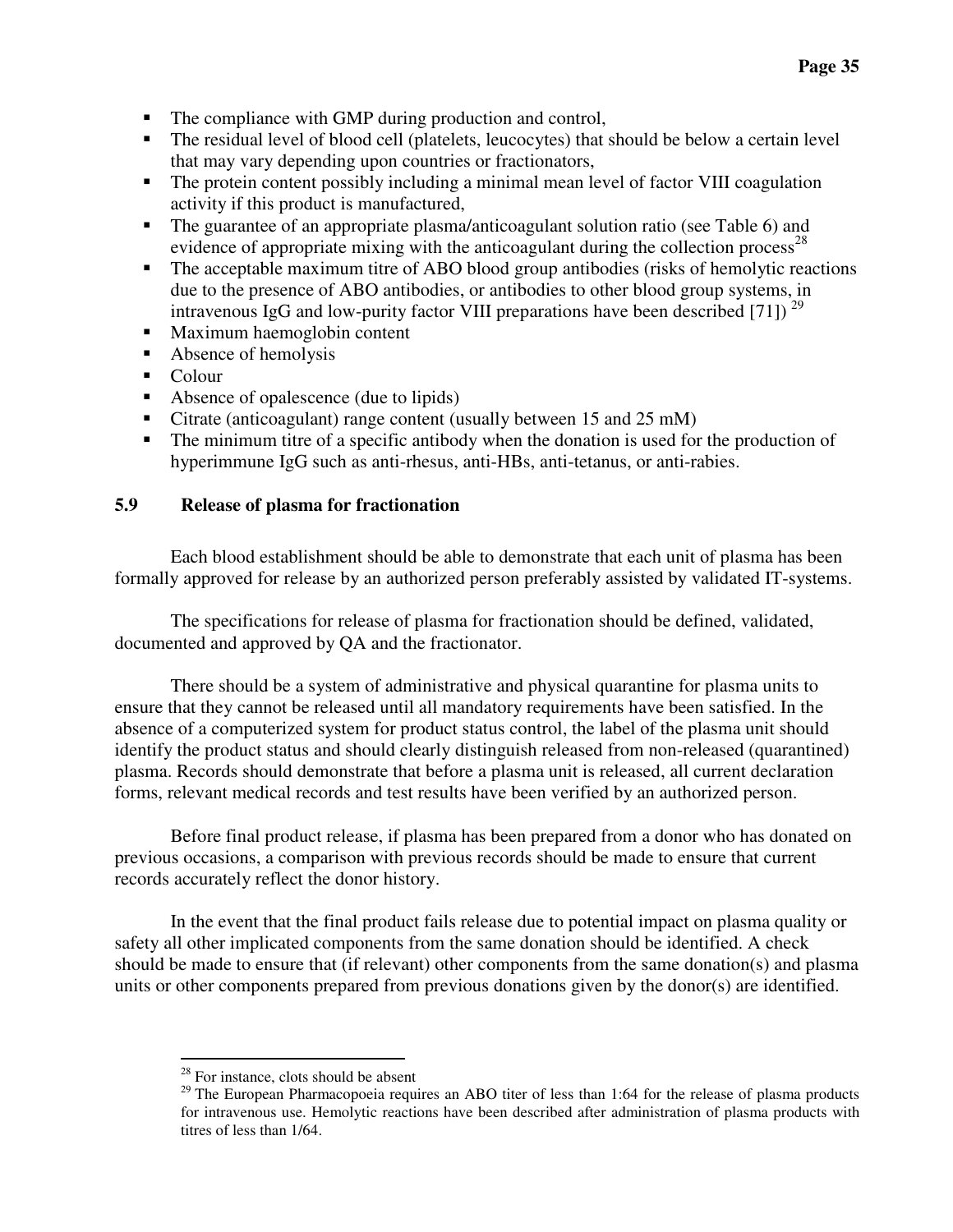There should be an immediate update of the donor record(s) to ensure that the donor(s) cannot make a further donation, if appropriate.

## 5.9.1 Plasma release using electronic information systems

Special documented evidence is needed if release of plasma is subject to EIS in order to ensure that the system correctly releases plasma units only if all requirements are met. The following points should be checked:

- The EIS should be validated to be fully secure against the possibility of plasma which do not fulfil all test or donor selecting criteria, being released;
- The manual entry of critical data, such as laboratory test results, should require independent verification by a second authorized person;
- There should be a hierarchy of permitted access to enter, amend, read or print data. Methods of preventing unauthorised entry should be in place , such as personal identity codes or passwords which are changed on a regular basis; and
- The EIS should block the release of plasma or other blood components considered not acceptable for release. There should also be a means to block the release of any future donation from a donor.

# **5.10 Packaging of plasma**

The packaging requirements should be specified by the fractionator:

- Specification on how the plasma containers are to be packed to prevent damage during shipment
- Plasma of different types should be kept discrete and packaged into separate cartons
- Each carton should have a unique identification number or a bar-code which should be clearly displayed on the carton and recorded in the shipping documentation

# **5.11 Transportation of plasma**

While it is possible to think of transport as an extension of storage, some additional qualification is appropriate. Specifically, this arises because of additional requirements for risk management during transport. Plasma is at increased risk when:

- Responsibilities for storage/transportation conditions change (especially when handling is the responsibility of individuals with little understanding of the consequences of temperature elevation, as will often be the case with contract shippers)
- **Plasma is moved from one freezer/container to another (especially if this involves even** temporary exposure to ambient temperatures, as on the loading dock of a blood establishment or a fractionation facility)
- The usual provisions for backup in the event of refrigeration system failure are not available (as during sea-transportation of several weeks duration)

The recommendations in cold chain maintenance, as mentioned for plasma storage, should also prevail during transportation of plasma. The arrangements for temperature control and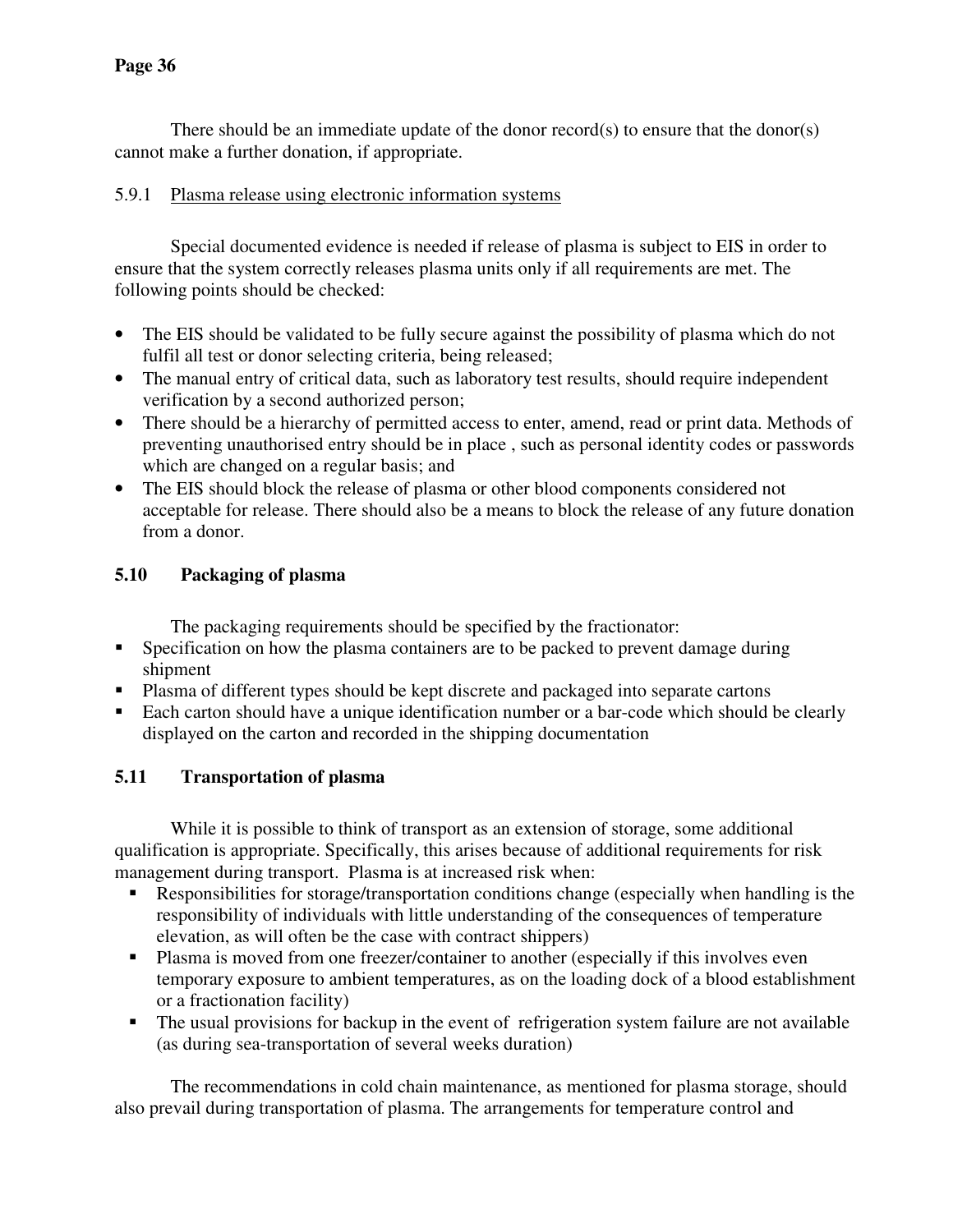The responsibilities of organizations and individuals during shipping should be identified; in particular any requirements for documented hand-over checks should be specified. The final responsibility for acceptance of quality as compliant with specification lies with the quality department of the fractionation facility.

Table 7 summarizes some recommendations in the handling of blood and plasma to optimize the recovery of labile proteins like Factor VIII in plasma. Those recommendations should be examined keeping in mind that the relationship between the content of factor VIII in the starting plasma and its recovery in factor VIII concentrates is unclear [43, 72], possibly in part due to the loss of factor VIII that takes place during industrial cryoprecipitation [73] as well as during purification and viral reduction procedures.

| <b>Steps</b>                                 | <b>Recommendations</b>                        |
|----------------------------------------------|-----------------------------------------------|
| Whole blood storage before plasma separation | Up to 18 to 20 hrs at $22^{\circ}C$ +/- 1°C   |
|                                              | Not more than 8 hrs at $4^{\circ}$ C          |
| Freezing                                     | As soon as possible, within 24 hrs of         |
|                                              | blood collection or apheresis                 |
|                                              | procedure $30$                                |
| Freezing rate and temperature                | As specified by plasma fractionator,          |
|                                              | following relevant regulations                |
|                                              | pertaining to the countries where             |
|                                              | plasma will be fractionated and               |
|                                              | products will be marketed                     |
|                                              | $\sim$ < - 20°C or colder (currently -30°C in |
|                                              | the European Pharmacopoeia                    |
|                                              | Monograph)                                    |
| Storage temperature                          | $-20^{\circ}$ C or colder, constant           |
| Transportation temperature                   | $-20^{\circ}$ C or colder, constant<br>٠      |

**Table 7: Processing of plasma for fractionation to optimize Factor VIII stability**

 $30$  Collection of plasma by apheresis makes it possible to freeze plasma immediately after the end of the collection procedure by contrast to whole blood processing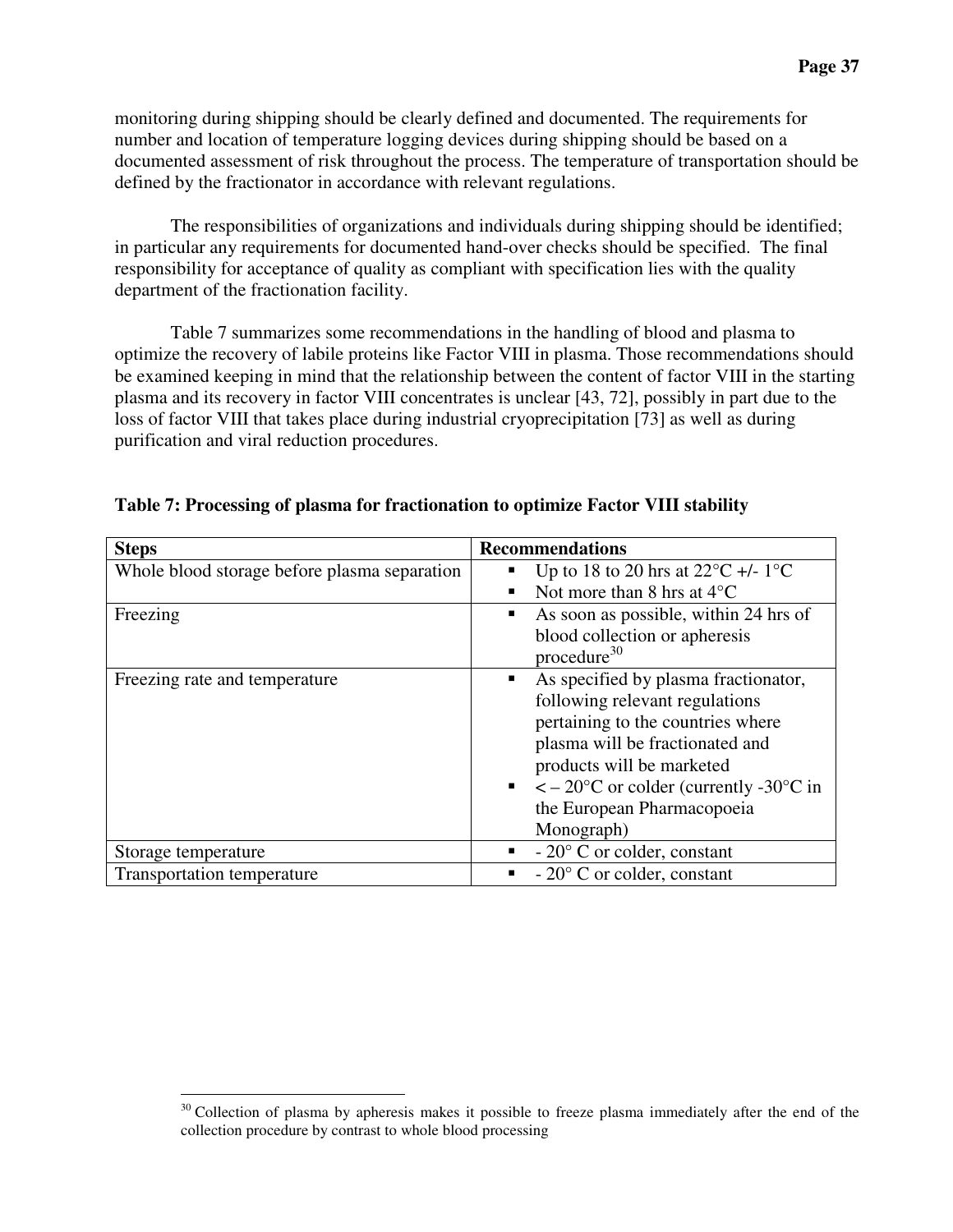### **5.12 Recall system**

In case of known or suspected quality defects of a plasma unit already shipped, there should be a person within the blood establishment nominated to assess the need for product recall and to initiate and co-ordinate the necessary actions. An effective recall procedure should be in place, including a description of the responsibilities and actions to be taken. Actions should be taken within pre-defined periods of time and should include tracing all relevant components of the donation and, where applicable, should include look-back procedures.

# **6 QA SYSTEM AND GOOD MANUFACTURING PRACTICES**

Human Plasma for Fractionation is the single most critical raw material in the manufacture of plasma derivatives. Fractionators should only use plasma for fractionation from blood establishments that are subject to inspection and approved by a national regulatory authority. When the mandatory safety testing is outsourced, the laboratories need to be inspected and approved. The safety and quality of plasma for fractionation should be assured by implementation of standards at the blood establishment where plasma is prepared. These standards should be assured by implementation, at the blood establishment, of an effective quality assurance system based on the principles of good manufacturing practice.

The quality assurance system should ensure that all critical processes such as the purchase of raw materials, starting materials, selection of donors, collection of blood/plasma, production of plasma, storage, laboratory testing, dispatch and associated quality control measures, are specified in appropriate instructions and are performed in accordance with the principles of good manufacturing practice and comply with the appropriate regulations. The Management should review the system at regular intervals to verify the effectiveness and introduce corrective measures if deemed necessary.

Because quality standards implemented at the blood establishment have such a profound impact on the quality of plasma, it is a requirement that their implementation be agreed between the blood establishment and the fractionator, under the terms of the contract for plasma supply (Annex 5). Medicines regulatory authorities will verify that such a contract is in place and that it complies with the regulations in force.

A blood establishment should establish and maintain an active and operational QA system involving all activities, taking into account the principles of good manufacturing practice. The following items are of special relevance as part of a quality assurance system for the production of plasma for fractionation (48, 49, 50).:

## **6.1 Organization and personnel**

There should be an organization chart showing the hierarchical structure of the blood establishment and clear delineation of lines of responsibilities. All personnel should be qualified to perform their tasks. They should have appropriate qualifications and experience and should be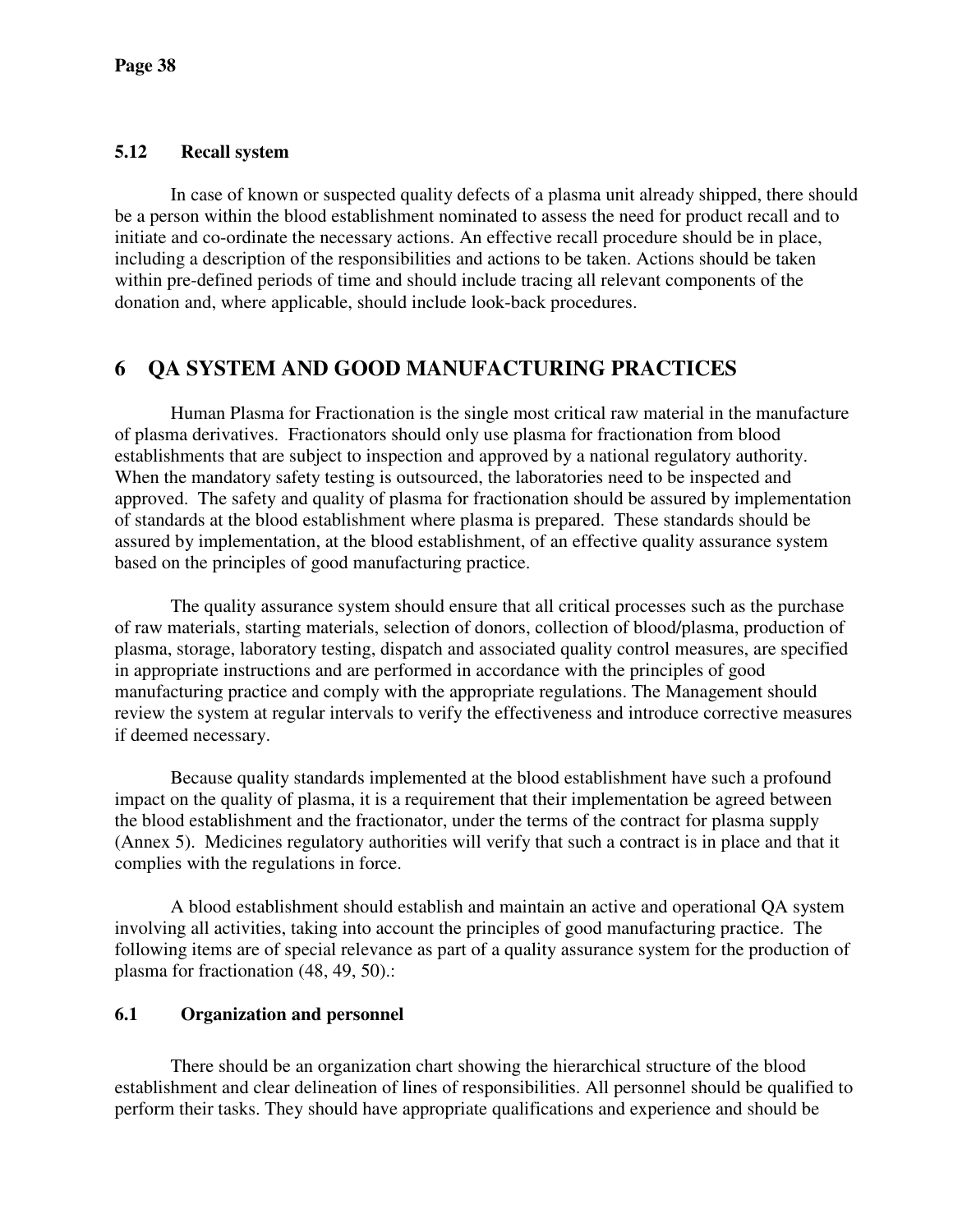provided with initial and continued training. Only persons that are authorized by defined procedures and documented as such should be involved in the production and control of plasma. The tasks and responsibilities should be clearly documented and understood. All personnel should have clear, documented and up to date job descriptions.

All personnel should receive initial and continued training appropriate to their specific tasks. Training programmes should be in place, and should at least include:

- Relevant principles of plasma production and plasma characteristics,
- Ouality assurance and good manufacturing practice, and
- Relevant knowledge in microbiology and hygiene.

Training should be documented and training records should be maintained. The contents of training programs should be periodically assessed.

If certain tasks, such as separation of blood or viral safety testing, are performed externally, these should be subject to a specific written contract. The contract should ensure that the Contract Acceptor meets good practice requirements in all disciplines relevant to the Contract Givers activity.

### **6.2 Documentation system**

Each activity, which may affect the quality of the blood and/or blood component should be documented and recorded. There should be documentation to ensure that work performed is standardized and that there is traceability of all steps in the process. The documentation should allow all steps and all data to be checked. All documentation should be traceable and reliable. A document control procedure should be established for review, revision history and archival of documents. It should include a distribution list. All changes to documents should be acted upon promptly and should be reviewed, dated and signed by an authorized person. Procedures should be designed, developed, validated and personnel trained in a consistent manner.

### **6.3 Premises and equipment**

Premises should be located, constructed, adapted and maintained to suit the operations to be carried out. Premises should be designed to permit effective cleaning and maintenance to minimize risk of contamination. The workflow in an area should be arranged in a logical sequence to minimize the risk of errors.

All critical equipment should be designed, validated and maintained to suit its intended purpose and should not present any hazard to donors or operators. Maintenance, cleaning and calibration should be performed regularly and recorded. Instructions for use, maintenance, service, cleaning and sanitation should be available. There should be procedures for each type of equipment, detailing the action to be taken when malfunctions or failures occur. New and repaired equipment should meet qualification requirements when installed and authorized before use. Qualification results should be documented.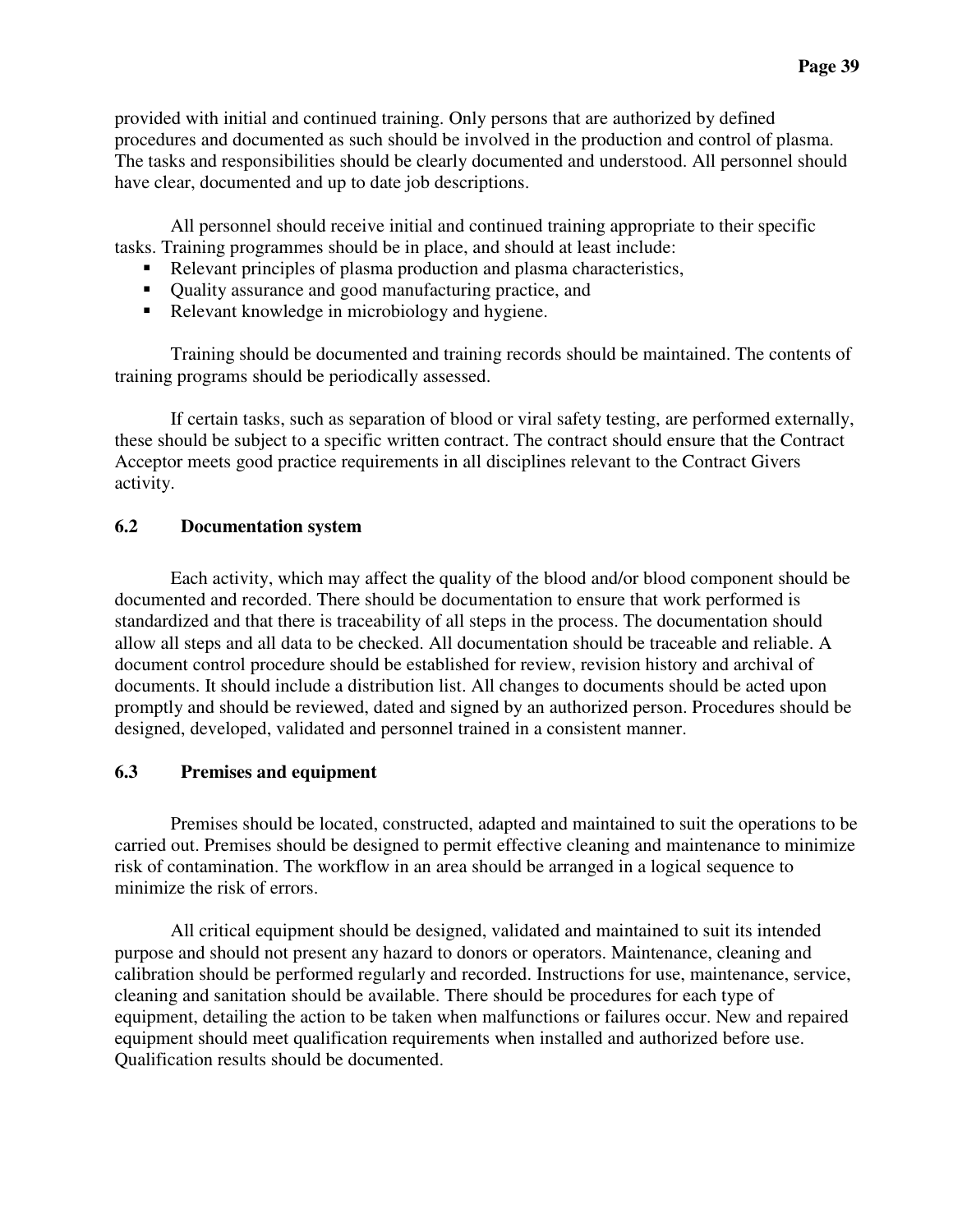## **6.4 Materials**

Only reagents and materials from approved suppliers that meet the documented requirements and specifications should be used. Where relevant, materials, reagents and equipment should meet the requirements of other local legislation for medical devices. Appropriate checks on received goods should be performed to confirm they meet specification. Inventory records should be kept for traceability. Critical materials should be released under the responsibility of QA function before use.

# **6.5 Validation programme**

All processes and equipment involved in the production and control of plasma for fractionation should be validated. Data should be available to ensure that the final product will be able to meet specifications.

## **6.6 Quality monitoring data**

Quality control of plasma should be carried out according to a defined sampling plan taking into account different collection and production sites, transports, methods of preparation and equipment used. Acceptance criteria should be based on a defined specification for each type of plasma for fractionation. These data may include monitoring of FVIII (or any other protein quality criteria determined by the plasma fractionator), and residual cell counts (platelets, leucocyte, erythrocytes) monitoring (when requested by the plasma fractionator). All quality control procedures should be validated before use.

The viral safety testing should be performed in accordance with recommendations of the manufacturer of reagents and test kits. The work record should identify the test(s) employed  $\frac{1}{50}$ to ensure that entries, such as the calculation of results, are available for review. The results of quality control testing should be subject to periodic review.

Test results that do not satisfy the specified acceptance criteria should be clearly identified to ensure that plasma of that donation remain in quarantine and the relevant samples are kept for further testing. Where possible the performance of the testing procedures should be regularly assessed by participation in a formal system of proficiency testing.

# **6.7 Virology safety testing**

## 6.7.1 Sampling

The following are practical points to consider to ensure that sampling is performed appropriately:

- Reconciliation: There should be a reconciliation of the samples received at the virology laboratory versus expected
	- o Sampling machine:
		- Automatic sampling: Test samples should be taken automatically and the donation number should be read via barcode. In case of failure of the automatic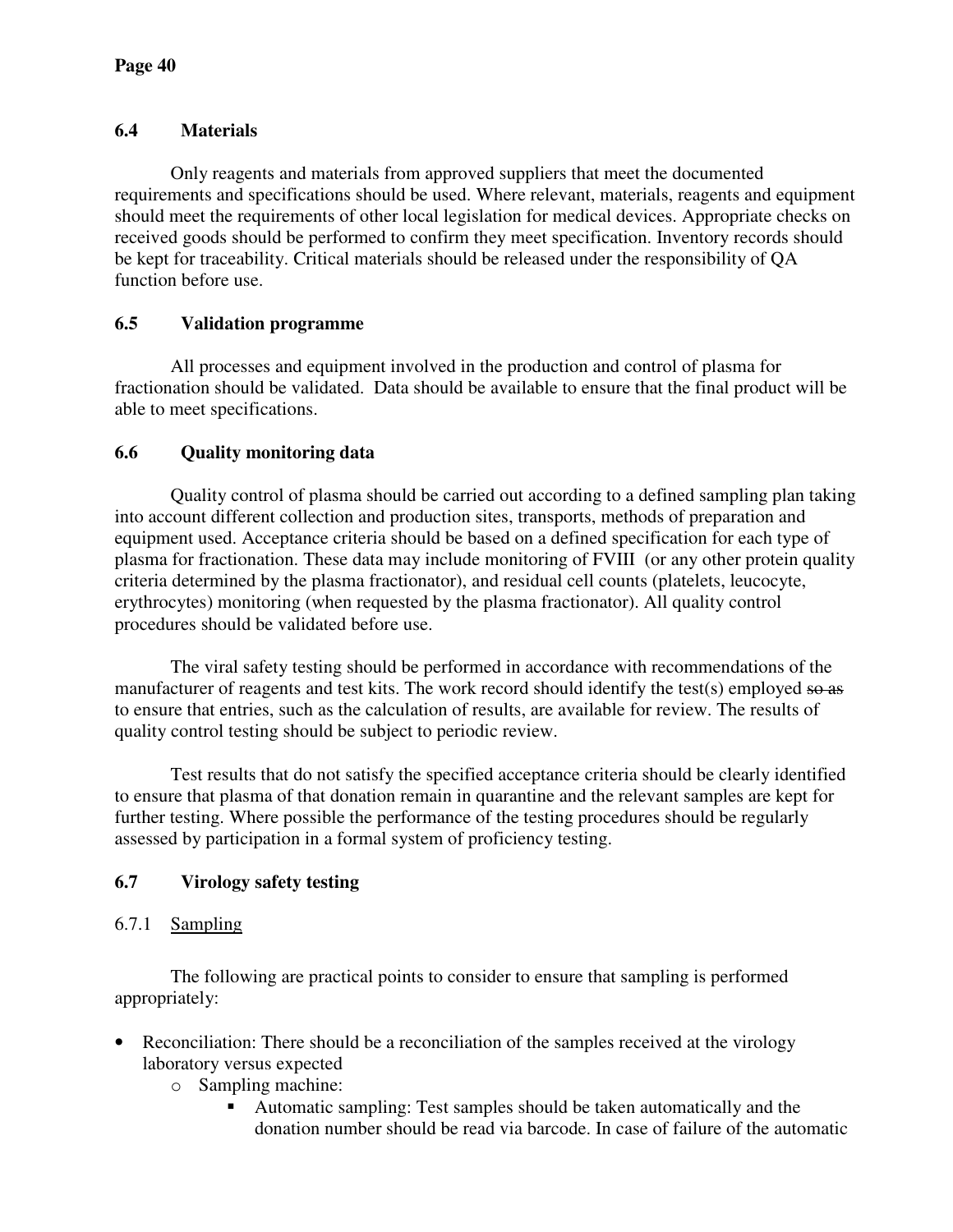system, an appropriate system for manual entry of donation should exist, and ideally should require double entry with check digit

- Sampler validation: The sampling machine should be validated and a validation report should be available
- Calibration: The sampling machine should be calibrated on schedule and records available

## 6.7.2 Test equipment

The following are practical points to consider to ensure that the equipment used for the virology testing performs appropriately:

- Sample addition: the sample addition to the test plates should be automatic and include identification of the barcode of the plates.
- Test processing: Ideally, the test processing should be automated. If addition of reagents is done manually, full documentation should be available
- Equipment: pipettes, incubators etc. should be fully validated and routinely calibrated with acceptable records.

### 6.7.3 Assay performance validation

The objective is to make sure that the performance of the virology assays, as performed by the entity responsible for plasma collection, is satisfactory. Points to consider include:

- Independent control(s): Each test run should include an independent control
- Analysis of positive controls
- Analysis of data on non-repeatable reactives
- Evidence of satisfactory participation in external proficiency schemes

## 6.7.4 Test interpretation and downloading

The data should be examined by the supervisor before being officially accepted. Accepted data should be downloaded directly to the mainframe computer, or there should be a secure system for manual download which ensures positive release. No transcription of results should be done as mistakes may be introduced.

## 6.7.5 Follow-up of reactives

The following should be given special attention:

- Identification of initial reactives: they should be identified using a secure system
- Repeat reactives: acceptable system to confirm repeat reactives, including sampling, labelling, testing, and entry of results
- Editing of repeat reactive: computer algorithm should edit reactive status to repeat reactive, or the editing should be performed by two staff members.
- Deferral system: an appropriate deferral system should exist for repeat reactive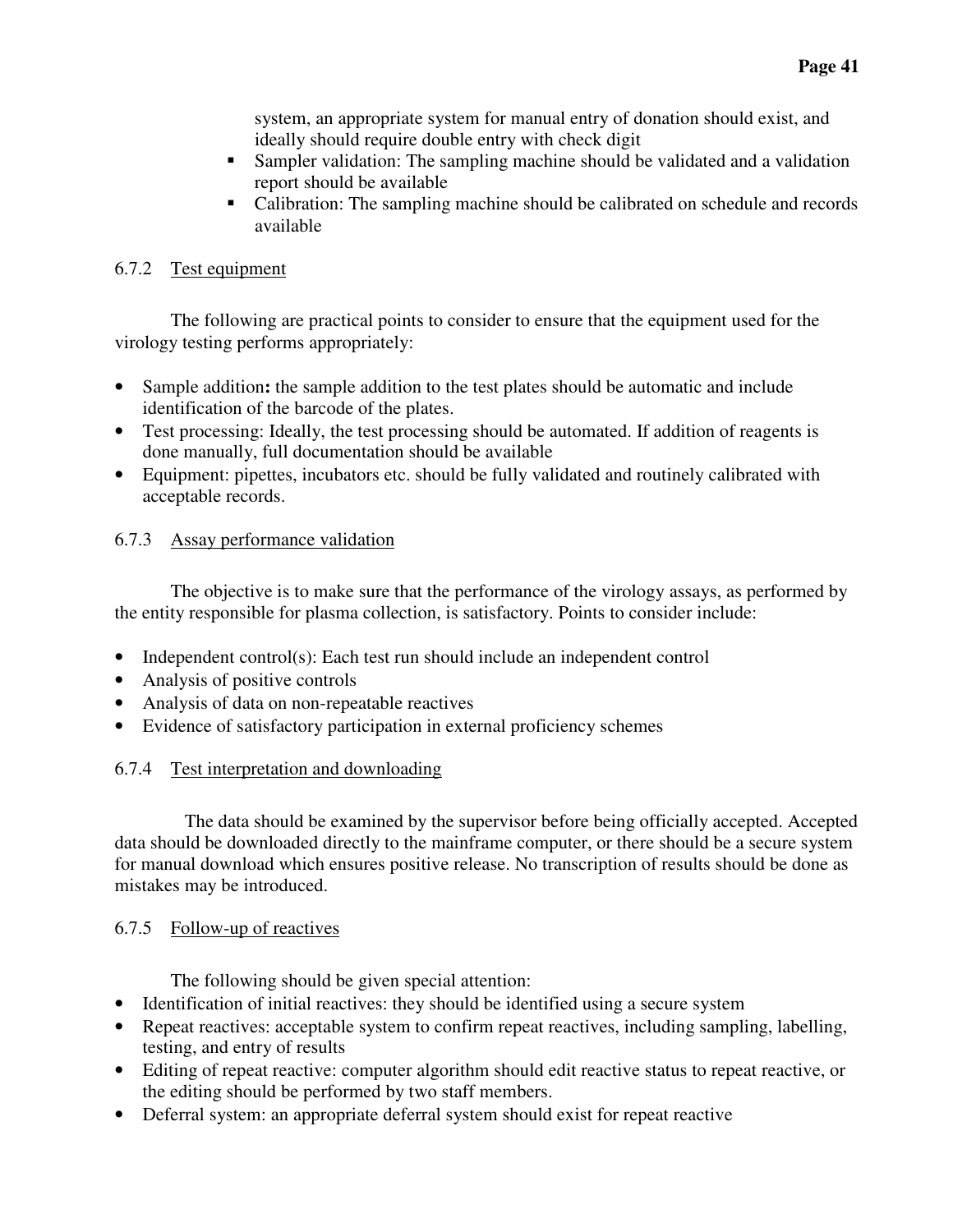• Re-entry of deferred donors: Appropriate documentation in place

### **6.8 Electronic information system**

Importance should be given to the introduction of an EIS for blood establishments involved in the preparation of plasma for fractionation and when possible linked to other establishments to facilitate and speed tracing of individual plasma donations. This will allow timely identification of the location of donations in the chain of the production of plasma products.

All software, hardware and backup procedures should be validated before use and checked at least once a year to ensure reliability. The system should prevent use of duplicate donation numbers or the system should be able to deal with duplication without data corruption.

Hardware and software should be protected against unauthorised use or changes, e.g. by password protection of key functions. There should be procedures for each type of soft- and hardware, detailing the action to be taken when malfunctions or failures occur.

A backup procedure should be in place to prevent loss of records at expected and unexpected down time or function failures. Changes in computerized systems should be validated, applicable documentation revised and personnel trained, before the change is introduced into routine use. EIS should be maintained in a validated state.

### **6.9 Storage and transport**

Storage and distribution routines should take place in a safe and controlled way in order to assure product quality during the whole storage and transport period and to exclude identification errors of plasma units. Intermediate storage and transport should be carried out under defined conditions to ensure that set requirements are met.

### **6.10 Change control system**

A formal change control system should be in place to plan, evaluate and document all changes that may affect the quality, traceability, availability or effect of components or safety of components, donors or patients. The potential impact of the proposed change should be evaluated. The need for additional testing and validation should be determined.

## **6.11 QA auditing**

In order to monitor the implementation and compliance with the blood establishment quality management system, regular internal audits need to be in place. These should be conducted independently by trained and competent persons from within the organization, according to approved protocols. Inter-institutional audits should be actively promoted.

All audit results should be documented and reported to management. Appropriate corrective actions should be taken. Preventive and corrective actions should be documented and assessed for effectiveness after implementation. In general the blood establishment should have procedures for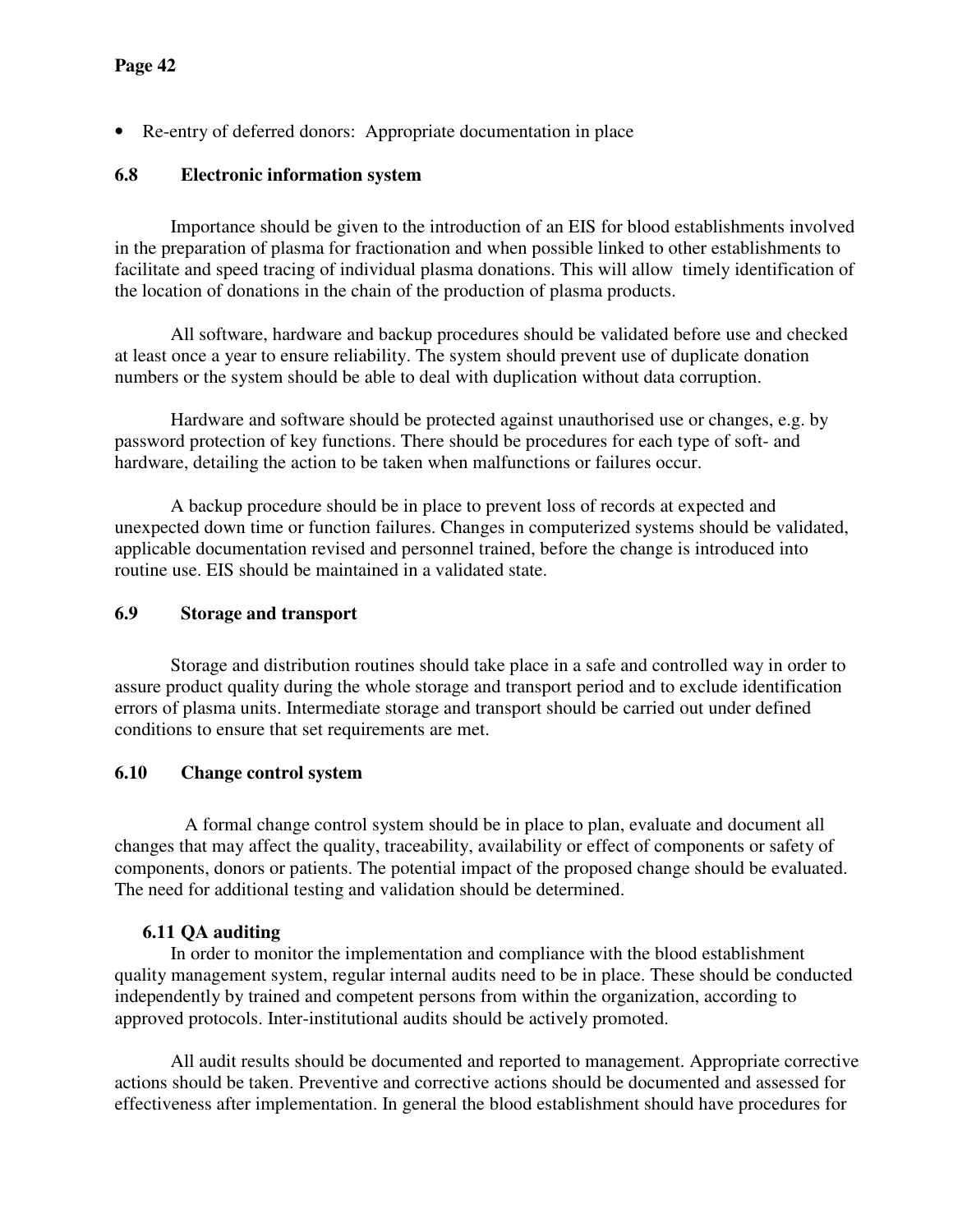systematic improvement. Input for this process can come from complaints, errors, inspections, audits, suggestions etc.

# **6.12 Defect reporting system**

There should be systems in place to ensure that complaints, all types of quality defects (e.g. blood bags, test kits), and adverse events or reactions are documented, carefully investigated for causative factors of the defect and, where necessary, followed by the implementation of corrective actions to prevent recurrence. This includes 'near miss events'. The corrective and preventive action system should ensure that existing product nonconformity or quality problems are corrected, that recurrence of the problem is prevented, and that the plasma fractionator is notified according to the agreed procedure. The blood establishment should have methods and procedures in place to input product or quality problems into the corrective and preventive action system.

# **6.13 Quality agreement between blood establishment and fractionator**

The important elements of a blood establishment quality system with critical implications for plasma quality, will normally be addressed in a Quality Agreement – an addendum to the contract for plasma supply. The quality agreement should address at least the following areas of concern:

- **agreement on specific donor selection criteria (with approval of the NRA).**
- schedule of requirements for exclusion or acceptance of donors, including the arrangements for establishing donor identity and the provision for possibility of self-exclusion
- **F** arrangements for monitoring and reporting the epidemiology of the donor population
- **-** location of blood establishments (and of any facility to which a quality-critical function, for example donation testing, has been out-sourced)
- **frequency of donation and the system for ensuring that this is not abused**
- requirements for donor screening and for donation testing, including any provision for the preparation and testing of mini-pools
- **Perocedure for validation and approval of relevant test reagents and kits**
- record keeping, including the arrangements for donor and donation traceability
- specifications of plasma to be supplied, including any arrangements for verifying compliance with specification and documentation of compliance
- specifications of containers to be used for blood/plasma collection and supply
- $\blacksquare$  detailed requirements for labelling of individual plasma units<sup>31</sup>
- **F** arrangements for freezing, storage and shipment of plasma
- notifiable events, including the arrangements for post-donation notification
- **Perocedure for review and approval of any proposal for procedural change**
- procedure and agreed frequency for audit of blood establishments by the fractionator
- arrangements for notifying the fractionator of a proposed regulatory inspection, its periodicity, and of the outcome of such an inspection

 $31$ <sup>31</sup> The adhesive used for the labels should not compromise the quality of the plasma products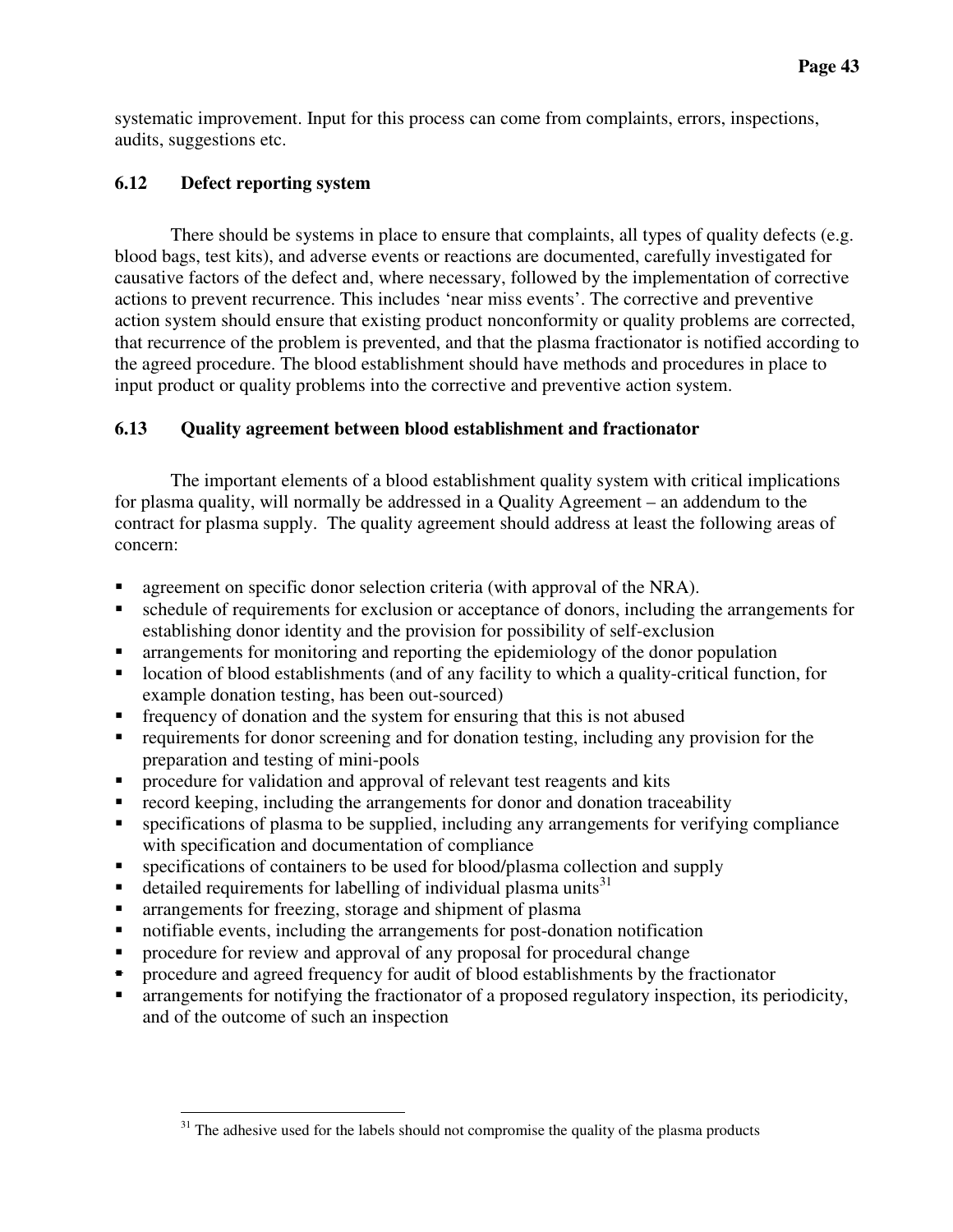## **6.14 Blood/plasma establishment audit and inspection**

It is a requirement of GMP that the regulatory authorities and the plasma fractionator should establish the basis of confidence in the quality of critical raw materials. In the case of plasma, this is achieved by four basic provisions:

- maintenance of a list of blood establishments approved (by the fractionator and the regulatory authorities) for supply of plasma
- **agreement in a contract, or in the technical agreement to a contract of supply, of the quality** arrangements made at each blood establishment approved for supply of plasma
- regular audit of blood establishments to confirm satisfactory implementation of the quality arrangements (these audits should be reported in writing to the blood/plasma establishment and any remedial actions confirmed)
- monitoring of the quality of plasma supplied, with trending of quality-critical parameters

There will normally be a requirement for independent inspection and approval of each blood establishment by the relevant regulatory authority (see paragraph below). Such inspections should be provided for in any contract between the plasma supplier and the fractionator, and will normally be undertaken by the responsible authority in the country where plasma preparation is undertaken. Written reports of such inspections should be made available to the blood establishment and a remediation plan agreed upon. Reports of regulatory inspections and associated remediation plans should be made available to the fractionator under the terms of the contract for plasma supply.

# **7 REGULATORY CONTROL OF PLASMA FOR FRACTIONATION**

## **7.1 Role of national regulatory authority**

According to WHO Guidelines for national regulatory authorities (NRA) on quality assurance of biological products (51, 52), NRAs have the duty to ensure that available biological products, whether imported or manufactured locally, are of good quality, safe and efficacious, and should thus ensure that manufacturers adhere to approved standards of quality assurance and good manufacturing practice. NRA responsibilities should also include the enforcement and implementation of effective national regulations, standard settings and controls. The evaluation and control of the quality, safety and consistency of production of blood products involve the evaluation of the starting material, production processes and test methods to characterize batches of the product. This requires specialized expertise by the NRA.

## **7.2 Establishment license and inspections**

In many countries NRAs have implemented a control system based on licensing the establishments, inspecting them regularly, and enforcing the implementation of the legal requirements and applicable standards.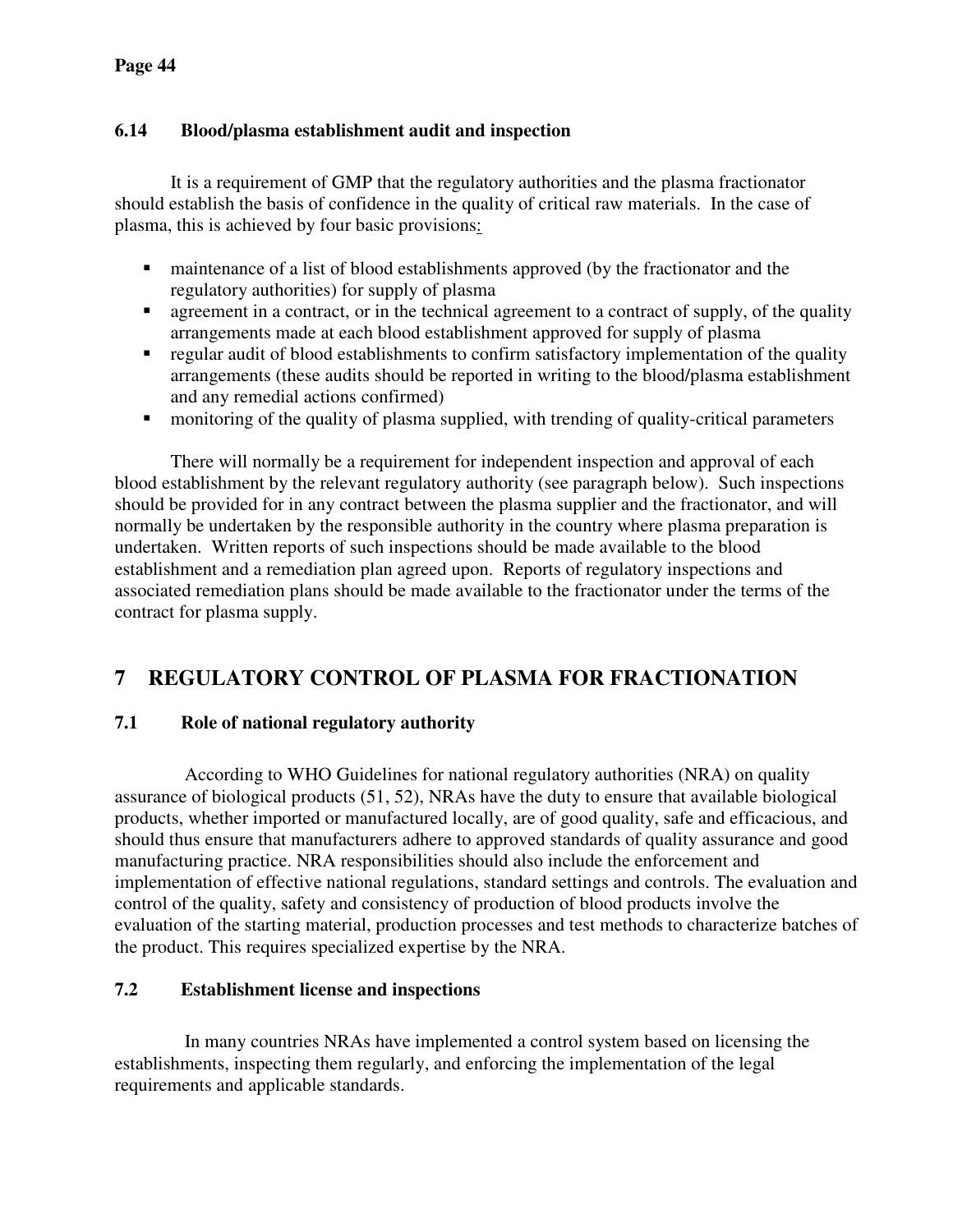According to international GMP standards for the manufacturing of blood products, (48, 49, 50), the following two main principles are important for the control of plasma as starting material:

- Quality Assurance should cover all stages leading to the finished product, from collection (including donor selection) to storage, transport, processing, quality control and delivery of the finished product.
- Blood or plasma used as a source material for the manufacture of medicinal products should be collected by establishments and be tested in laboratories which are subject to inspection and approved by a national regulatory authority.

These two points in the GMP requirements summarize an important basic principle which is relevant for the manufacture of plasma derivatives and the control of plasma as starting material. Most national regulations therefore require that the establishments involved in the collection and storage of plasma as a source material (plasmapheresis centers, blood establishments, etc.) need to have an establishment licence and need to be inspected by the competent national regulatory authority. To obtain the license the establishments have to fulfil a defined set of requirements to guarantee that the collected plasma is safe and of good quality. Since each collected unit represents one single batch, a marketing authorization for the plasma as a "product" is not required in all countries. Under the latest condition, a "system control", instead of a "product control", may be more appropriate. Some countries have in addition to the establishment licensing system also introduced a product-specific approval system for blood components.

## **7.3 Impact of GMP**

In fact, the approach of implementing the principles of GMP in the production of medicinal products is not new, and it is well acknowledged that it is essential in assuring the quality and safety of medicinal products. For blood products GMP becomes even more important and more complex due to the biological nature of the blood products. Therefore, taking into account the principles of GMP and the existence of an appropriate QA system to address and implement these requirements in the manufacturing steps of blood products should be a pivotal element of the preparation of plasma for fractionation. As it is outlined in other chapters, implementation of GMP in the manufacture of blood products is essential, and quality assurance and GMP should cover all stages, including the collection of plasma as starting material. The implementation and enforcement of GMP in blood establishments therefore has the following impact:

- introduces the application of quality assurance principles in all steps involved in the collection, preparation and testing of blood components
- supports systematic application of donor selection criterias for each donation
- reduces errors and technical problems in collection, preparation, testing, and distribution
- contributes to the release of products which comply with safety and quality requirements
- ensures adequate documentation and full traceability for each collection and product
- enables continuous improvement in collection, preparation and testing of starting material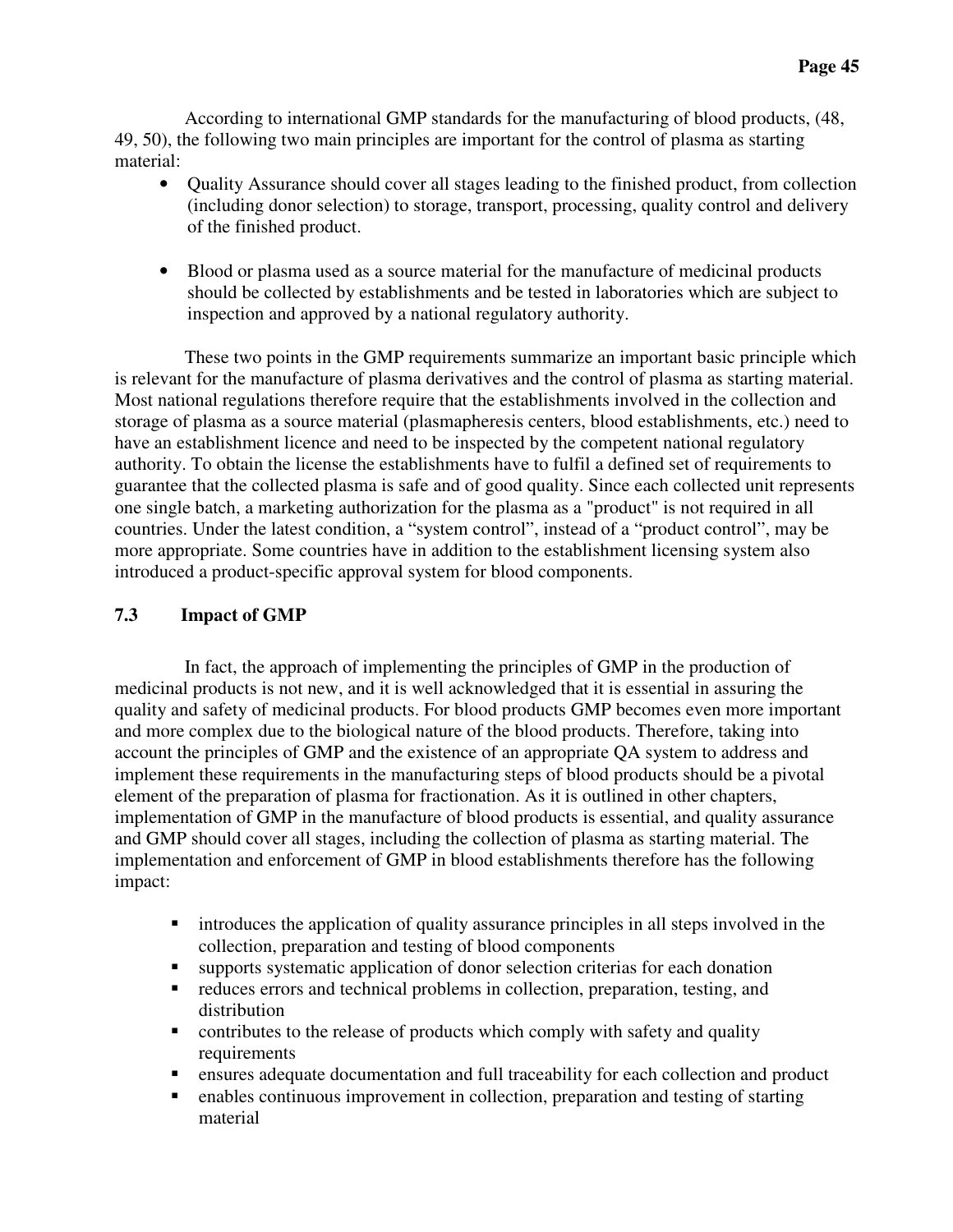- supports regional co-operation networks that may result in the formation of competence centres by centralizing activities in order to reach compliance at the required level (costbenefit for implementing QA measures)
- provides suitable tools for the NRA to assess the compliance status of a plasma collection center.

An establishment licensing system for blood establishments by the competent national regulatory authorities should therefore exist. The main requirements to obtain an establishment license may include especially:

- Quality Assurance System and GMP has to be applied for all steps starting from donation, preparation, storage, testing, distribution etc. of plasma,
- **Personnel directly involved in the collection, testing, processing, storage and** distribution of plasma need to be appropriately qualified and provided with timely and relevant training,
- Adequate premises and equipment should be available,
- An adequate system to ensure traceability of plasma should be established; traceability should be enforced through accurate donor, donation, product and laboratory sample identification procedures, through record maintenance, and through an appropriate labelling system,
- Requirements for selection of donors, including exclusion criteria for donors with risk behaviours, information to donors on risk situations and the donation in general, the use of a questionnaire to obtain information on donors health, etc.
- Requirements for testing of each donation
- Requirements regarding traceability and documentation
- Post donation information system

### **7.4 Inspections**

In conducting regular inspections as part of the licensing procedure, enforcement of the implementation of GMP is performed aiming to ensure the compliance of the blood establishments with the existing provisions. It is the responsibility of the inspector of the NRA for ensuring that the manufacturers, and blood and plasma establishments respectively, adhere to the approved standards of GMP and QA, including sites where plasma is collected as starting material.

The inspections and control measures should be carried out by officials, representing the competent national regulatory authority, and should involve persons which are specialized inspectors, trained in GMP inspections, and which in addition are familiar with blood bank technologies and the special features concerning Quality Assurance in the collection of plasma. Inspections may follow common inspection procedures, including an opening meeting, a blood establishment tour, inspection of main areas and activities (donor acceptance and identification, donor suitability, collection process, processing and sampling, plasma freezing, testing and availavility of test results, release of plasma units, storage, transportation and shipment, quality assurance [incl. self inspection, change control, etc.], documentation [SOP, records, donor record files, log books, etc.], personnel and organization, qualification and process validations, error and corrective action system, look back information, recalls and complaints, product quality controls), and a final meeting summarizing the inspection outcome.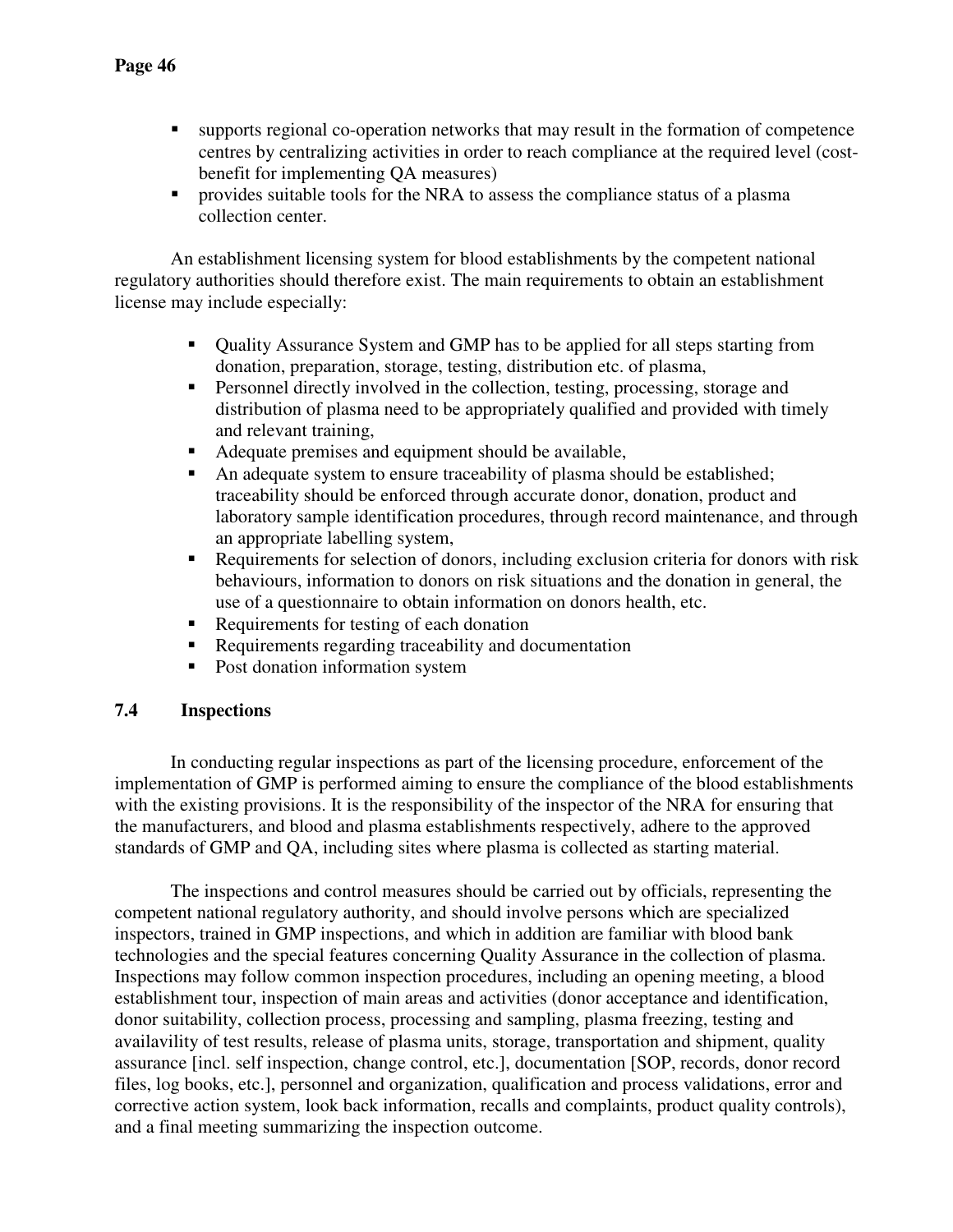A thorough inspection includes the observation of staff during performance operation and comparison with defined written procedures. In a "system control", the inspection cannot only be considered as a GMP inspection but also as an indirect product quality assessment by checking product-specific validation and quality control data.

A written report should summarize the main aspects of the inspection including its scope, a description of the company, the deficiencies listed, specified and classified (e.g. critical – major – minor), and a conclusion. The written report will be sent to the company. The companies are requested to notify the national regulatory authority about the specific steps which are taken or planned to correct the failures and to prevent their recurrence. If necessary follow-up inspections should be performed e.g. to check the successful implementation of specific corrective actions

The national regulatory authority should have the authority to withdraw an establishment licence in case where inspection results showed critical non-compliance with the requirements or product specifications.

In the marketing authorization procedures of the final blood product, information on the collection and control of the starting material, human blood or plasma, has to be documented as part of the dossier.<sup>32</sup>

In summary, the implementation of licensing and inspection systems for blood establishments has become an important tool through which the national regulatory authorities confirms the assurance of quality of plasma as starting material for fractionation. The use of international standards both further promotes harmonization and facilitates regional collaboration and information exchange between the NRAs.

# **8 AUTHORS**

This Draft document was prepared by Dr T. Burnouf, Biological Products Technology Consultant, France; Dr A. Padilla, Health Technology and Pharmaceuticals; WHO; Dr C. Schaerer, Swissmedic, Switzerland; Dr T. Snape, Biologics and GMP Consultant, UK and Professor W.G. van Aken, Member of the Advisory Panel on Biological Standardization, Netherlands; Contributions were also solicited from Professor S. Urbaniak, Dept.of Medicine & Therapeutics, University of Aberdeen, UK and from Dr P. Strengers, Secretary General, International Society for Blood Transfusion

<sup>&</sup>lt;sup>32</sup> In the USA, information on source plasma is part of a Source Plasma Biologics License Application, and in EU of a Plasma Master File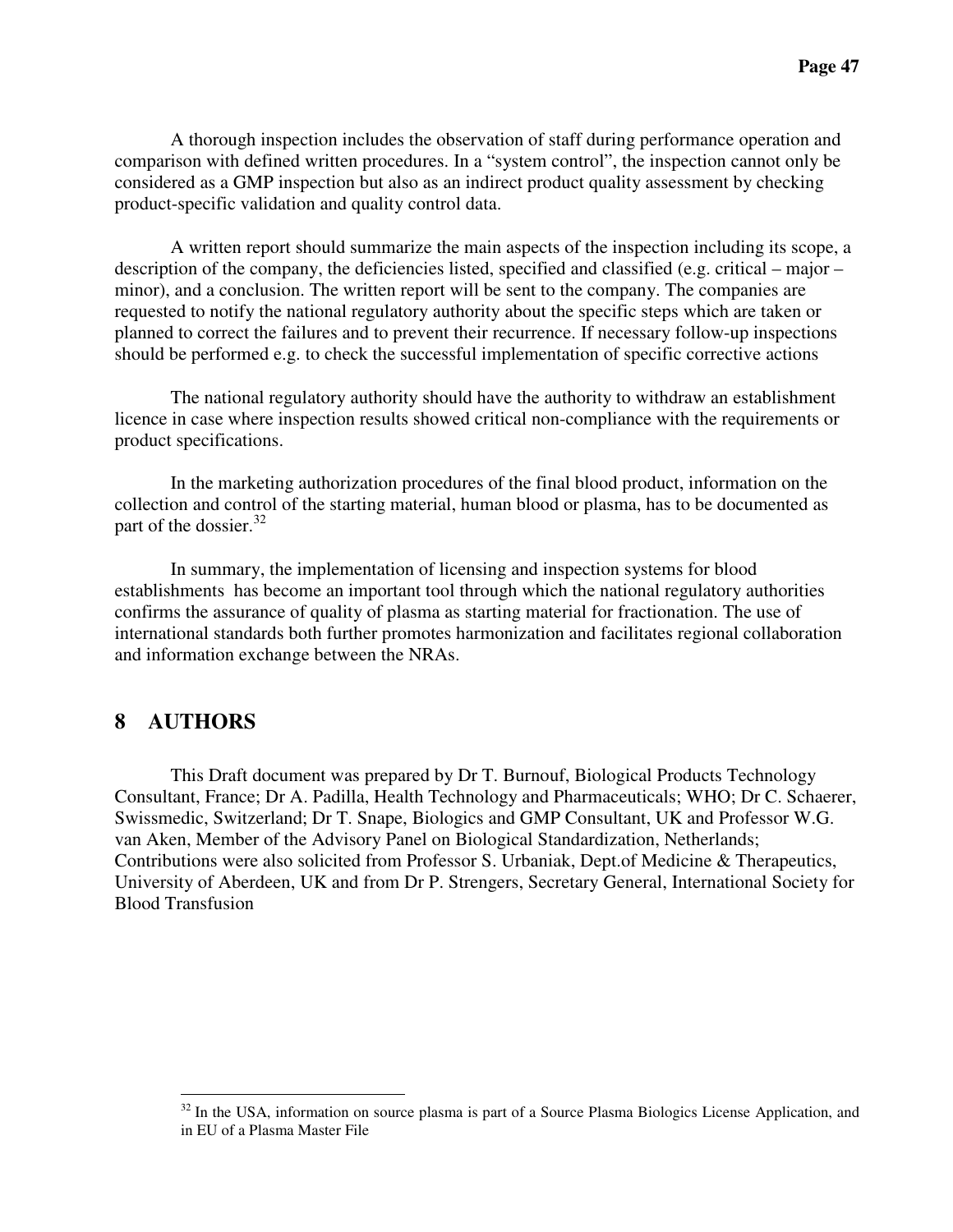## **9 ANNEX 1: PLASMA PRODUCTS AND CLINICAL APPLICATIONS (ADAPTED FROM [6]**

| <b>Products</b>                              | <b>Main Indications</b>                                |
|----------------------------------------------|--------------------------------------------------------|
| <b>Albumin</b>                               |                                                        |
| Human Serum Albumin                          | Volume replacement                                     |
| <b>Blood Coagulation factors</b>             |                                                        |
| Factor VIII <sup>33</sup>                    | Haemophilia A                                          |
| Prothrombin complex (PCC/PPSB) <sup>34</sup> | Complex liver diseases; warfarin or coumarin           |
|                                              | derivatives reversal <sup>35</sup>                     |
| Factor IX                                    | Haemophilia B                                          |
| Factor VII                                   | Factor VII deficiency                                  |
| Von Willebrand Factor                        | von Willebrand factor deficiency (Type 3 and severe    |
|                                              | forms of Type 2)                                       |
| Factor XI                                    | Haemophilia C (FXI deficiency)                         |
| Fibrinogen                                   | Fibrinogen deficiency                                  |
| Factor XIII                                  | Factor XIII deficiency                                 |
| <b>Activated PCC</b>                         | Haemophilia with anti-FVIII (or FIX) inhibitors        |
| <b>Protease inhibitors</b>                   |                                                        |
| Antithrombin                                 | Antithrombin III deficiency                            |
| Alpha 1 antitrypsin                          | Congenital deficiency of alpha 1 antitrypsin with      |
|                                              | clinically demonstrable panacinar emphysema            |
| C1-inhibitor                                 | Hereditary angioedema                                  |
| <b>Anticoagulants</b>                        |                                                        |
| Protein C                                    | Protein C deficiency / (thrombosis)                    |
| Fibrin sealant (fibrin glue) $36$            | Topical haemostatic / healing /sealing agent (surgical |
|                                              | adjunct)                                               |
| <b>Intramuscular Immunoglobulins</b>         |                                                        |
| (IMIG)                                       |                                                        |
| Normal (polyvalent)                          | Prevention of hepatitis A (also rubella, and other     |
|                                              | specific infections)                                   |
| hepatitis B                                  | Prevention of hepatitis B                              |
| .tetanus                                     | treatment or prevention of tetanus infection           |
| $anti-Rho(D)$                                | Prevention of the haemolytic disease of the new-born   |
| Rabies                                       | Prevention of rabies infection                         |
| Varicella/zoster                             | Prevention of chicken-pox infection                    |
| <b>Intravenous Immunoglobulins (IVIG)</b>    |                                                        |
| normal (polyvalent)                          | Replacement therapy in immune deficiency states        |
|                                              | immune modulation in immune disorders                  |
| Cytomegalovirus (CMV)                        | Prevention of CMV infection (e.g.after Bone Marrow     |
|                                              | Transplantation)                                       |
| Hepatitis B                                  | Prevention of HBV infection (e.g.liver transplant)     |
| Rho(D)                                       | Prevention of the haemolytic disease of the new-born.  |
| <b>Intravenous Immunoglobulins M</b>         | septic shock; binding of endotoxins                    |

<sup>&</sup>lt;sup>33</sup> Some factor VIII concentrates containing von Willebrand factor are effective for the treatment of von

Willebrand disease 34 Prothrombin complex contains factor II, factor VII, factor IX, and factor X. The content in factor VII may vary depending upon products.

<sup>&</sup>lt;sup>35</sup> May be used, in the absence of purified plasma products, for substitutive therapy in Factor VII, Factor X,

or Protein C deficiency. Whenever available, purified Factor IX should be used to treat hemophilia B.<br><sup>36</sup> Product obtained by mixing a concentrate rich in fibrinogen and a concentrate rich in thrombin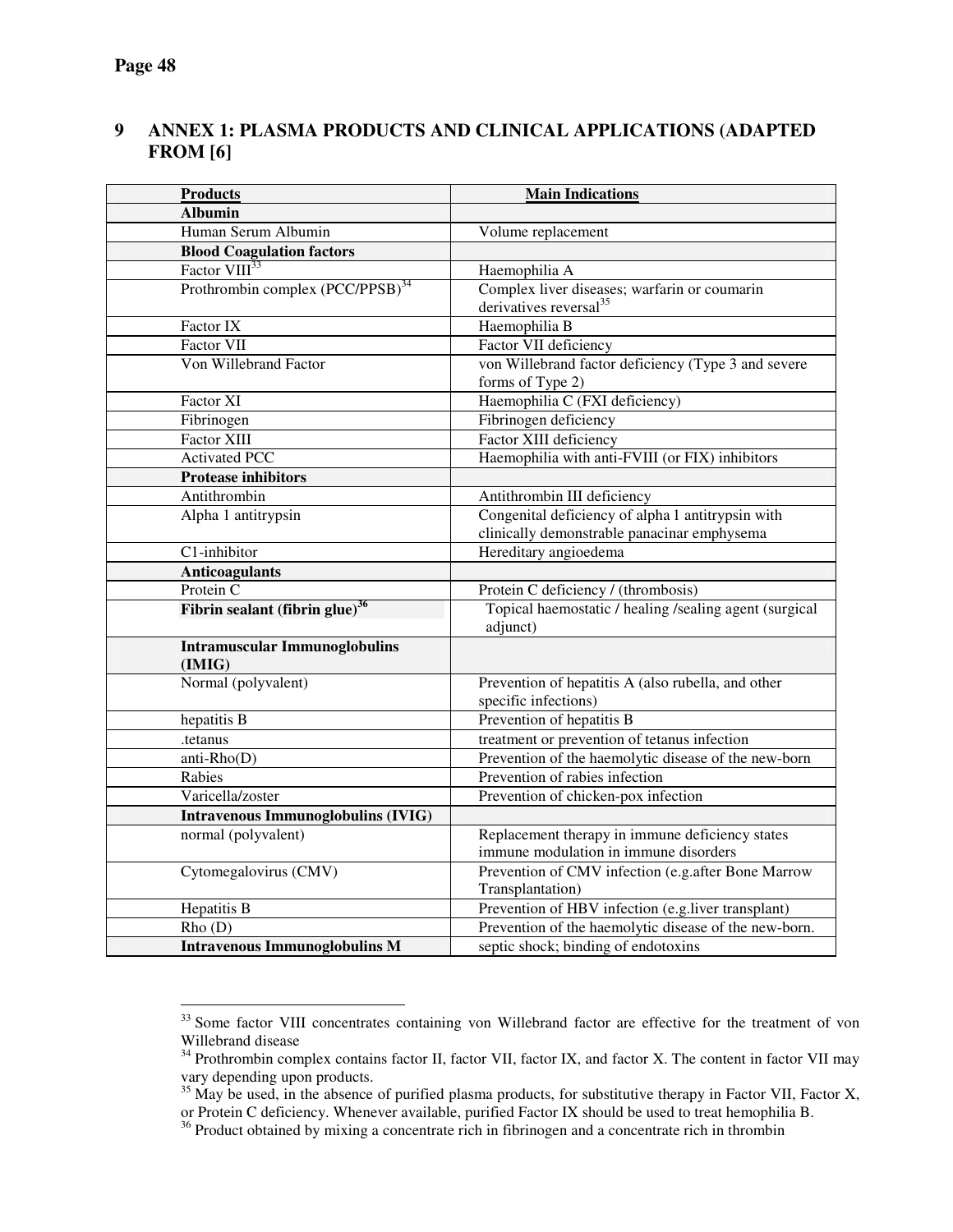# **10 ANNEX 2: DONOR SELECTION**

### **10.1 Preamble**

Recognizing the importance of the provision of safe blood, blood components and plasma derivatives, the 58<sup>th</sup> World Health Assembly in 2005 (WHA Resolution 58.13) [1] supports "the full implementation of well-organized, nationally coordinated and sustainable blood programmes with appropriate regulatory systems" and stresses the role of "voluntary, non-remunerated blood donors from low-risk populations". The provision of blood, blood components and plasma derivatives from voluntary, non remunerated donors should be the aim of all countries.

### **10.2 Information to donors**

Candidate donors should be explained, ideally both verbally and in writing, or any other appropriate means such as a self-administered questionnaire, that answers to questions about the medical history and personal behaviour, are necessary to define whether they are eligible for blood/plasma donations. Written information can be a leaflet explaining infectious risks associated to blood and plasma products; impact of social behaviour on infectious risks; infectious risk factors. This information is mostly given by a licensed physician, or by a person under the direct supervision of a licensed physician, who should explain exclusion criteria for donating blood and plasma. A convenient communication system should ensure that risk factors are well understood by the candidate donor.

Additionally, the donor should be told to inform the blood centre in case they do not feel well after the donation or forgot to mention a possible risk factor. This is of special importance for a donation used to prepare plasma for fractionation considering that one should be able to remove at-risk donations prior to the industrial pooling stage to avoid potential needs to destroy the plasma pool or the intermediates or products derived from it.

## **10.3 Compliance with donor selection criteria**

### 10.3.1 Positive identification of donors

Upon presentation at the blood/plasma collection site donors should identify themselves positively by stating their name, address, and date of birth, and a proof of a permanent place of residence in order to establish a reliable contact mean, including e.g. a telephone number where they can be contacted after donation, if needed. Evidences of identity (such as identity card, passport, driver's license) should be provided. Positive identification of donors should take place also immediately before venipuncture.

## 10.3.2 Confidentiality

The premises and setting of the blood/plasma collection centre (or the mobile collection unit) should allow for adequate confidentiality during the donor's interview and selection process so that the candidate donor will not refrain from answering questions on personal or private behaviour, which otherwise would compromise the safety of the plasma donation used for the fractionation process*.*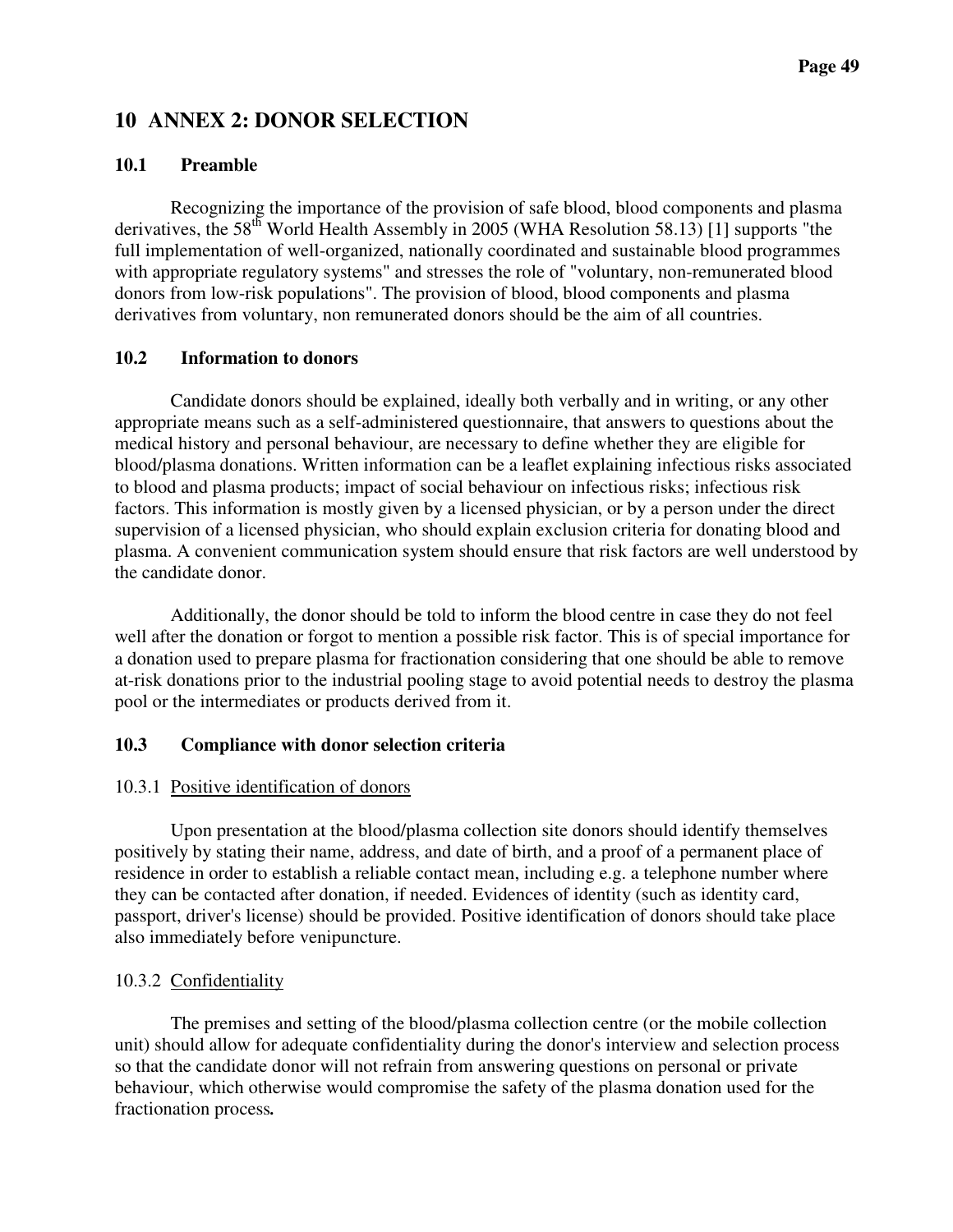## 10.3.3 Questionnaire and interview

The assessment of each donor is carried out by a suitably qualified person, trained in use of donor selection criteria and involves an interview, a questionnaire and further direct questions if necessary. In order to obtain relevant and consistent information about the donor's medical history and general health, it is recommended that the donor can review, complete and sign a pre-printed questionnaire<sup>37</sup>, adapted to the type of donor.<sup>38</sup> The questionnaire should be drafted in such a way that donors may easily identify whether they are in good health.

Candidate donors who are at risk of carrying a disease transmissible by blood/plasma derived products should be able to exclude themselves voluntarily after reading and answering the donor informations and/or the questionnaire. Such confidential self-exclusion should also be possible afterwards the donation (e.g. by phone).

The candidate donor should be asked to sign an informed consent to give blood/plasma where he/she acknowledges understanding the moral responsibility behind the donation of blood/plasma.

## 10.3.4 Physical examination, Acceptance and deferral criteria

## *10.3.4.1 Physical exam*

Prior to the first donation and thereafter before subsequent blood donations and in case of plasmapheresis at regular intervals, a physical exam should be carried out by a licensed physician or a physician substitute following an established procedure. Local NRAs should, usually after consultation with the blood establishment, determine the health criteria and the respective acceptable limits taken into consideration during physical examination, such as measurement of weight, blood pressure, pulse rate and temperature, or any other criteria considered to be of concern for the safety of plasma derived products or the donor.

# *10.3.4.2 Records and traceability*

An appropriate computerized or, if not available, manual record system should exist to keep records of the donors, of their medical history and health status, and to ensure efficient tracing of their donations. Such information provides historical perspective on the health status of the donors, including potential previous temporary deferrals, and contributes to reinforcing the judgment whether the donation would create a risk to the quality and safety of plasma for fractionation.

# *10.3.4.3 Selection and exclusion criteria*

The following elements have been recognized to play a role in selecting the safest donors:

 $37$  Computer-assisted self-administered interviewing (CASI) is being developed in some regions

<sup>&</sup>lt;sup>38</sup> For instance, first-time donor versus regular donor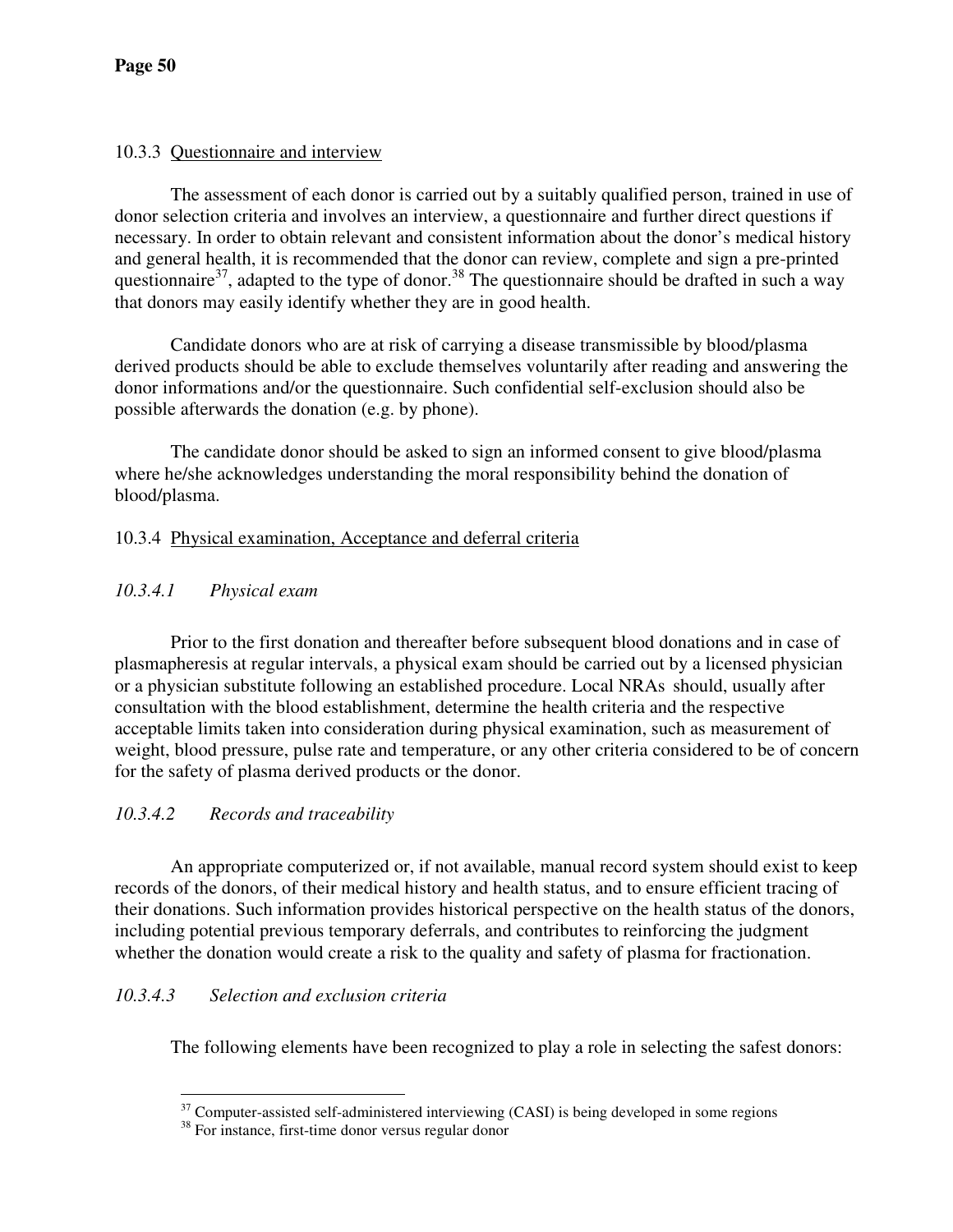Establishment of exclusion criteria: Relevant acceptance, deferral and exclusion criteria for the donation of blood/plasma used for fractionation should be formulated by the NRA and be applicable nationwide, as national requirements. Within the scope of their role to establish and implement effective national regulations, local NRAs should enforce such criteria. Based on the characteristics of the manufacturing process used to manufacture plasma derived products, the plasma fractionator may suggest additional or alternative exclusion criteria. For instance, in some countries, the plasma from first time donors is not used.

Deferral**:** A defined list of permanent or temporary deferral criteria used for candidate donors from which the plasma would be used for fractionation, should be clearly stated, made public, and incorporated in the donor educational material. The physician performing the physical examination should be able to identify whether the donor has been previously deferred and, if so, for which reason. Examples of the major permanent deferral criteria found in international guidelines are presented below:

- clinical or laboratory evidence of blood-borne infectious diseases, e.g. infection with HIV, HBV, or HCV
- Past or present intravenous drug use

Other exclusion criteria, either permanent or temporary, may include<sup>39</sup>:

- Sexual relationship between men
- Men or women who are engaged in prostitution
- Subjects with haemophilia or other clotting-factor defects, in particular if treated with clotting factors
- Sexual partners of any of the above or of someone the donor suspects may carry the above risk factors
- Jaundice within the 12 months previous to donation, as it may be a clinical sign of hepatitis A, B, or C
- Transfusion with blood, blood components, or plasma products in the last 12 months previous to donation, as blood transfusion is a risk-factor for all blood-borne infections
- Tattooing, scarification, ear piercing, acupuncture in the last 12 months previous to donation. These practices may be a vehicle for the transmission of viral diseases unless clear evidence is provided that it was carried out under sterile conditions
- A particular policy may have to be defined with regard to the exclusion criteria for a risk factor relevant to the safety of cellular blood components in spite of not creating safety issues for the preparation of plasma for fractionation and plasma derived products. For instance, risk factors for HTLV infection (e.g. due to travel in countries where the prevalence is high) may be an exclusion criterium for the donation of blood components whereas this virus cannot be transmitted by plasma products. It is however not advisable to introduce two screening and quality standards for products separated from a whole blood unit (e.g. red cell concentrates and plasma for fractionation) as this can create by itself a risk of mishandling and error at the blood collection centre.

**Page 51**

 $39$  Regulation varies from country to country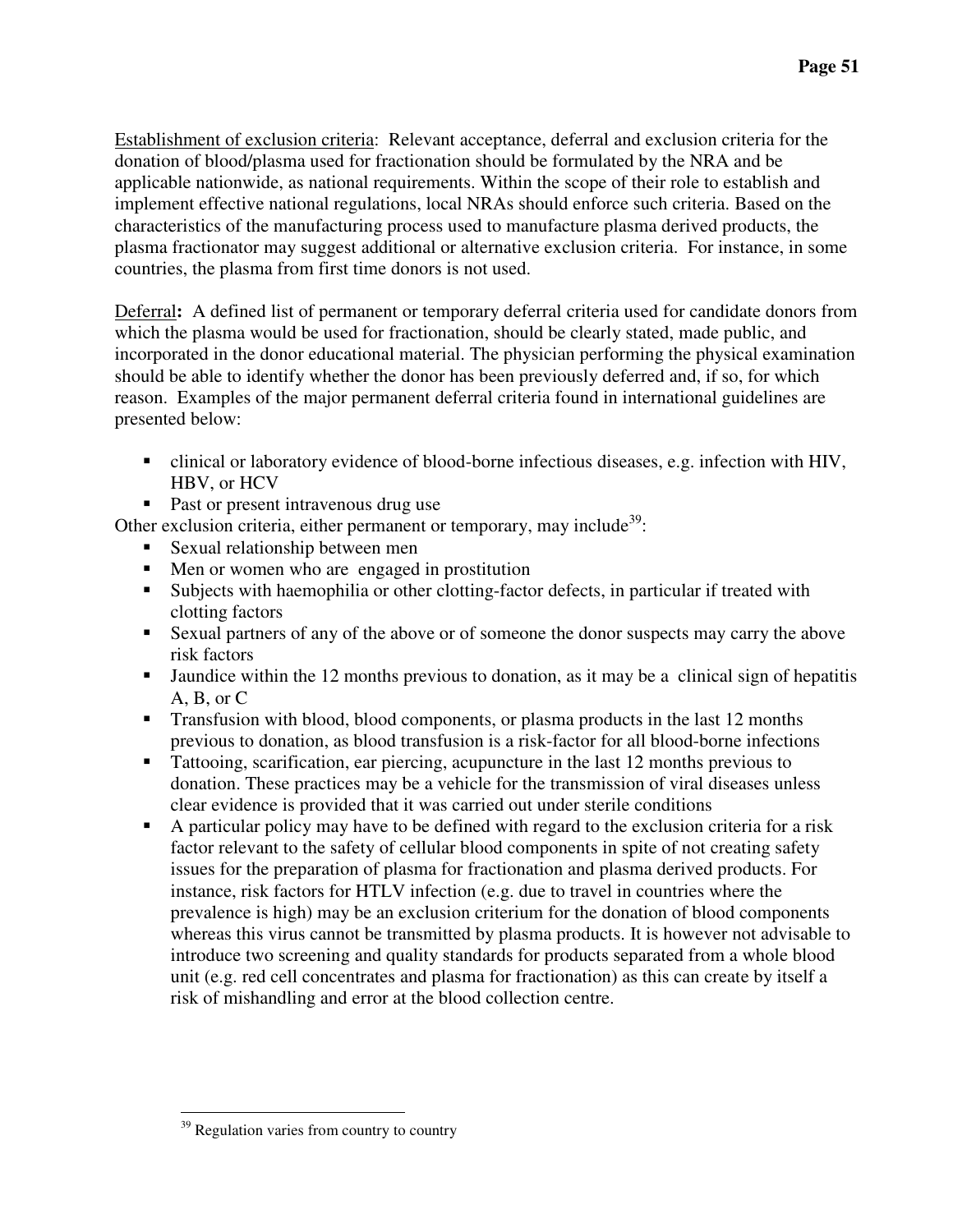## **Page 52**

## *10.3.4.4 Reinstatement*

When temporary deferral criteria are used, a specific procedure involving trained personnel should be in place for reinstatement of donors. There are, indeed, exclusion criteria that are temporary (e.g.as long as a risk factor has been identified) and that can be waived once additional controls on the donor have been made, or the time period of exclusion has passed.

## *10.3.4.5 Procedures*

Based on such criteria, a written procedure should be in place at the blood/plasma collection centre to control donor acceptance and deferral criteria, in compliance with the local NRA and fractionator's requirements. Abnormal conditions should be referred to the physician who has the responsibility of making the final decision for the donor suitability. If the physician has any doubt about the donor's suitability they should be deferred.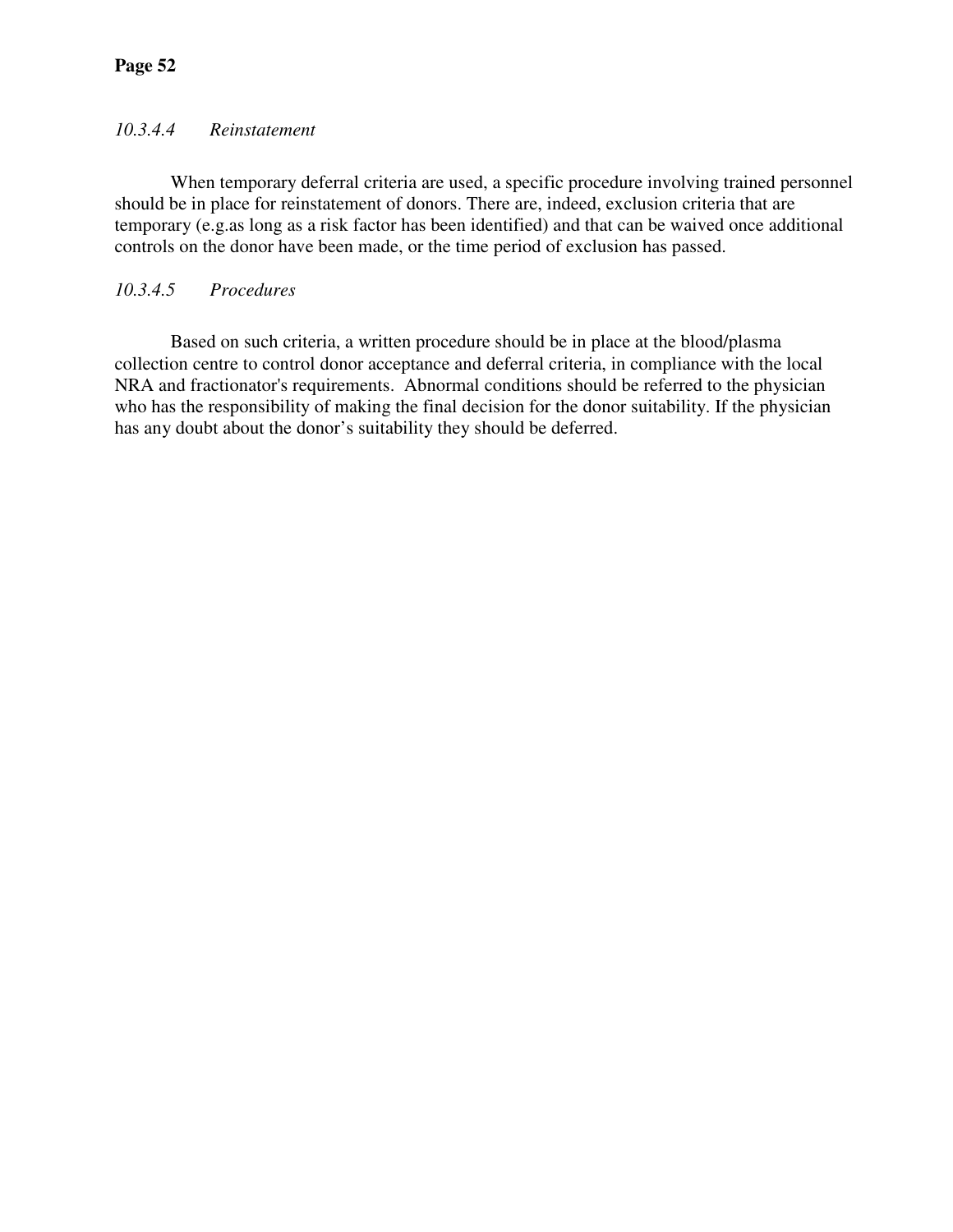# **11 ANNEX 3: DONOR IMMUNIZATION AND PLASMAPHERESIS FOR SPECIFIC IMMUNOGLOBULINS**

There is a clinically valid need for specific immunoglobulins and plasma for therapeutic and prophylactic uses.

### **Donors with acquired antibodies**

Plasma may be collected by plasmapheresis from donors who have acquired immunity through natural infection or through active immunization with approved vaccines for their own protection. Donors with medically useful plasma may be identified by screening whole blood donations or by testing the plasma of convalescent patients or vaccinated individuals who have produced high titre antibodies of the desired specificity e.g. patients recovering from varicellazoster infection or donors who have been immunized with rabies vaccine. Unnecessary primary immunizations can be avoided by this approach. Donation of plasma following natural infection should be deferred until the potential donor is asymptomatic, and non-viraemic.

### **Donors who require immunization.**

In order to ensure sufficient supply of life-saving immunoglobulins to treat patients, deliberate immunization of healthy volunteers may be necessary in addition to collection of plasma from convalescent patients and donors selected by screening for high levels of specific antibodies. The immunization of donors requires informed consent in writing and should take into consideration all the requirements of the previous sections.

Donors should be immunized with antigens only when sufficient supplies of material of suitable quality cannot be obtained from other appropriate donors, or from donations selected by screening. Donors should be fully informed of the risk of any proposed immunization procedure, and pressure should not be brought to bear on a donor to agree to immunization. Women capable of child-bearing should not be immunized with erythrocytes or other antigens that may produce antibodies harmful to the fetus. Donors with known allergies should preferably not be recruited.

Every effort should be made to use the minimum dose of antigen and number of injections. In any immunization programme, the following should be taken into consideration as a minimum: (a) the antibody assay; (b) the minimum level of antibody required; (c) data showing that the dose, the intervals between injections and the total dosage proposed for each antigen are appropriate and (d) the criteria for considering a prospective donor a non-responder for a given antigen. Donor could be hyperimmunized with more than one immunizing preparation as long as the safety of the multiple procedure is demonstrated.

Potential donors should be:

- informed by a licensed physician of the procedures, risks and possible sequelae and how to report any adverse effects, and encouraged to take part in a free discussion (which, in some countries, is achieved in small groups of potential donors);
- **If** informed that they are free to withdraw consent at any time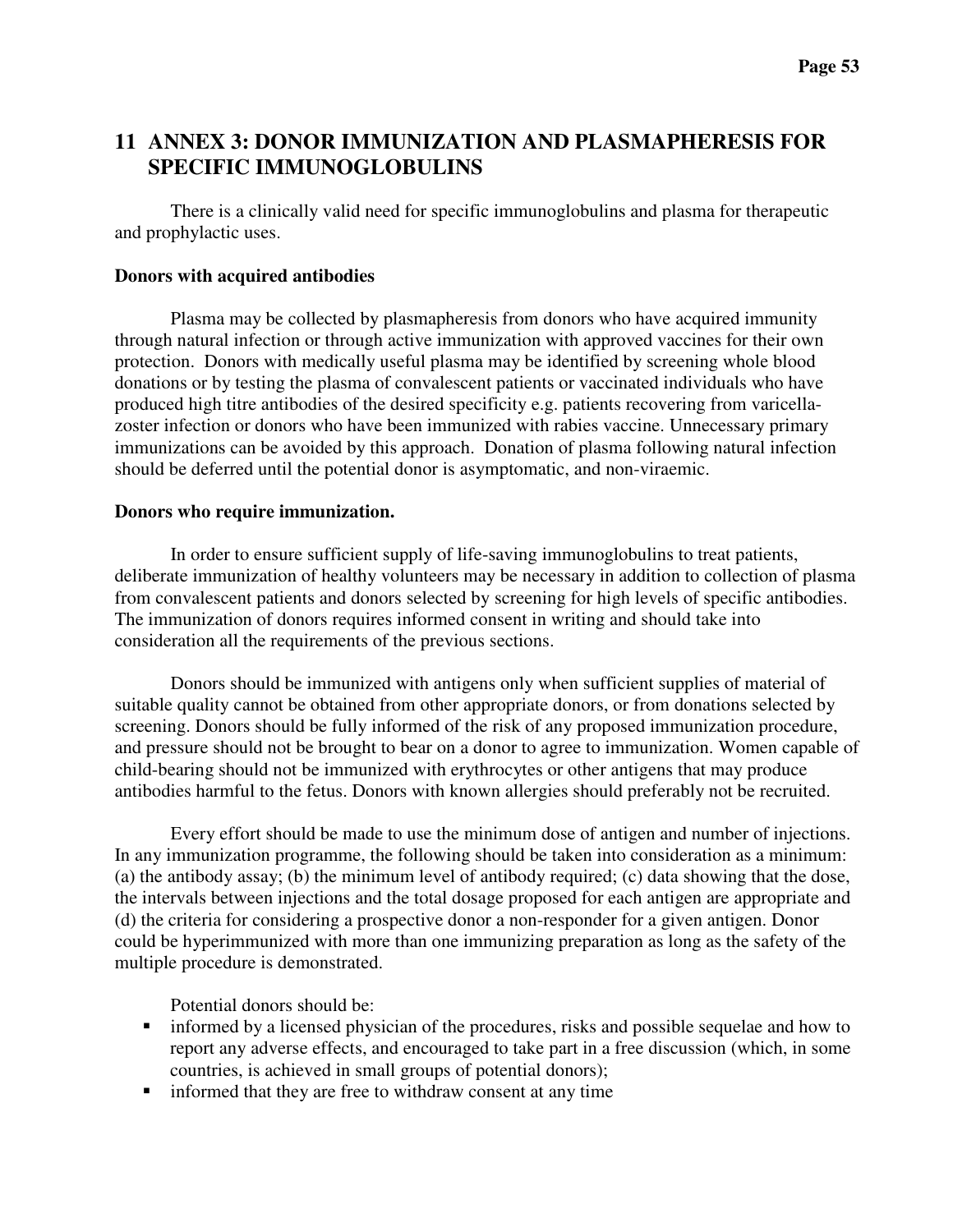In addition, donors could also be:

- encouraged to seek advice from their family doctor, or from an independent competent counseling, before agreeing to immunization;
- informed that any licensed physician of their choice will be sent all the information about the proposed immunization procedure.

All vaccines used for immunizing donors should be approved by the NRA. Special care should be taken to ensure the safety of the donor when a vaccine is administered at doses or schedules differing from those recommended for routine prophylactic immunization. Erythrocyte and other cellular antigens should be obtained from an establishment approved by the NRA. Donors should be observed for approximately 30 min following any immunization in order to determine whether an adverse reaction has taken place. Because reactions often occur 2-3 h after immunization, donors should be advised of this possibility and instructed to contact the facility's physician if a reaction is suspected in the first 12 h after immunization. Reactions may be local or systemic. Local reactions, which may be immediate or delayed, take the form of redness, swelling or pain at the injection site. Systemic reactions may include fever, chills, malaise, arthralgia, anorexia, shortness of breath and wheezing. 40

#### **Immunization with human erythrocytes**

#### *Erythrocyte donors*

A donor of erythrocytes for the purposes of immunization should meet all the general health criteria for donors (see Annex 2). Relevant measures should be taken to limit the risk of infectious diseases, and those could vary from country to country taking into consideration respective risks.<sup>41</sup> Prior to the first donation, the donor should be found to be negative for relevant markers which may include the following: syphilis, HBsAg, anti-HIV, antibody to hepatitis B core antigen (anti-HBc), anti-HCV and antibodies to human T-cell lymphotropic viruses (anti-HTLV), and the serum level of aminotransferases should be within normal limits as established by the national control authority. Erythrocyte phenotyping should be done for ABO as well as for C, D, E, c, e. It is advantageous to select red cells expressing high amounts of RhD antigen, e.g. homozygous D or Rho, for immunization. Phenotyping for other clinically relevant specificities is also required , especially for Kell, Fya/Fyb, Jka/Jkb and S/s. The volume of erythrocytes drawn from a donor should not exceed 450-500 ml of whole blood in any 12 week period.<sup> $42$ </sup> Erythrocytes obtained for immunization purposes should be frozen (at least from 6 to 12 months depending upon the sensitivity and range of the tests used, e.g. the use of NAT) before use and the donor should be retested and shown negative for the above markers of infection before the stored cells are released and used for immunization. Prestorage leucoreduction of donations is considered desirable, and NAT testing for HBV, HCV and HIV would give an additional level of safety.

### *Collection and storage of erythrocytes*

Erythrocytes should be collected under aseptic conditions into sterile pyrogen-free containers in an appropriate proportion of an approved anticoagulant. They may then be dispensed

 $40$  An insurance system should be in place to compensate for side-effects to the donor

<sup>&</sup>lt;sup>41</sup> For instance, in some countries, the donor should not have had a blood transfusion at any time in order to

reduce risks of vCJD. 42 Shorter intervals may induce iron deficiency and, possibly, anaemia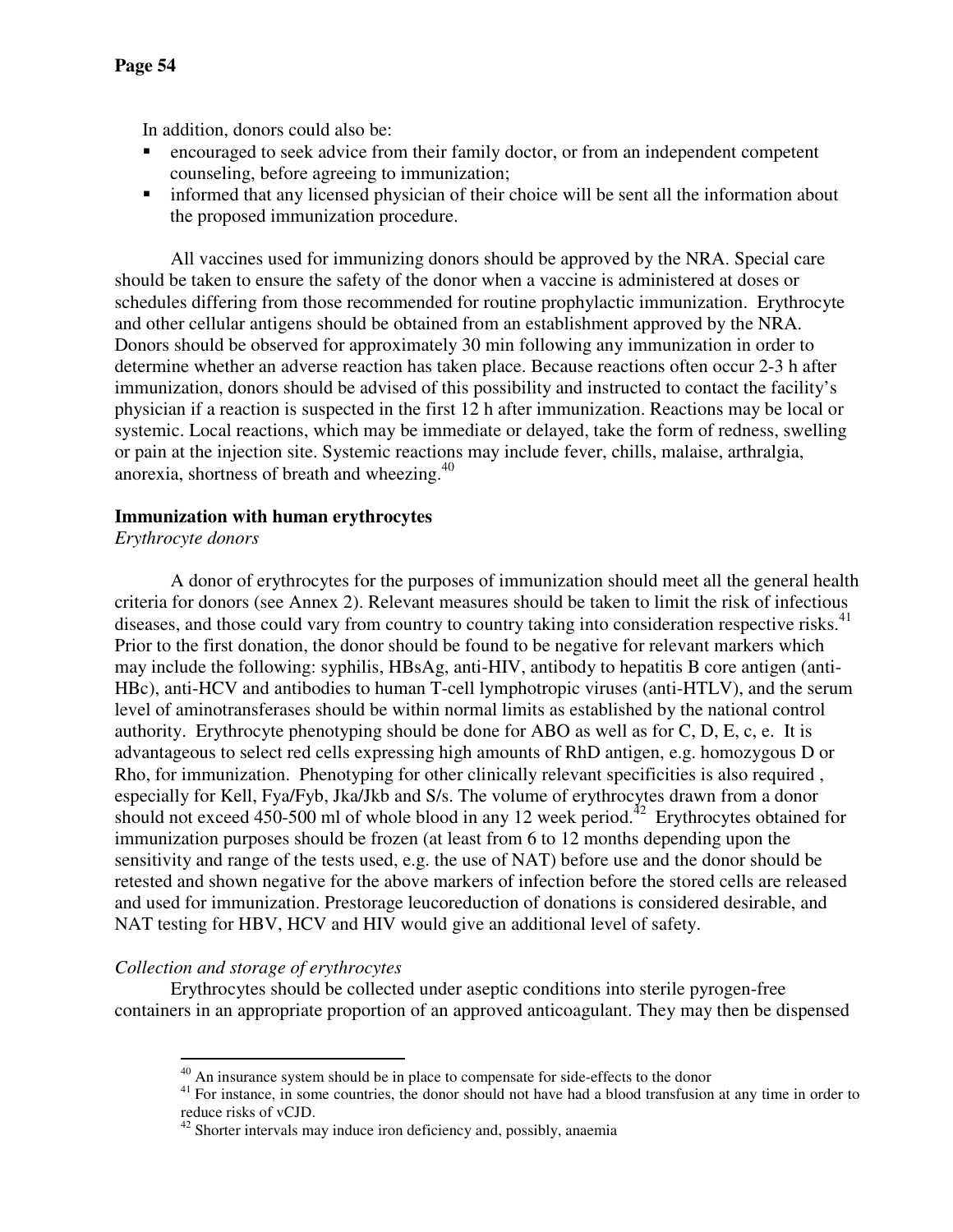in aliquots under aseptic conditions into single-dose sterile, pyrogen-free containers for storage. The microbiological safety of the dispensing environment should be validated. The method selected should have been shown to provide acceptable in vitro (80%) or in vivo (70%) cell recovery*.* Erythrocytes should be washed after storage to remove the cryoprotective agent (such as glycerol). Adequate sterility data to support the requested shelf-life for stored erythrocytes should be kept on file. A test for bacterial and fungal contamination should be made on all blood dispensed in aliquots in an open system. The test should also be performed on at least one singledose vial from each lot of whole blood that has been stored unfrozen for more than seven days. The test should be made on the eighth day after collection and again on the expiry date. Sterility tests should be performed following an approved procedure.

### *Erythrocyte recipients*

The following additional testing of erythrocyte recipients is necessary:

- The recipient should be phenotyped for ABO, Rh, Kell Fya/Fyb, Jka/Jkb and S/s antigens before immunization. The red cell donor and the recipient should be matched as far as possible for major blood group antigens other than RhD. Only ABO-compatible erythrocytes may be transfused. Whereas mismatching within the Rh system for C and or E is acceptable, mismatching in the Kell, Fy, Jk and S/s systems is unacceptable.
- Screening for unexpected antibodies by methods that demonstrate coating and haemolytic antibodies should include the antiglobulin method or a procedure of equivalent sensitivity.

Prospective erythrocyte recipients in whom antibody screening tests demonstrate the presence of erythrocyte antibodies (other than those deliberately stimulated through immunization by the plasmapheresis centre) should be asked whether they have ever been pregnant or had a transfusion, a tissue graft or an injection of erythrocytes for any reason. This history should form part of the permanent record and should identify the cause of immunization as clearly as possible. Recipients should be notified in writing of any specific antibodies developed after injection of erythrocytes. The plasma center should maintain records and these should be reviewed during inspection. The immunized donor should carry a card or medicalert bracelet specifying the antibodies. Those measures allow optimized care to immunized donors who may require an emergency transfusion, (e.g. road traffic accident) at some future point, and for whom knowledge of the antibody status, especially mixtures of antibodies, is important.

#### *Immunization schedules*

Erythrocytes used for immunization purposes should not be administered as part of any plasmapheresis procedure. Such immunization may be performed on the same day as plasmapheresis, but only after it and as a separate procedure.

To minimize the risk of infection to the donor, the immunization schedule should involve as few doses of erythrocytes as possible. Wherever possible, the same red cell donor should be used throughout the immunization programme of an individual plasma donor.

For primary immunization two injections of erythrocytes, each of about 2-5 ml and given three months apart, elicit antibody formation within three months of the second injection. Different schedules may be used for de novo immunization. It is advantageous to choose as donors of anti-D (anti-Rho) volunteers who are already immunized, since useful levels of anti-D are then usually attained within a few weeks of reimmunization with 2-5 ml of erythrocytes. About 70% of immunized volunteers eventually produce antibody levels well above 100 IU/ml. The baseline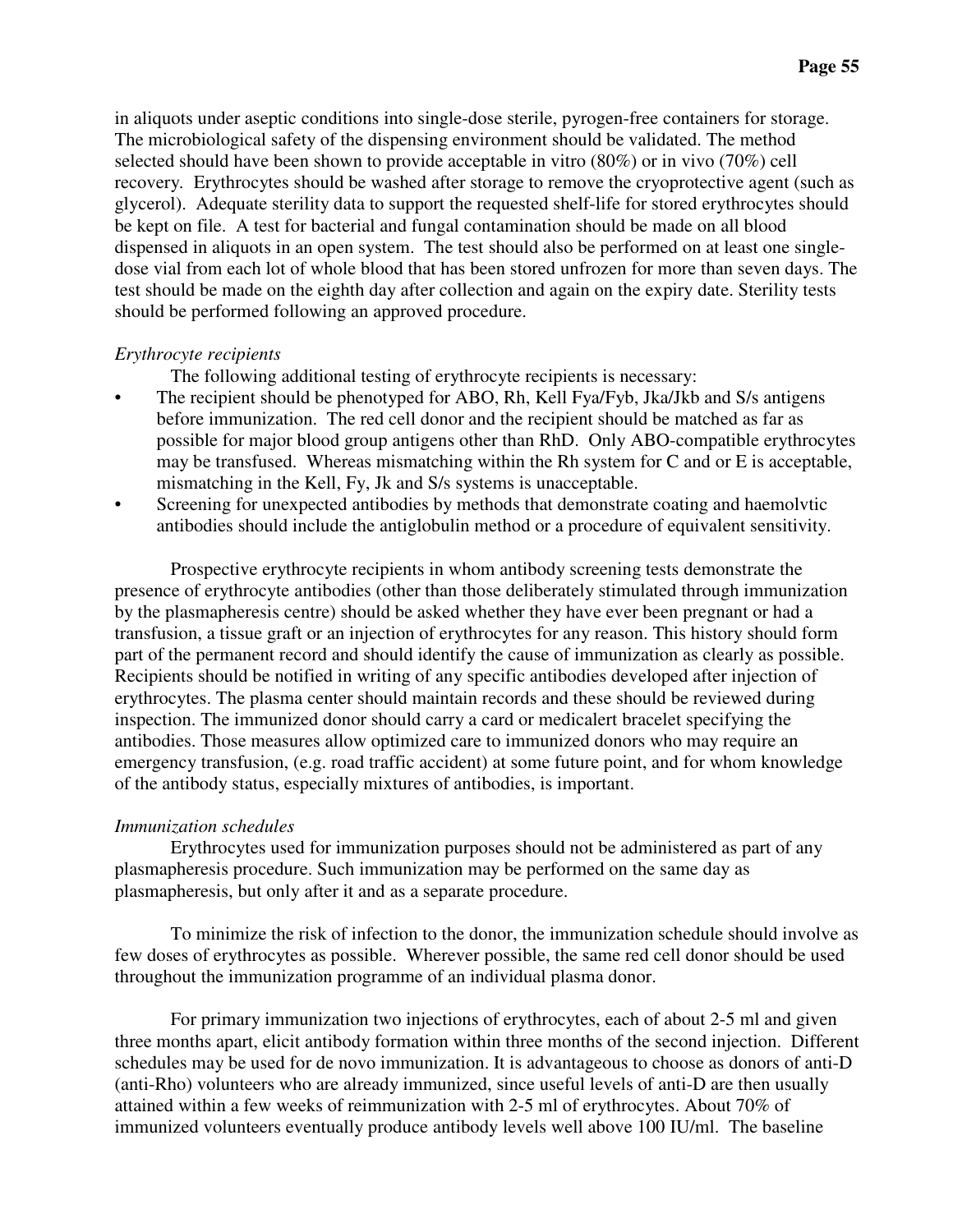antibody titre of every recipient of erythrocytes should be established, and the antibody response, including both type and titre, should be monitored monthly to establish the peak anti-D level and duration of the response. The response of each recipient is individual, and additional injections of erythrocytes may be required at intervals of two to nine months to maintain anti-D levels [74]. If injections of erythrocytes are discontinued, antibody levels usually fall appreciably within 6-12 months. Erythrocytes to be used for immunization purposes should be selected, for each recipient, by a licensed physician or a suitably trained and qualified person**.**

Donors undergoing primary immunization who have not responded to a total of up to 150 ml erythrocytes are likely to be 'non responders' and should be removed from the panel.

### **Plasmapheresis schedules**

Donors should comply with the requirements for health screening and maximum plasma donation allowed by their national authorities.

### **Risks to recipients**

Recipients of erythrocytes for immunization purposes may run the risk of: a) viral hepatitis (B and C) and HIV infection; b) other infectious diseases; c) HLA immunization; d) the production of unwanted erythrocyte antibodies that may complicate any future blood transfusion; e) a febrile haemolytic reaction if the antigen dose is too great; f) vCJD in countries where this is endemic;

### **Record-keeping**

Records of erythrocyte donors and of the recipients of their erythrocytes should be maintained and cross-referenced and stored at least for the minimum time required for blood transfusion recipients by the National authorities.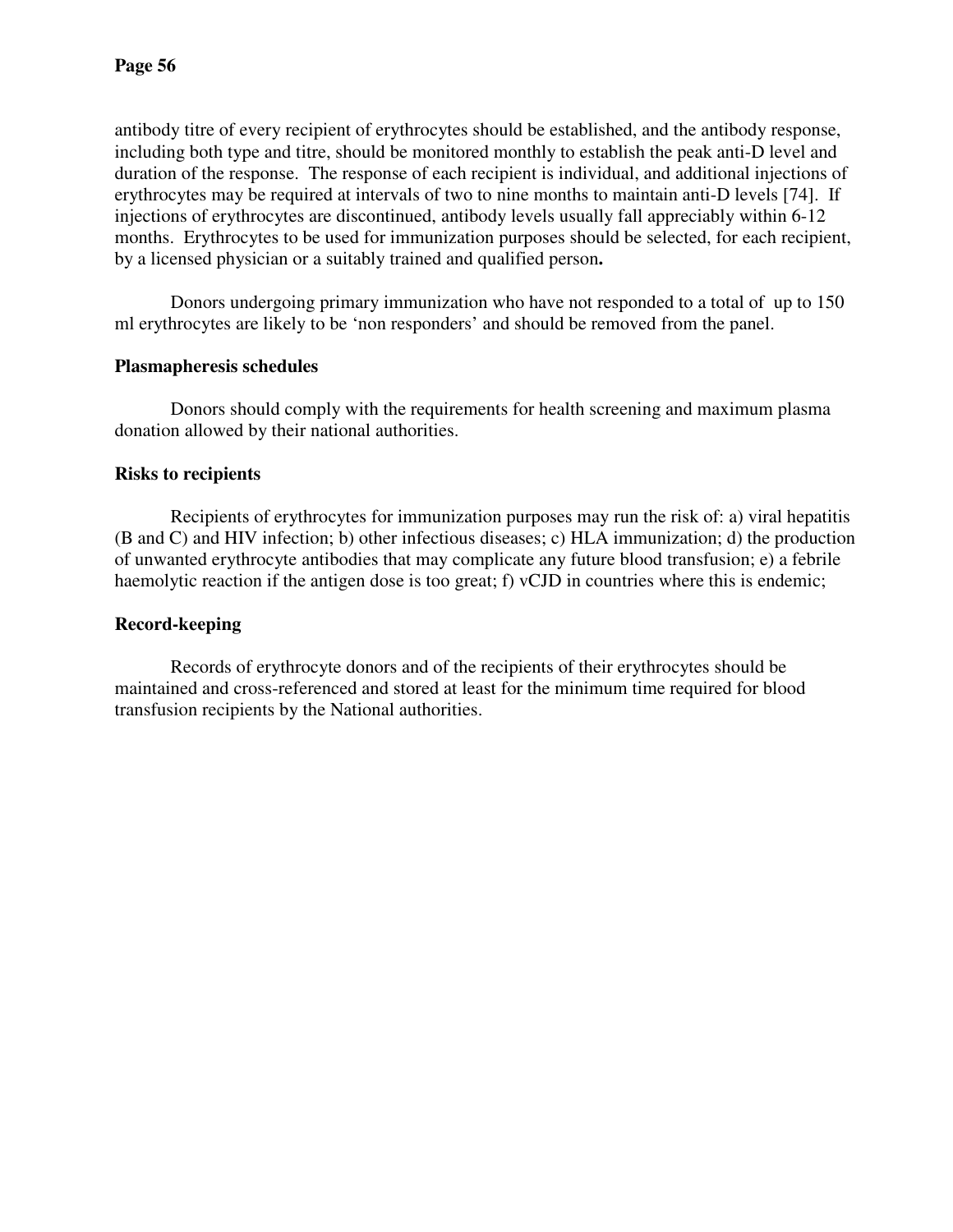# **12 ANNEX 4: CONTRACT PLASMA FRACTIONATION PROGRAM**

The fractionation of plasma requires specialized facilities, with provision for large-scale protein separation, purification, virus inactivation and formulation, as well as for aseptic finishing and freeze-drying. In most countries the preparation of plasma products is governed by the same regulatory considerations that are applied to drugs. Manufacturers are required to obtain manufacturing licences which should cover the method of preparation and product characteristics. To obtain a licence, it is necessary to demonstrate adherence to good manufacturing practice (GMP). Considerable technological, pharmaceutical and scientific expertise is required to meet these demands.

Since key utilities ( $HVAC^{43}$ , refrigeration and Water for Injections) should be maintained operational even when the facility is not fractionating plasma, the investment and running costs of fractionation are substantial. The economic viability of a fractionation facility will be determined by:

- The cost of the plasma for fractionation (in particular cost-allocation of the whole blood collection system on plasma vs labile components)
- The operating capacity of the facility
- Plasma availability and product demand to allow it to operate continuously at near to maximum capacity for a substantial product portfolio

According to perception and to a set of objective parameters (including plasma cost, product portfolio, adequacy of the various plasma products vs the plasma needed to cover those needs, and product yield) the breakpoint for minimum annual plasma throughput for economic viability may vary greatly. Therefore such projects require careful feasibility study.

Countries which cannot justify building and operating a fractionation facility, may opt to have plasma collected locally and shipped for processing in an independent facility – so-called contract or toll fractionation. Derived products are then returned to the originating country on payment of a fee (toll). Such arrangements can work well, subject to specific provisions being made and adhered to, including:

- Commercial and quality agreements defining the responsibilities of both parties (the contract giver and the contract acceptor)
- Clearly defined requirements in respect of plasma quality (including the arrangements for donor selection, testing and traceability)
- Provision for audit of the plasma collection center (by the fractionator) and inspection by an appropriate regulatory body.
- Formal approval of the contract plasma fractionation activities by the regulatory authority of the fractionator
- A contractual commitment to supply agreed quantities of plasma (The annual minimal volume is dependent upon fractionator's overall free capacity and production specifics such as plasma pool and product batch size)

 $^{43}$  HVAC = Heating, ventilation and air-conditioning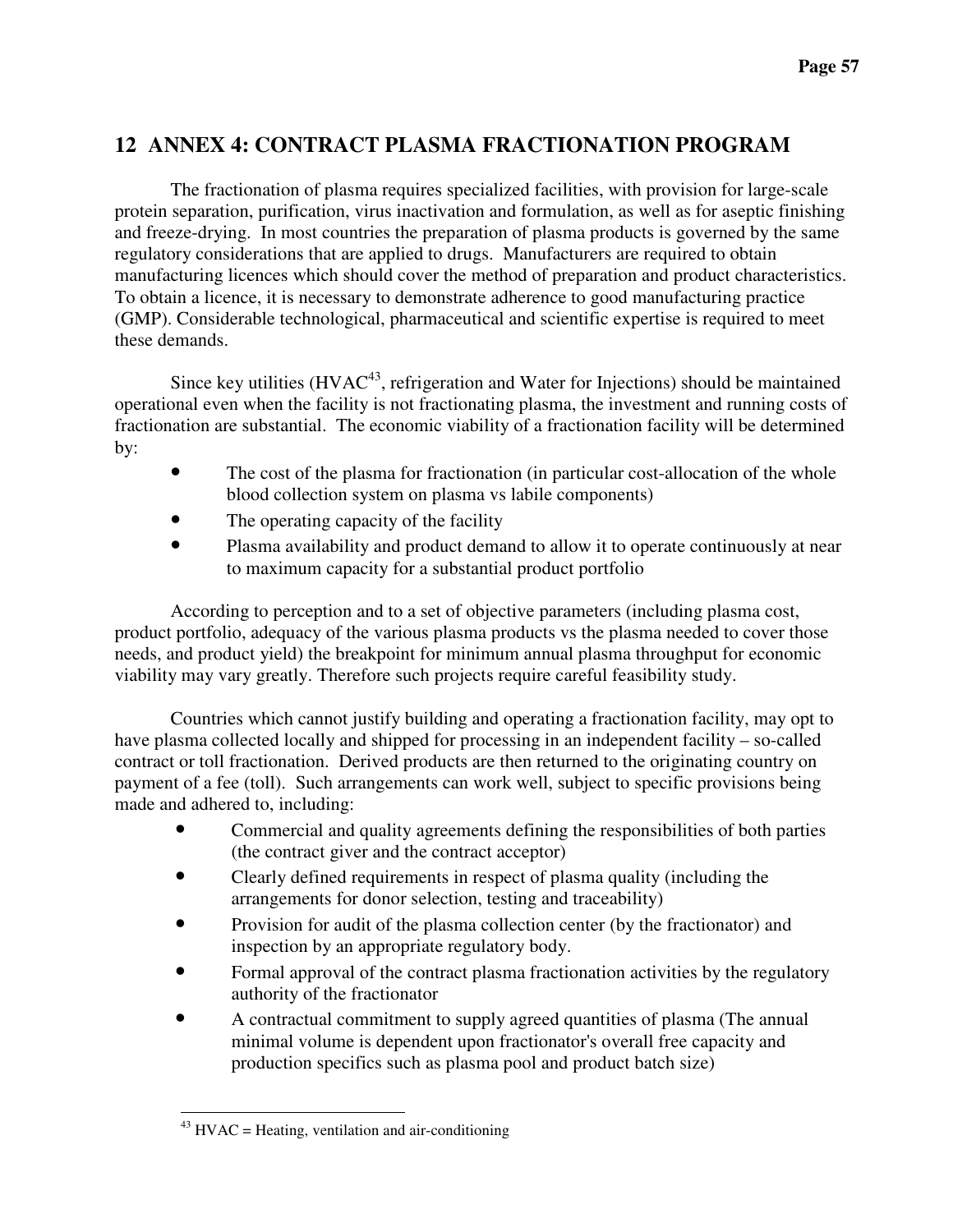- Agreement on the arrangements for storage and shipment of plasma, with defined provision for monitoring and control (typically by sea, at -20°C or below)
- Agreement on the range of products to be manufactured
- Agreement on specific aspects of plasma processing (including batch size, possible requirements for segregation of processing, agreed use or destruction of excess intermediates, yield expectations and toll fees)

Plasma products made from local plasma need to receive a specific registration, even if the same products made from foreign plasma are already licensed in the country.

The regulatory authorities of the country where the plasma is collected may require inspection of the fractionation centre. Table 8 summarizes the responsibility and role of each party.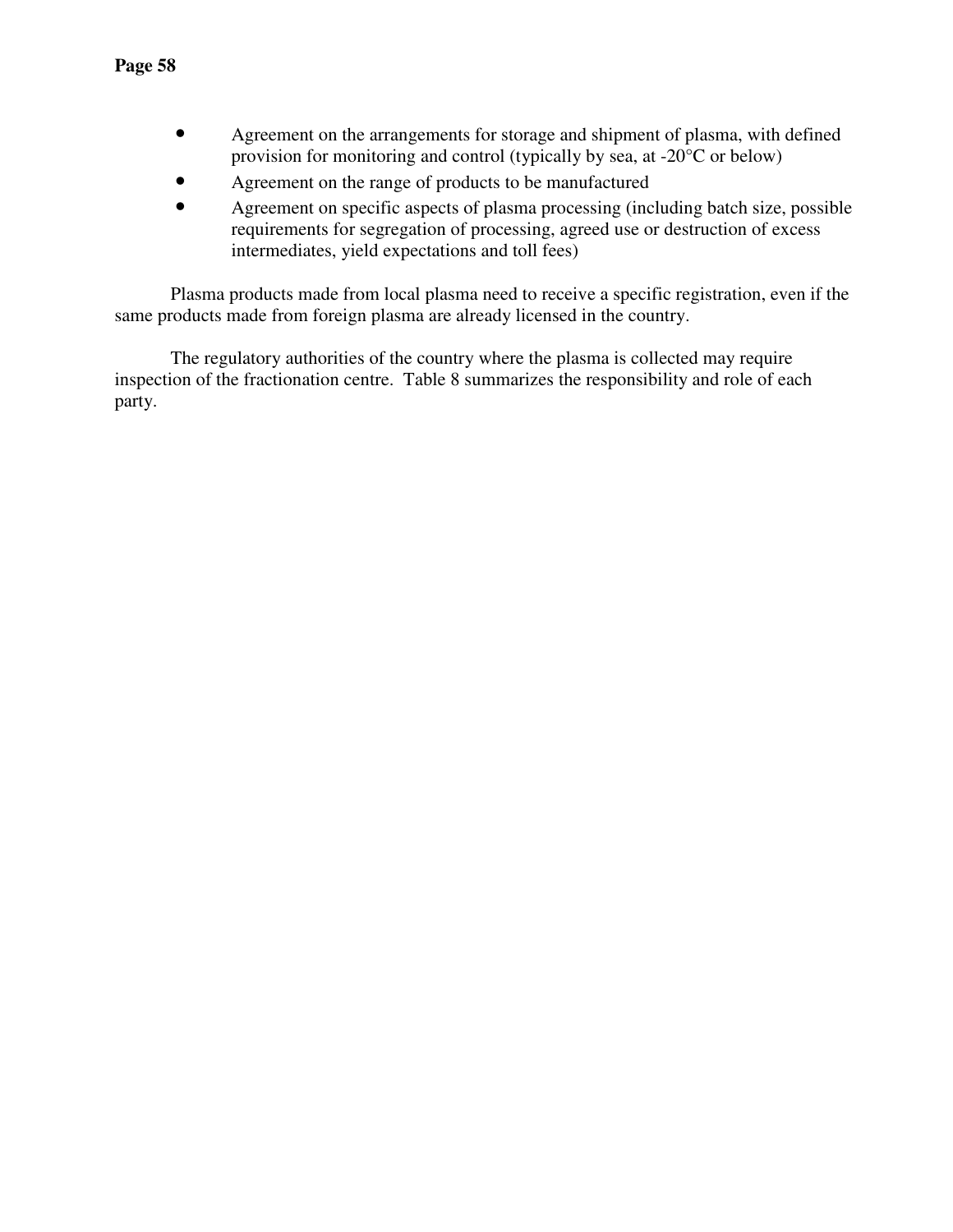# **Table 8: Responsibilities and roles of blood establishment, plasma fractionator, and regulatory authorities**

| <b>Task</b>                    | <b>Blood establishment</b>             | <b>Plasma fractionator</b>            | <b>Regulatory authority</b>        |
|--------------------------------|----------------------------------------|---------------------------------------|------------------------------------|
| <b>Epidemiology</b>            | Collects and analyzes the              | Reviews the data                      | Reviews the data                   |
| surveillance of donor          | data based on results of               |                                       |                                    |
| population                     | screening tests                        |                                       |                                    |
| <b>Donor</b> selection and     | Develops and implement                 | Verifies that NRA                     | Sets the criteria and              |
| interview                      | the criteria in selection              | criteria are met; may                 | inspects the blood                 |
|                                | and interview of donors                | provide additional                    | establishment                      |
|                                |                                        | selection criteria                    |                                    |
| <b>Serological Donation</b>    | Performs validated tests               | Agrees with the tests                 | Approves test kits and             |
| testing of donation            | (or the tests may be sub-              | kits used and audits the              | inspects the blood                 |
|                                | contracted)                            | virology laboratory                   | establishment                      |
| Post-donation follow up        | Informs plasma                         | Takes appropriate                     | Evaluates                          |
| and hemovigilance              | fractionator (and when                 | measures if plasma pool               | hemovigilance/post-                |
|                                | appropriate the regulatory             | or product quality is                 | donation reports with              |
|                                | authority) when relevant               | endangered                            | regards to product                 |
|                                | information is obtained                |                                       | quality and safety                 |
| <b>Preparation of plasma</b>   | Collects blood plasma,                 | Sets the specifications<br>and audits | Approves and inspects<br>the blood |
|                                | prepare, freeze, and store             |                                       | establishment                      |
|                                | the plasma, according to<br><b>GMP</b> |                                       |                                    |
| <b>NAT</b> testing (mini-pool) | Prepare the NAT samples                | Provide the SOP for                   | Approves the                       |
|                                | following fractionator                 | NAT samples and                       | procedure and inspects             |
|                                | specifications                         | perform (or sub-                      | the plasma                         |
|                                |                                        | contract) the validated               | fractionator                       |
|                                |                                        | testing                               |                                    |
|                                |                                        | Applies the fractionation             | Evaluates the data                 |
| <b>Fractionation methods</b>   |                                        | methods following                     | presented in the                   |
| including viral reduction      |                                        | GMPs and processes                    | dossiers prepared by               |
|                                |                                        | described in marketing                | the fractionator, and              |
|                                |                                        | authorization                         | inspect fractionation              |
|                                |                                        |                                       | facility                           |
| <b>Preparation of plasma</b>   |                                        | Prepares the files                    | Reviews and evaluates              |
| product regulatory files       |                                        |                                       |                                    |
| $GMP^{44}$                     | <b>Implements GMP</b>                  | Audits the blood                      | Inspects blood                     |
|                                |                                        | establishment                         | establishment and                  |
|                                |                                        |                                       | enforces GMP                       |
| <b>Granting of marketing</b>   |                                        |                                       | Grants the marketing               |
| authorization                  |                                        |                                       | authorization                      |
|                                |                                        | Does pharmacovigilance                | Evaluates                          |
| Plasma product                 |                                        | studies and informs                   | pharmacovigilance                  |
| pharmacovigilance              |                                        | regulatory authorities                | reports with regards to            |
|                                |                                        | and blood establishment               | product quality and                |
|                                |                                        | when relevant side-                   | safety                             |
|                                |                                        | effects are found                     |                                    |
|                                |                                        |                                       |                                    |
|                                |                                        |                                       |                                    |
|                                |                                        |                                       |                                    |

<sup>&</sup>lt;sup>44</sup> See chapters 7 and 8 of this Recommendations document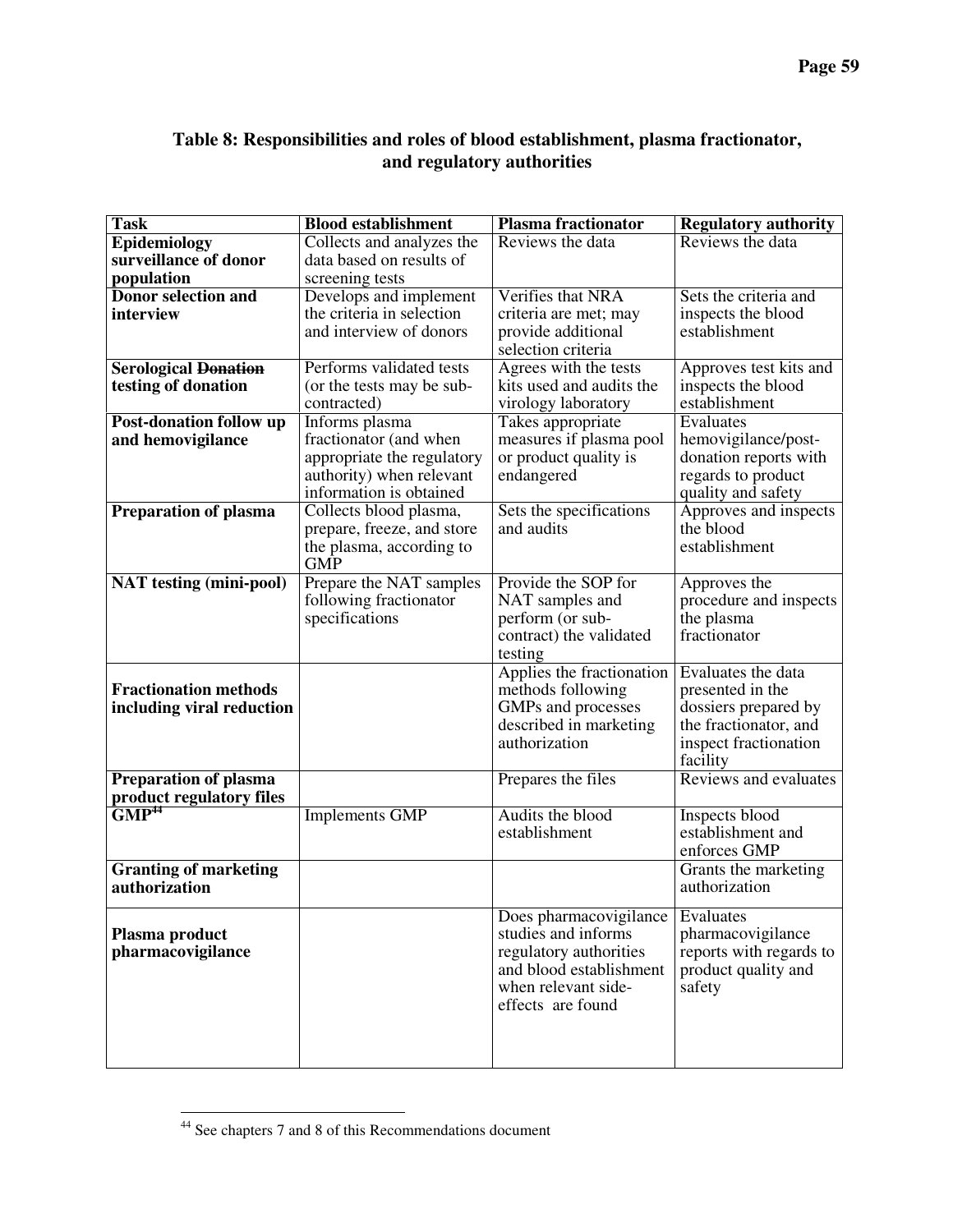# **13 ANNEX 5: TECHNICAL POINTS TO CONSIDER IN ESTABLISHING PLASMA SPECIFICATIONS CRITERIA AND OBLIGATIONS BETWEEN BLOOD ESTABLISHMENT AND PLASMA FRACTIONATOR**

The purpose of the contract is to have a "legally binding" document between the plasma supplier and the fractionator.

The following is an example of the quality control and documentation required by a plasma fractionator to acquire plasma for fractionation from a blood establishment. It is not meant to represent the only possible way to define plasma specifications criteria and obligations between a blood establishment and a plasma fractionator. Depending upon the prevalence of blood-borne diseases in a country, additional safety requirements on donor selection and testing should be considered.

# **GENERAL SPECIFICATIONS**

## **Donors**

Reference to local regulations pertaining to the selection, eligibility, and exclusion criteria for donors of blood/plasma used for manufacture of blood components and plasma derivatives. Newly introduced criteria may be spelled out (such as travel restrictions related to vCJD).

## **Blood Establishments**

Reference to the official legislation of blood establishments in the country of origin and to relevant legislation relating to plasma fractionation.

## **Donation process and plasma unit specifications**

- *Collection process of the blood/plasma unit:*
	- o Containers, collection sets and anticoagulants with relevant registration
	- o Duration of the whole blood collection (e.g. less than 15 minutes[15]) for recovered plasma)
	- o Guarantee of mixing of blood with the anticoagulant as soon as the collection starts, by regular manual shaking or validated automated method [15]
	- o Prior to freezing, plasma is clear (light opalescence may be allowed), yellow to green in colour, with no sign of hemolysis or presence of red cells [28]
	- o Acceptable citrate concentration range
- *Infectious markers:*
	- o Test kits used to be of acceptable sensitivity and to be agreed with manufacturer
	- o Absence of anti-HIV 1 and 2, anti-HCV, HBsAg, laboratory evidence of Syphilis
	- o When applicable: specific handling of anti-HBc positive donations (e.g. accepted only if anti-HBs antibody titer > 0.050 IU/ml and HBsAg negative)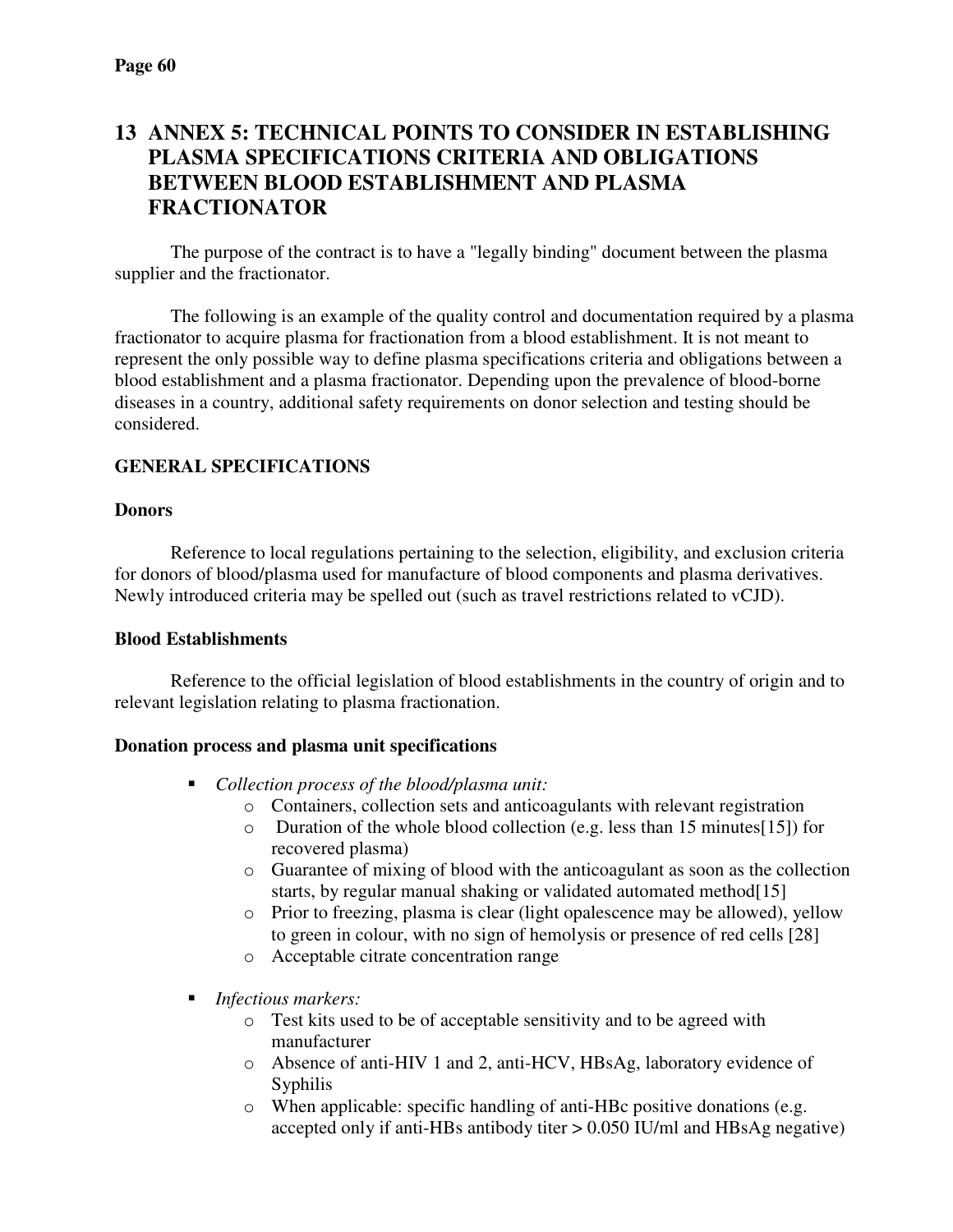- $\circ$  HCV NAT and HIV tests must be negative<sup>45</sup>
- *Immuno-hematologic markers*
	- $\circ$  Anti-A and anti-B titer < 1/64 using a validated assay
	- o Special requirements relative to the absence of irregular antibodies
- *Cellular content and haemoglobin*
	- o Statistical records of blood cell contamination showing that the relevant specifications are met<sup>46</sup>
	- o Statistical records of hemoglobin contamination showing that the relevant specifications are met.
- *Protein quality control*
	- o Protein content  $\geq 50$  g/l after mixture with the anticoagulant
	- o Minimum Factor VIII content<sup>47 48</sup>
- *Other criteria*
	- o Minimal acceptable volume of plasma per container
	- o Plasma freezing conditions: core temperature, time to freeze, and absence of folding to avoid thin plasma layer that would be more susceptible of thawing during subsequent handling
	- o Maximum acceptable thickness of plasma containers
	- o Positioning of the donation identification label (number and bar-code)
	- o Plasma storage temperature
	- $\circ$  Plasma density<sup>49</sup>
	- o Maximum duration between donation and shipment to the fractionator

### **STANDARD PLASMA**

#### **Plasma types**

- $\circ$  Examples of plasma categories<sup>50</sup>:
	- Category A: apheresis plasma frozen within 6 hours, with a FVIII content  $> 0.7$  IU/ml
	- Category B: Recovered plasma with a FVIII content  $\geq$  0.7 IU/ml, obtained from whole blood kept at 20-22°C and frozen within 6 hours (in the absence of devices to maintain blood temperature), or frozen within 20 hours (if devices to maintain blood temperature are used)
	- Category C: Plasma frozen within 24 hours after collection, or plasma initially categorized as A or B but containing  $\leq 0.7$  IU factor VIII/ml. This plasma is used to produce immunoglobulins and albumin only.

### **HYPERIMMUNE PLASMA**

<sup>45</sup> Case of a blood establishment organization performing NAT for HCV and HIV for blood components

<sup>&</sup>lt;sup>46</sup> Some countries/fractionators have set specific limits in the residual leucocyte content of plasma for fractionation

 $47$  When plasma is used for production of Factor VIII concentrate

<sup>&</sup>lt;sup>48</sup> To be specified for a pool sample of a defined number of donations

<sup>&</sup>lt;sup>49</sup> This value is used to determine the volume of plasma shipped to/received by fractionator

<sup>&</sup>lt;sup>50</sup> Plasma categories vary depending upon fractionator and local regulation. For instance, some fractionators may classify as plasma, either from whole blood or from apheresis, based on the length of time interval between collection procedure and freezing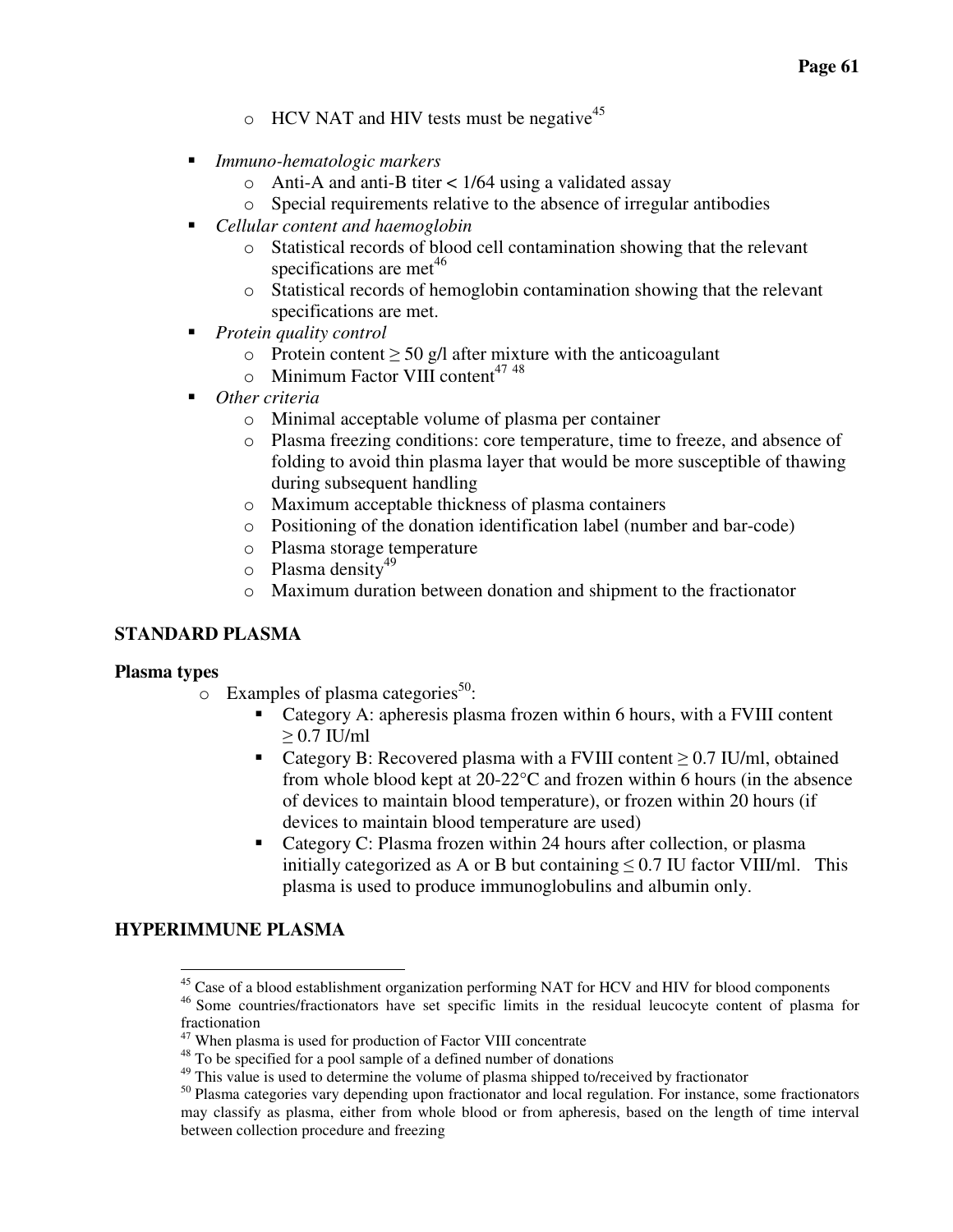## **Quality criteria**

- o Protein content, Factor VIII, haemoglobin: usually the same as for standard plasma
- o A minimum potency level will be set for each antibody type. Where possible, the required potency will be specified in international units per ml when assayed using an agreed method which includes an agreed reference control calibrated in IU/ml. Examples of limits are as follows:
	- Anti-tetanus: 10 IU/ml
	- Anti-varicella/zoster: 10 IU/ml
	- $\blacksquare$  Anti-HBs: 25 IU/ml
- o Indication of the assay procedure, procurement of standards, test laboratory and communication procedure of the data

## **DOCUMENTATION**

- Each blood establishment delivering plasma should have an approved organizational chart, and changes should be communicated to the plasma fractionation centre following an agreed procedure.
- Shipping documentation :
	- o Dated shipping document signed by responsible person
	- o Certificate of origin and control of the plasma, mentioning for each donation collection date, carton number, results of virology and immuno-hematology screening, test kits used and their batch number. Should be signed by the Director or an authorized person.
	- o Password protected electronic file of the plasma donations and samples sent, mentioning for each donation collection date<sup>51</sup>, carton number, results of virology and immuno-hematology screening, test kits used and their batch number.
	- o Upon request, additional information on viral screening tests and confirmatory assays can be provided to the fractionator
	- o Epidemiology data should be made available as appropriate, e.g. on a yearly basis

# **SHIPMENT**

- Plasma donations
	- o Broken plasma containers are not acceptable
	- o When applicable: specifications of "pig tail" used to for additional screening tests by the fractionator: e.g. length of 10 to 20 cm, attached to the plasma donation, and ideally, identified with the donation number
	- o Specification about the plasma container identification (labels and bar-code)
	- o Specification relative to potential additional samples sent with the shipment for additional screening tests such as NAT or for look-back procedure.
	- o Minimal number of plasma containers per shipping box or carton, and positioning
- Containers for shipment specification

# **AUDITING PROGRAM**

 $<sup>51</sup>$  This needs to be agreed with the fractionator</sup>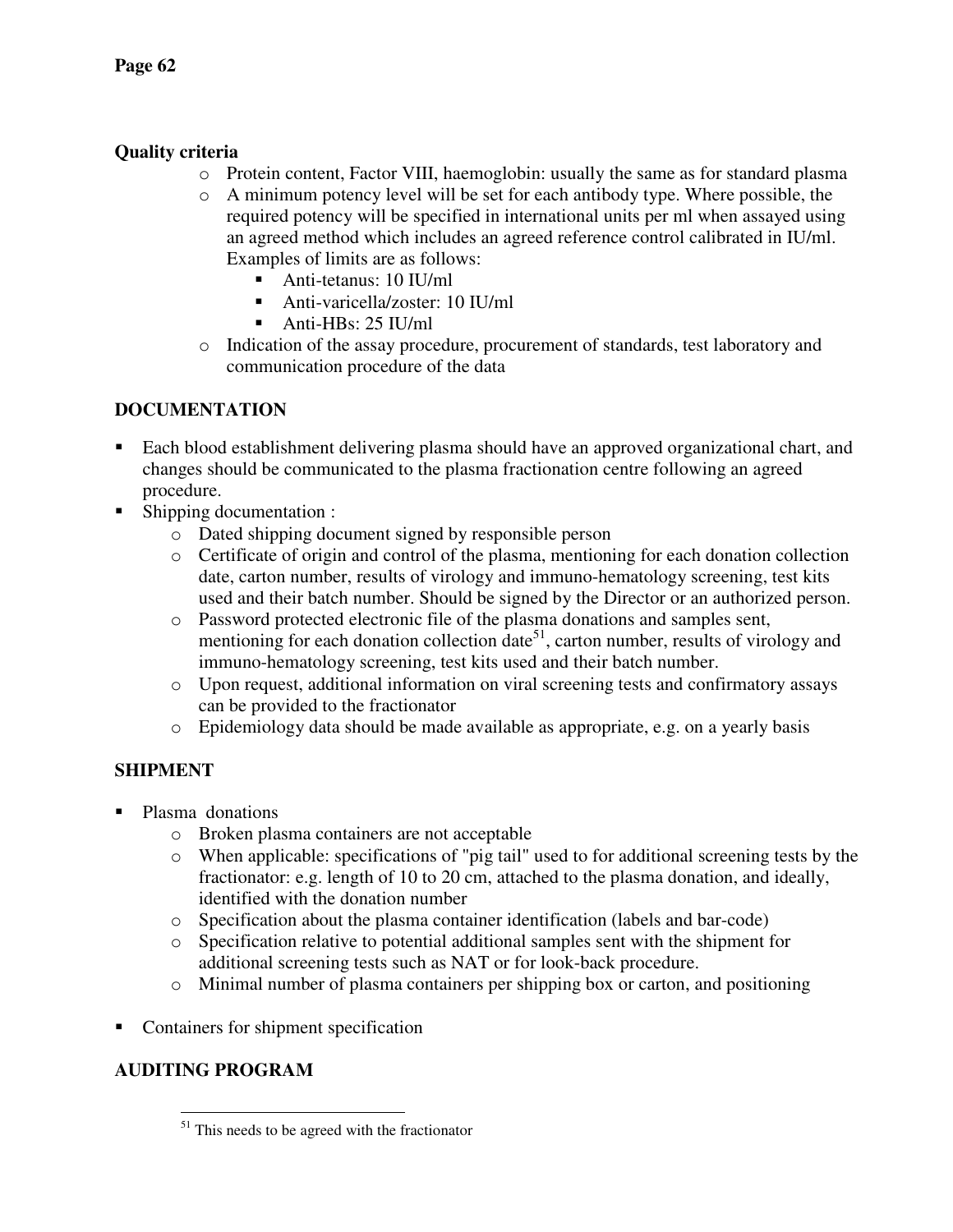- Obligation of the blood establishment to be subjected to auditing by the fractionator
- Routine auditing performed by the fractionator follows an internally approved and regularly revised procedure with an established list of questions and check-points.
- Special auditing performed on an annual/bi-annual frequency based on a program previously communicated to the blood establishment director.
- Audit reports are communicated to the blood establishment director.
- List of reference documents (such as plasma for fractionation internal acceptation criteria)

# **NOTIFICATION OBLIGATIONS**

- Obligations:
	- o Obligation to notify the fractionator each time the safety of a previous donation may be questionable
	- o Obligation to notify the fractionator when:
		- A unit positive for viral markers such as HBsAg, HIV-1 and HIV-2 antibodies, HCV antibody, syphilis, etc. has been sent by mistake
		- A deviation is subsequently discovered in any of the screening tests performed on supplied plasma units.<sup>52</sup>
		- A regular donor is found to be positive for a marker while the previous donation was found to be negative.
		- The blood establishment is informed that a donor, previously contributing to plasma for fractionator, has developed an infectious disease potentially transmissible by plasma.
		- A donation is found to have transmitted an infectious disease, or there is strong evidence implicating a donation in disease transmission
		- The blood establishment is informed that a donor previously contributing to plasma for fractionation :
			- has developed CJD or vCJD. In such case the report with pathological findings should be provided if available.
			- has risk factors for vCJD.
			- is identified as having risk behaviour or other factors impacting the safety of the plasma
		- The blood establishment is informed that a patient has developed posttransfusion infection following transfusion of blood component(s) obtained from a donor who has also donated one or more units of plasma for fractionation.
		- $\circ$  Notifications should provide the list of all donations made within a 6 month period<sup>53</sup> prior to the last donation found to be negative. The fractionator may request additional data on previous donations when thought necessary.
- A communication procedure must be in place indicating which information must be provided:
	- o Name of qualified person at the fractionator to be contacted
	- o Reasons and description of the problem (under confidentiality clauses)

 $52$  In this situation, the blood establishment should attempt to retest the implicated units if suitable library samples are available

 $53$  The period of time depends on local regulations and the type of disease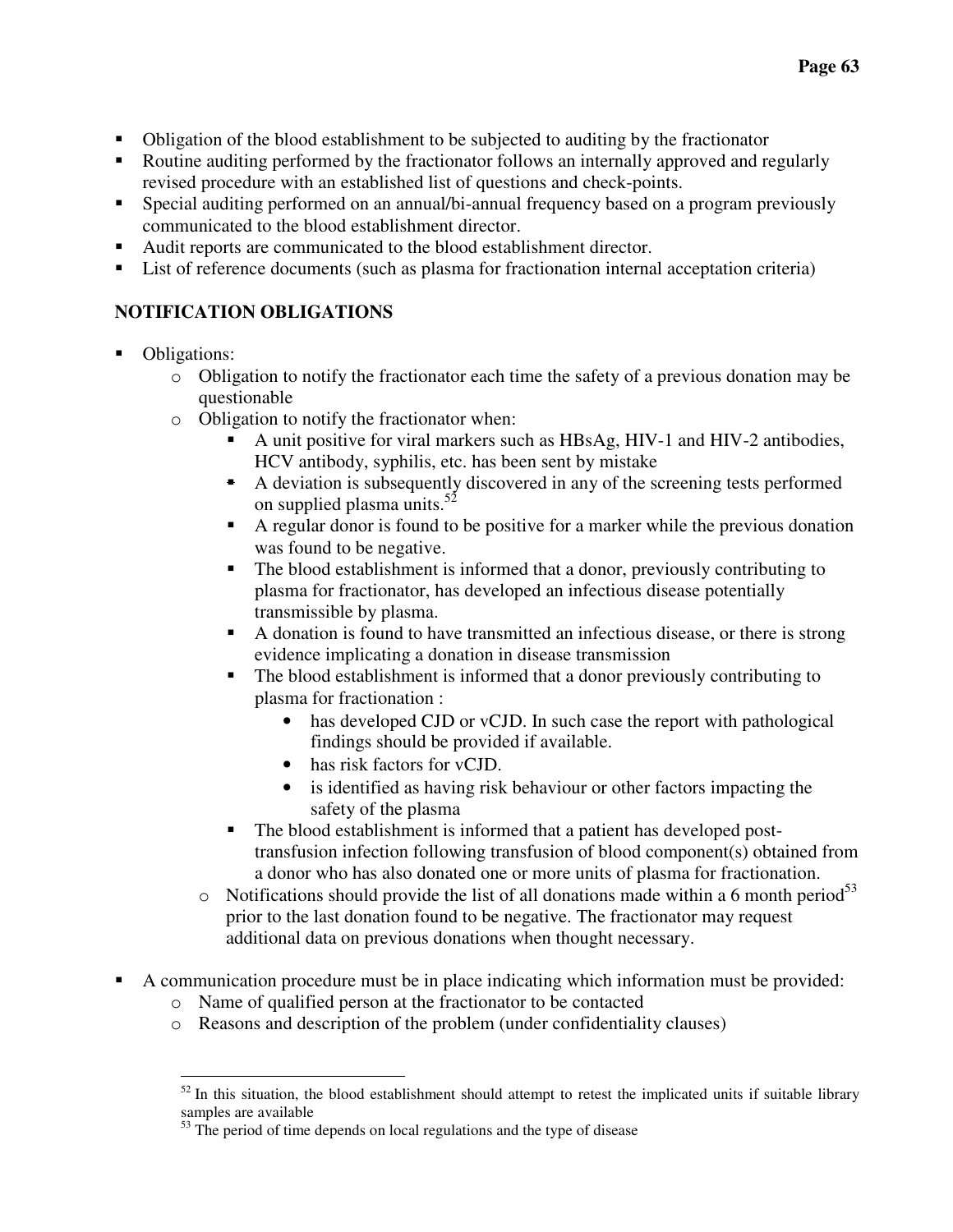- o The time period between information being known and communication to the fractionator
- o If the problem is related to an infectious disease, a list of all plasma for fractionation donations made in the defined period prior to the last donation found negative
- o Name of the blood establishment, director, donation number, carton number as indicated on the electronic file sent with the shipment, date of shipment, date of notification and signature of the responsible person or his/her delegate.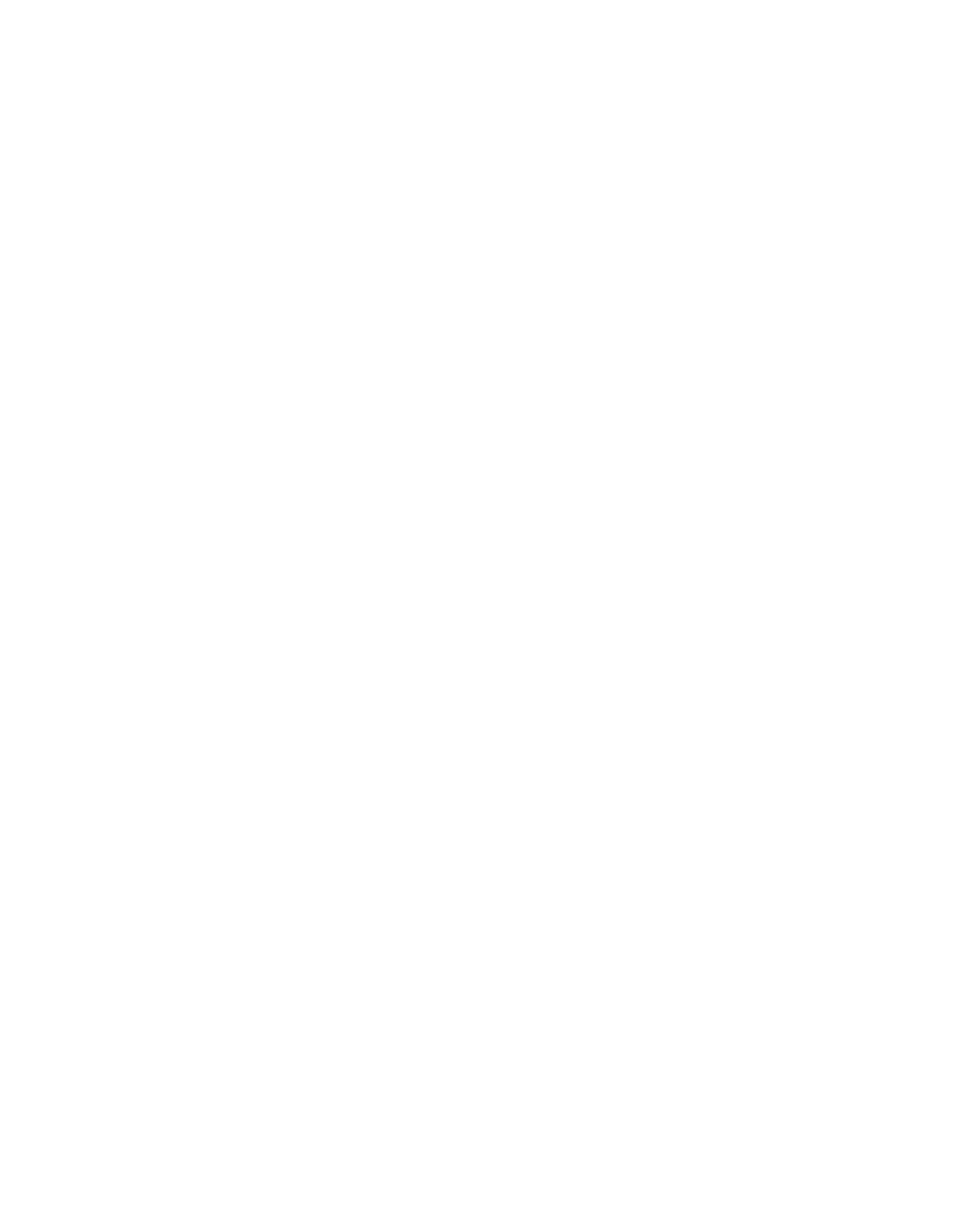# **14 REFERENCES**

- [1] WHA. Blood safety: proposal to establish World Blood Donor Day WHA 58.13 Fifty-Eight World Health Assembly, World Health Organization, Geneva 2005.
- [2] WHO. Requirements for the collection, processing and quality control of blood, blood components and plasma derivatives pp 34, World Health Organization, Geneva 1994.
- [3] WHO *Guidelines on viral inactivation and removal procedures intended to assure the viral safety of human blood plasma products. www.WHO.int*, Geneva, 2003.
- [4] CPMP *Note for guidance on plasma -derived medicinal products. CPMP/BWP/269/95 rev.3. http://www.emea.eu.int*, The European Agency for the Evaluation of Medicinal Products 2001.
- [5] Piet, M. P.;Chin, S.;Prince, A. M.;Brotman, B.;Cundell, A. M.;Horowitz, B. The use of tri(n-butyl)phosphate detergent mixtures to inactivate hepatitis viruses and human immunodeficiency virus in plasma and plasma's subsequent fractionation *Transfusion,* 1990, *30*, 591.
- [6] Ala, F.;Burnouf, T.;El-Nageh, M. *Plasma fractionation programmes for developing economies. Technical aspects and organizational requirements*, WHO Regional Publications, Eastern Mediterranean Series, Cairo, 1999.
- [7] Prowse, C. *Plasma and Recombinant Blood Products in Medical Therapy - Appendix 1*, John Wiley & Sons, Chichester, 1992.
- [8] Burnouf, T.;Radosevich, M. Reducing the risk of infection from plasma products: specific preventative strategies *Blood Rev,* 2000, *14*, 94.
- [9] Kreil, T. R. West Nile virus: recent experience with the model virus approach *Dev Biol (Basel),* 2004, *118*, 101.
- [10] Remington, K. M.;Trejo, S. R.;Buczynski, G.;Li, H.;Osheroff, W. P.;Brown, J. P.;Renfrow, H.;Reynolds, R.;Pifat, D. Y. Inactivation of West Nile virus, vaccinia virus and viral surrogates for relevant and emergent viral pathogens in plasma-derived products *Vox Sang,* 2004, *87*, 10.
- [11] Farrugia, A. Guide for the assessment of clotting factor concentrates for the treatment of hemophilia. pp 55, World Federation of Hemophilia, Montreal 2004.
- [12] Schmidt, I.;Blumel, J.;Seitz, H.;Willkommen, H.;Lower, J. Parvovirus B19 DNA in plasma pools and plasma derivatives *Vox Sang,* 2001, *81*, 228.
- [13] Blumel, J.;Schmidt, I.;Effenberger, W.;Seitz, H.;Willkommen, H.;Brackmann, H. H.;Lower, J.;Eis-Hubinger, A. M. Parvovirus B19 transmission by heat-treated clotting factor concentrates *Transfusion,* 2002, *42*, 1473.
- [14] CHMP. Guideline on the scientific data requirements for a plasma master file (PMF). EMEA/CPMP/BWP/3794/03. http://www.emea.eu.int, European Medicine Evaluation Agency 2004.
- [15] anonymous *Guide to the preparation, use and quality assurance of blood components, 10th edition.*, Council of Europe Publishing, Strasbourg, 2004.
- [16] Sarkodie, F.;Adarkwa, M.;Adu-Sarkodie, Y.;Candotti, D.;Acheampong, J. W.;Allain, J. P. Screening for viral markers in volunteer and replacement blood donors in West Africa *Vox Sang,* 2001, *80*, 142.
- [17] Pereira, A.;Sanz, C.;Tassies, D.;Ramirez, B. Do patient-related blood donors represent a threat to the safety of the blood supply? *Haematologica,* 2002, *87*, 427.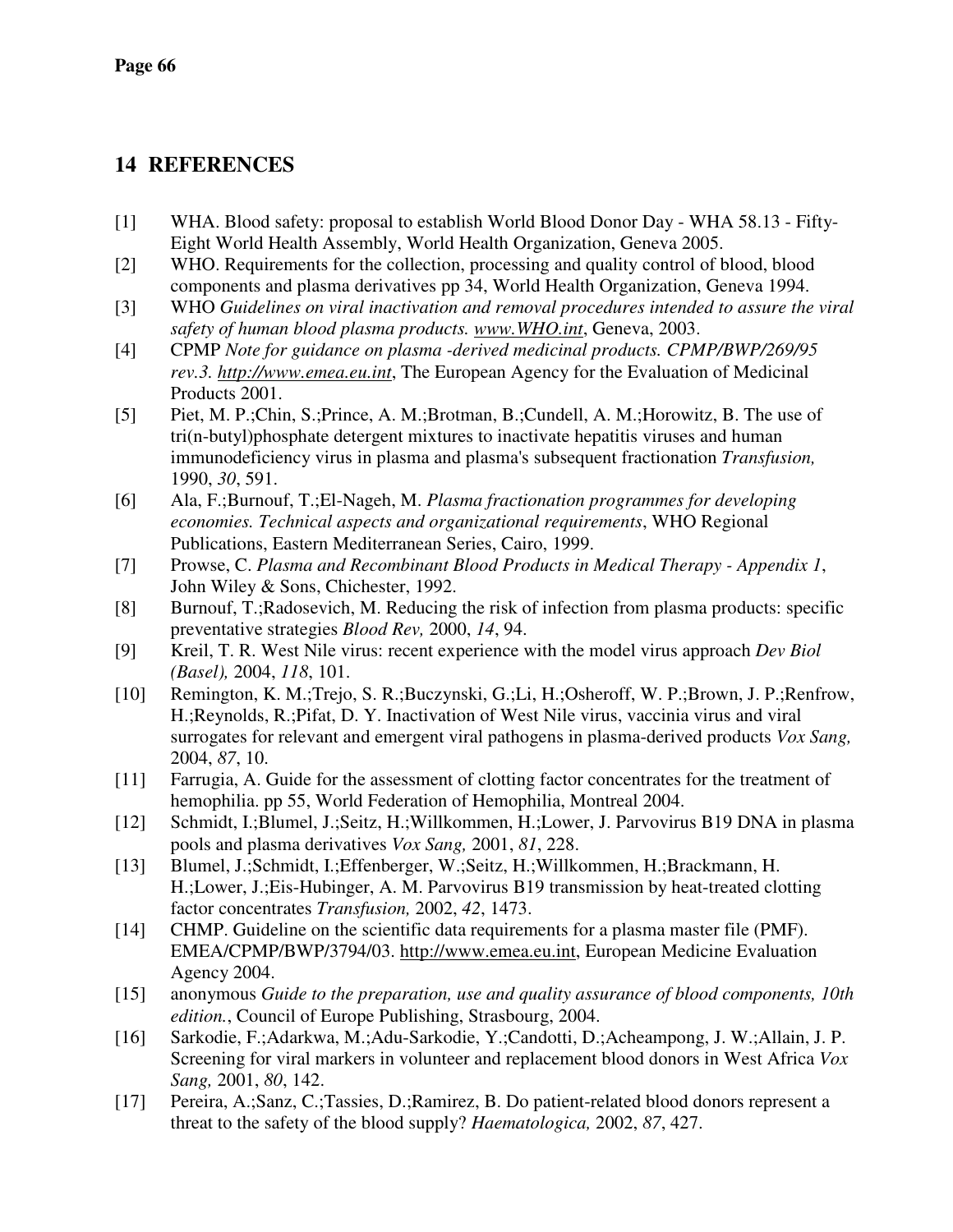- [18] Roth, W. K.;Weber, M.;Petersen, D.;Drosten, C.;Buhr, S.;Sireis, W.;Weichert, W.;Hedges, D.;Seifried, E. NAT for HBV and anti-HBc testing increase blood safety *Transfusion,* 2002, *42*, 869.
- [19] Tabor, E. The epidemiology of virus transmission by plasma derivatives: clinical studies verifying the lack of transmission of hepatitis B and C viruses and HIV type 1 *Transfusion,* 1999, *39*, 1160.
- [20] Wang, B.;Schreiber, G. B.;Glynn, S. A.;Nass, C. C.;Smith, J. W.;Higgins, M. J.;Hutching, S. T.;Wright, D. J.;McEntire, R. L.;Murphy, E. L. Prevalence of transfusion-transmissible viral infections in first-time US blood donors by donation site *Transfusion,* 2003, *43*, 705.
- [21] Dodd, R. Y.; Notari, E. P. t.; Stramer, S. L. Current prevalence and incidence of infectious disease markers and estimated window-period risk in the American Red Cross blood donor population *Transfusion,* 2002, *42*, 975.
- [22] Watanabe, K. K.;Williams, A. E.;Schreiber, G. B.;Ownby, H. E. Infectious disease markers in young blood donors. Retrovirus Epidemiology Donor Study *Transfusion,* 2000, *40*, 954.
- [23] Muller-Breitkreutz, K.;Evers, T.;Perry, R. Viral marker rates among unpaid blood donors in Europe decreased from 1990 to 1996 *Euro Surveill,* 1998, *3*, 71.
- [24] CHMP. Guideline on epidemiological data on blood transmissible infections For inclusion in the Guideline on the Scientific data requirements for a Plasma Master File (EMEA/CPMP/BWP/3794/03). EMEA/CPMP/BWP/125/04, January 2005. http://www.emea.eu.int, European Medicine Agency 2005.
- [25] Hellstern, P.;Bach, J.;Haubelt, H.;Hitzler, W. E.;Mathis, S.;Vogt, A. The impact of the intensity of serial automated plasmapheresis and the speed of deep-freezing on the quality of plasma *Transfusion,* 2001, *41*, 1601.
- [26] Runkel, S.; Haubelt, H.; Hitzler, W.; Hellstern, P. The quality of plasma collected by automated apheresis and of recovered plasma from leukodepleted whole blood *Transfusion,* 2005, *45*, 427.
- [27] Burnouf, T.;Kappelsberger, C.;Frank, K.;Burkhardt, T. Protein composition and activation markers in plasma collected by three apheresis procedures *Transfusion,* 2003, *43*, 1223.
- [28] Anonymous. Monograph of human plasma for fractionation 01/2005:0853 corrected, European Pharmacopeia, Strasbourg 2005.
- [29] Pink, J.;Thomson, A.;Wylie, B. Infectious disease markers in autologous and directed donations *Transfus Med,* 1994, *4*, 135.
- [30] de Wit, H. J.;Scheer, G.;Muradin, J.;van der Does, J. A. Influence of the primary anticoagulant on the recovery of factor VIII in cryoprecipitate *Vox Sang,* 1986, *51*, 172.
- [31] Griffin, B.;Bell, K.;Prowse, C. Studies on the procurement of blood coagulation factor VIII. In vitro studies on blood components prepared in half-strength citrate anticoagulant 18 hours after phlebotomy *Vox Sang,* 1988, *55*, 9.
- [32] Prowse, C.;Waterston, Y. G.;Dawes, J.;Farrugia, A. Studies on the procurement of blood coagulation factor VIII in vitro studies on blood components prepared in half-strength citrate anticoagulant *Vox Sang,* 1987, *52*, 257.
- [33] Rock, G.;Tittley, P.;Fuller, V. Effect of citrate anticoagulants on factor VIII levels in plasma *Transfusion,* 1988, *28*, 248.
- [34] Beeck, H.;Becker, T.;Kiessig, S. T.;Kaeser, R.;Wolter, K.;Hellstern, P. The influence of citrate concentration on the quality of plasma obtained by automated plasmapheresis: a prospective study *Transfusion,* 1999, *39*, 1266.
- [35] Burgstaler, E. A. Blood component collection by apheresis *J Clin Apheresis,* 2005.
- [36] Burgstaler, E. in *In: Apheresis: Principles and Practice 2nd Edition* (McLeod BC, Price TH, and Weinstein R, e., Eds.) pp 95, AABB Press 2003.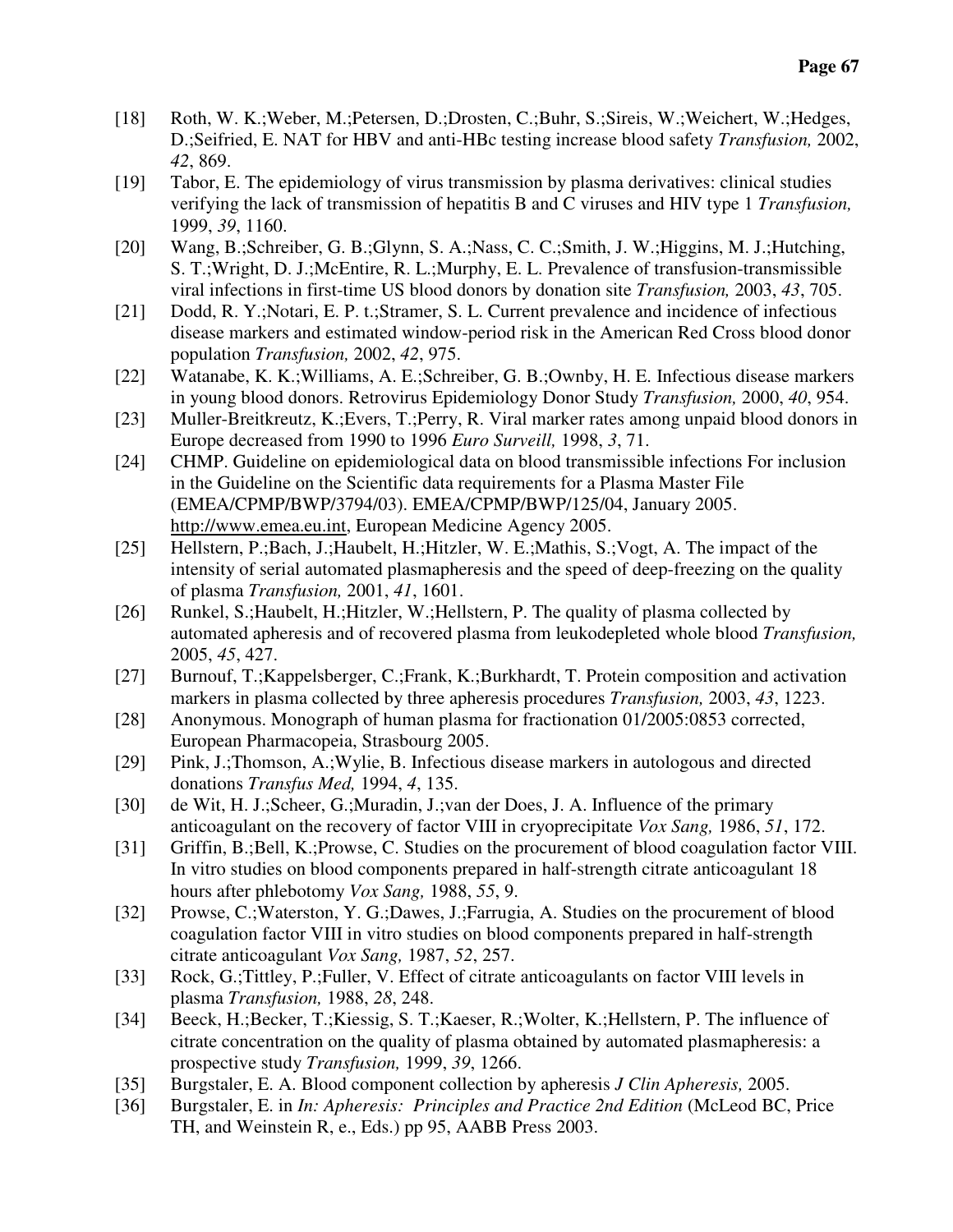- [37] Anonymous. Guide to the preparation, use and quality assurance of blood components. New Edition. Council of Europe. 1995- Annex II: Optimization of the concentration of labile components of plasma for fractionation. 1995.
- [38] Burnouf, T.;Kappelsberger, C.;Frank, K.;Burkhardt, T. Residual cell content in plasma from 3 centrifugal apheresis procedures *Transfusion,* 2003, *11*, 1522.
- [39] Smith, J. K. Quality of plasma for fractionation--does it matter? *Transfus Sci,* 1994, *15*, 343.
- [40] O'Neill, E. M.;Rowley, J.;Hansson-Wicher, M.;McCarter, S.;Ragno, G.;Valeri, C. R. Effect of 24-hour whole-blood storage on plasma clotting factors *Transfusion,* 1999, *39*, 488.
- [41] Hurtado, C.;Bonanad, S.;Soler, M.;Mirabet, V.;Blasco, I.;Planelles, M.;De Miguel, A. Quality analysis of blood components obtained by automated buffy-coat layer removal with a top & bottom system (Optipress (R)II) *Haematologica,* 2000, *85*, 390.
- [42] Pietersz, R. N.;de Korte, D.;Reesink, H. W.;Dekker, W. J.;van den Ende, A.;Loos, J. A. Storage of whole blood for up to 24 hours at ambient temperature prior to component preparation *Vox Sang,* 1989, *56*, 145.
- [43] Hughes, C.;Thomas, K. B.;Schiff, P.;Herrington, R. W.;Polacsek, E. E.;McGrath, K. M. Effect of delayed blood processing on the yield of factor VIII in cryoprecipitate and factor VIII concentrate *Transfusion,* 1988, *28*, 566.
- [44] Carlebjork, G.;Blomback, M.;Akerblom, O. Improvement of plasma quality as raw material for factor VIII:C concentrates. Storage of whole blood and plasma and interindividual plasma levels of fibrinopeptide A *Vox Sang,* 1983, *45*, 233.
- [45] Nilsson, L.;Hedner, U.;Nilsson, I. M.;Robertson, B. Shelf-life of bank blood and stored plasma with special reference to coagulation factors *Transfusion,* 1983, *23*, 377.
- [46] Cardigan, R.;Lawrie, A. S.;Mackie, I. J.;Williamson, L. M. The quality of fresh-frozen plasma produced from whole blood stored at 4 degrees C overnight *Transfusion,* 2005, *45*, 1342.
- [47] Hogman, C. F.;Johansson, A.;Bergius, B. A simple method for the standardization of centrifugation procedures in blood component preparation *Vox Sang,* 1982, *43*, 266.
- [48] Hogman, C. F.;Eriksson, L.;Ring, M. Automated blood component preparation with the Opti system: three years' experience *Beitr Infusionsther,* 1992, *30*, 100.
- [49] Hogman, C. F.; Eriksson, L.; Hedlund, K.; Wallvik, J. The bottom and top system: a new technique for blood component preparation and storage *Vox Sang,* 1988, *55*, 211.
- [50] Kretschmer, V.;Khan-Blouki, K.;Biermann, E.;Sohngen, D.;Eckle, R. Improvement of blood component quality--automatic separation of blood components in a new bag system *Infusionstherapie,* 1988, *15*, 232.
- [51] van der Meer, P.;Pietersz, R.;Hinloopen, B.;Dekker, W.;Reesink, H. Automated separation of whole blood in top and bottom bags into components using the Compomat G4 *Vox Sang,* 1999, *76*, 90.
- [52] Pietersz, R. N.;Dekker, W. J.;Reesink, H. W. Comparison of a conventional quadruple-bag system with a 'top-and-bottom' system for blood processing *Vox Sang,* 1990, *59*, 205.
- [53] Masse, M. Universal leukoreduction of cellular and plasma components: process control and performance of the leukoreduction process *Transfus Clin Biol,* 2001, *8*, 297.
- [54] Seghatchian, J. Universal leucodepletion: an overview of some unresolved issues and the highlights of lessons learned *Transfus Apheresis Sci,* 2003, *29*, 105.
- [55] Gregori, L.;McCombie, N.;Palmer, D.;Birch, P.;Sowemimo-Coker, S. O.;Giulivi, A.;Rohwer, R. G. Effectiveness of leucoreduction for removal of infectivity of transmissible spongiform encephalopathies from blood *Lancet,* 2004, *364*, 529.